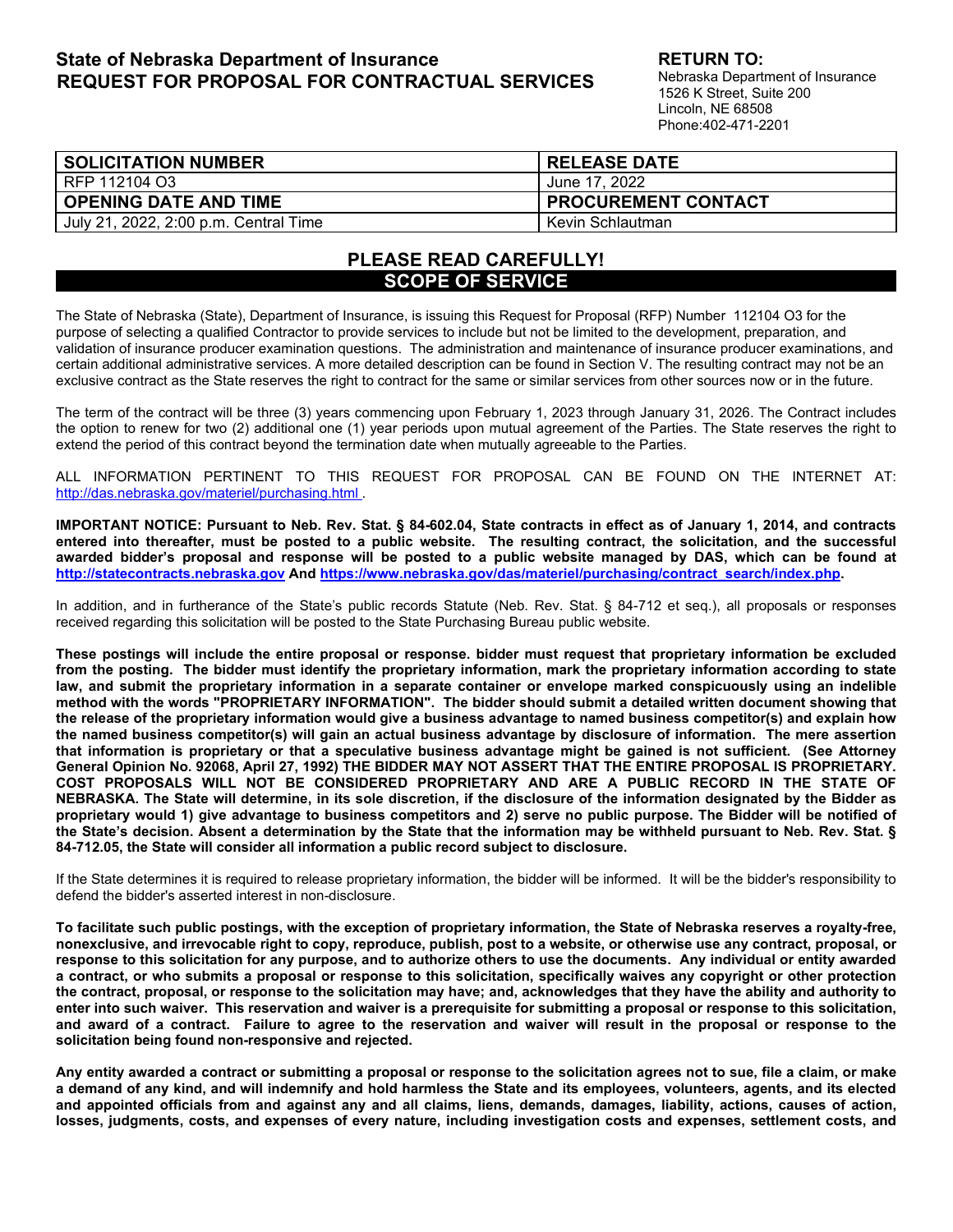**attorney fees and expenses, sustained or asserted against the State, arising out of, resulting from, or attributable to the posting of the contract or the proposals and responses to the solicitation, awards, and other documents.**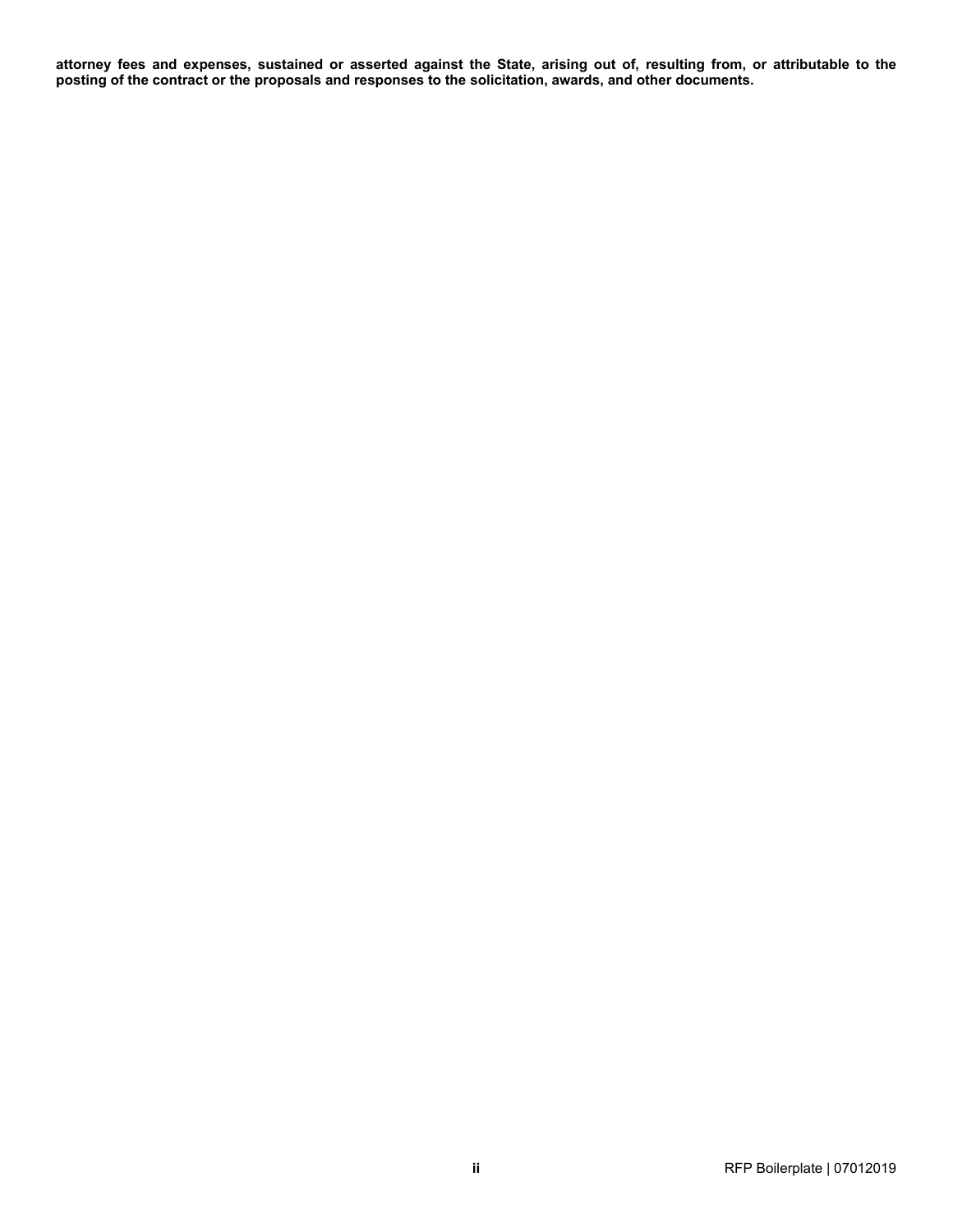# **TABLE OF CONTENTS**

<span id="page-2-0"></span>

| I.       |                                                                                         |  |
|----------|-----------------------------------------------------------------------------------------|--|
| А.       |                                                                                         |  |
| В.       | PROCURING OFFICE AND COMMUNICATION WITH STATE STAFF AND EVALUATORS 1                    |  |
| C.       |                                                                                         |  |
| D.       |                                                                                         |  |
| Е.       | SECRETARY OF STATE/TAX COMMISSIONER REGISTRATION REQUIREMENTS (Statutory) 3             |  |
| F.       |                                                                                         |  |
| G.       |                                                                                         |  |
| Н.       |                                                                                         |  |
| L.       |                                                                                         |  |
| J.       |                                                                                         |  |
| Κ.       |                                                                                         |  |
| L.       |                                                                                         |  |
| М.       |                                                                                         |  |
| N.       |                                                                                         |  |
| O.       |                                                                                         |  |
| Р.       |                                                                                         |  |
| Q.       |                                                                                         |  |
| R.       |                                                                                         |  |
| S.<br>Τ. |                                                                                         |  |
| U.       |                                                                                         |  |
| V.       |                                                                                         |  |
| W.       |                                                                                         |  |
| Х.       |                                                                                         |  |
| н.       |                                                                                         |  |
| А.       |                                                                                         |  |
| В.       |                                                                                         |  |
| C.       |                                                                                         |  |
| D.       |                                                                                         |  |
| Е.       |                                                                                         |  |
| F.       |                                                                                         |  |
| G.       |                                                                                         |  |
| Η.       |                                                                                         |  |
| L        |                                                                                         |  |
| J.       |                                                                                         |  |
| Κ.       |                                                                                         |  |
| L.       |                                                                                         |  |
| М.       |                                                                                         |  |
| N.       |                                                                                         |  |
| O.       |                                                                                         |  |
| Р.       |                                                                                         |  |
| Q.       | CONTRACTING WITH OTHER NEBRASKA POLITICAL SUB-DIVISIONS OF THE STATE OR ANOTHER         |  |
| R.       |                                                                                         |  |
| S.       |                                                                                         |  |
| Τ.       |                                                                                         |  |
| U.       |                                                                                         |  |
| III.     |                                                                                         |  |
| А.       |                                                                                         |  |
| Β.       |                                                                                         |  |
| C.       | COMPLIANCE WITH CIVIL RIGHTS LAWS AND EQUAL OPPORTUNITY EMPLOYMENT/NONDISCRIMINATION 18 |  |
| D.       |                                                                                         |  |
| Ε.       |                                                                                         |  |
| F.       |                                                                                         |  |

**iii** RFP Boilerplate | 07012019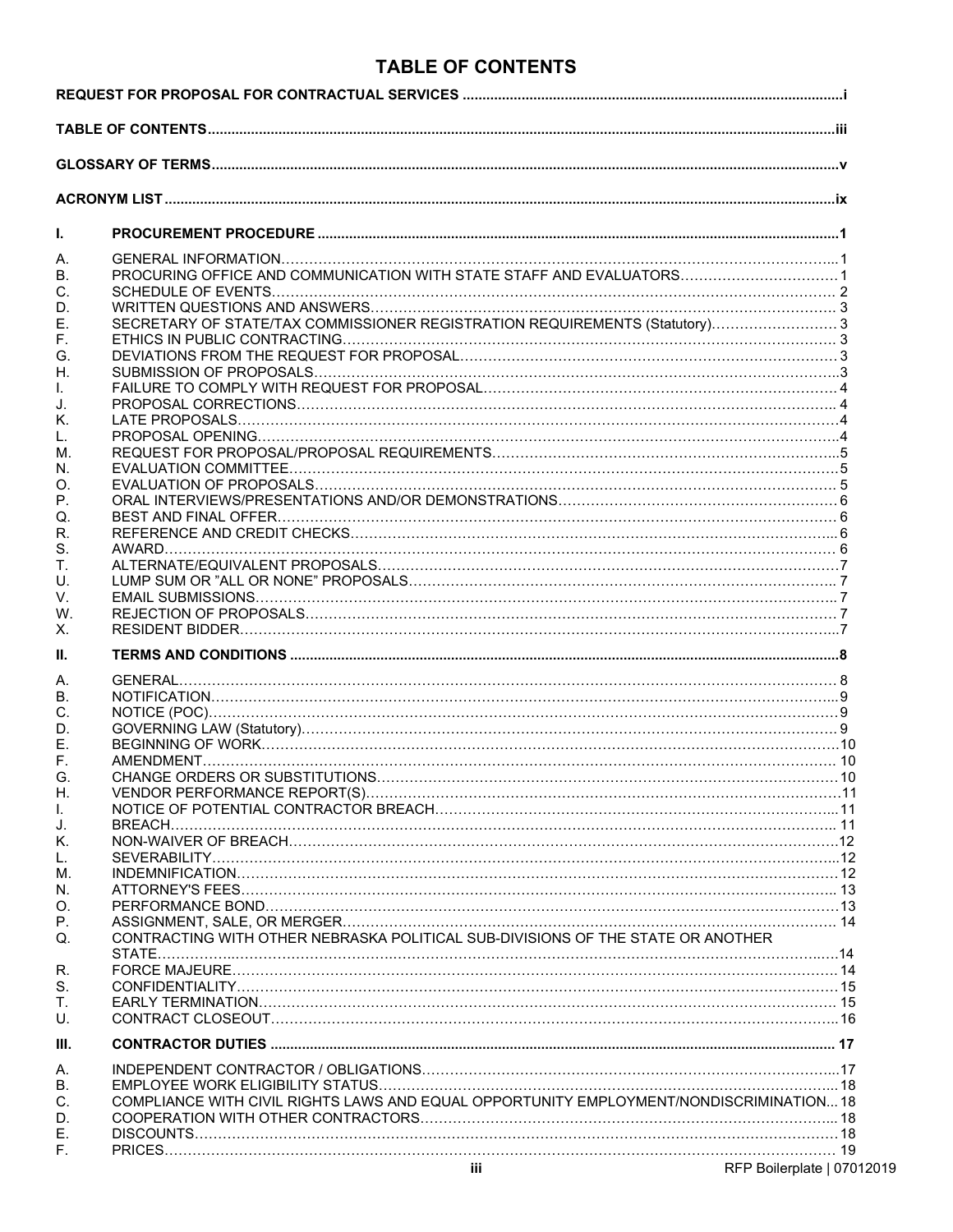| G.             |  |
|----------------|--|
| Η.             |  |
| $\mathbf{L}$   |  |
| J.             |  |
| Κ.             |  |
| L.             |  |
| M.             |  |
| N.             |  |
| O.             |  |
| $P_{\cdot}$    |  |
| Q.             |  |
| R.             |  |
| S.             |  |
| IV.            |  |
| Α.             |  |
| <b>B.</b>      |  |
| V.             |  |
| Α.             |  |
| B <sub>1</sub> |  |
| VI.            |  |
|                |  |
| $\mathsf{A}$   |  |
| B <sub>1</sub> |  |
|                |  |
|                |  |
|                |  |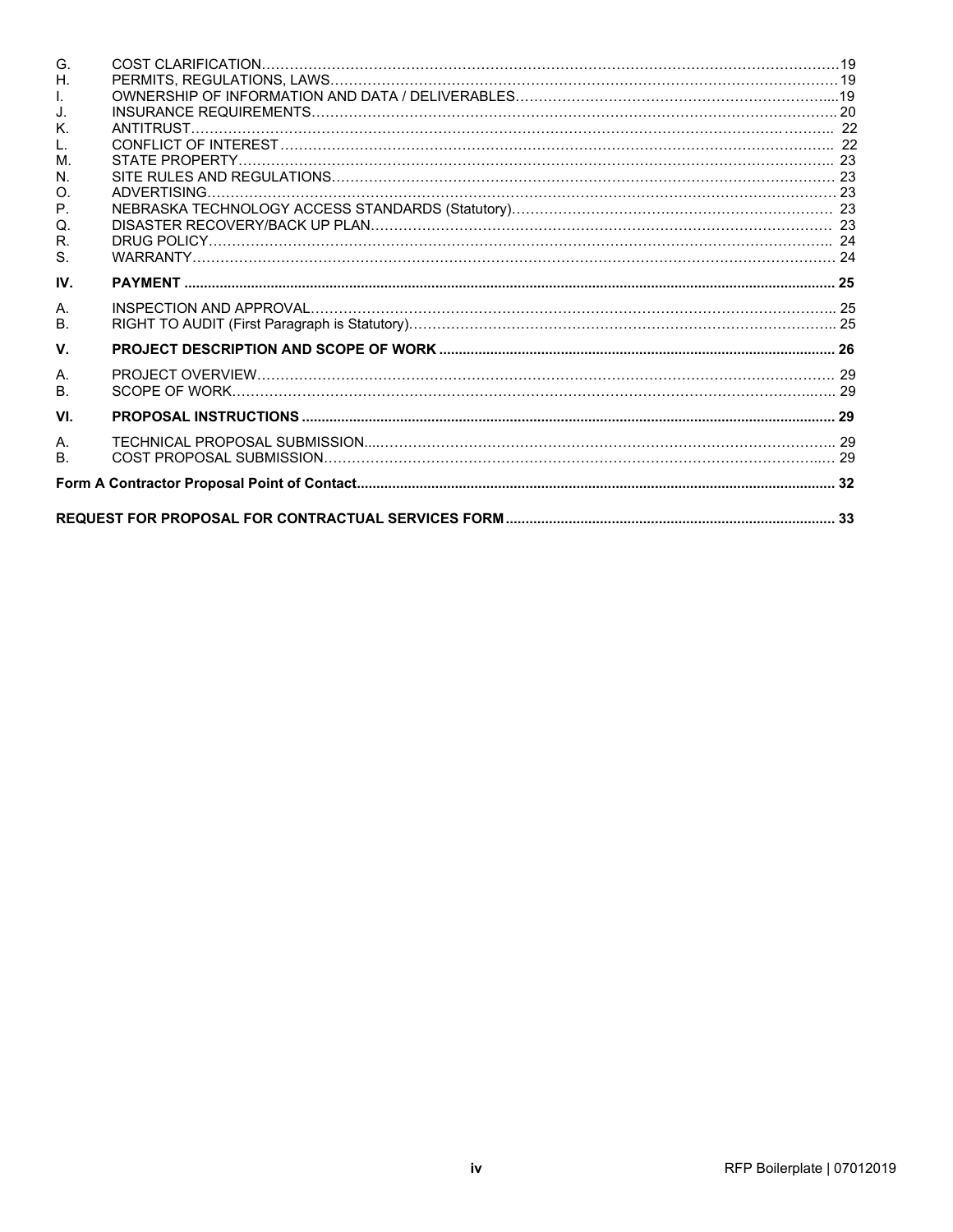# **GLOSSARY OF TERMS**

<span id="page-4-0"></span>**Acceptance Test Procedure:** Benchmarks and other performance criteria, developed by the State of Nebraska or other sources of testing standards, for measuring the effectiveness of products or services and the means used for testing such performance.

**Addendum:** Something to be added or deleted to an existing document; a supplement.

**After Receipt of Order (ARO):** After Receipt of Order

**Agency:** Any state agency, board, or commission other than the University of Nebraska, the Nebraska State colleges, the courts, the Legislature, or any other office or agency established by the Constitution of Nebraska.

**Agent/Representative:** A person authorized to act on behalf of another.

**Amend:** To alter or change by adding, subtracting, or substituting.

**Amendment:** A written correction or alteration to a document.

**Appropriation:** Legislative authorization to expend public funds for a specific purpose. Money set apart for a specific use.

**Automated Clearing House: (ACH)** Electronic network for financial transactions in the United States

**Award:** All purchases, leases, or contracts which are based on competitive proposals will be awarded according to the provisions in the solicitation.

**Best and Final Offer (BAFO):** In a competitive proposal, the final offer submitted which contains the contractor's most favorable terms for price.

**Bidder:** A vendor who submits a proposal in response to a written solicitation.

**Breach:** Violation of a contractual obligation by failing to perform or repudiation of one's own promise.

**Business:** Any corporation, partnership, individual, sole proprietorship, joint-stock company, joint venture, or any other private legal entity.

**Business Day:** Any weekday, except State-recognized holidays.

**Calendar Day:** Every day shown on the calendar including Saturdays, Sundays, and State/Federal holidays.

**Cancellation:** To call off or revoke a purchase order or contract without expectation of conducting or performing it at a later time.

**Central Processing Unit (CPU):** Any computer or computer system that is used by the State to store, process, or retrieve data or perform other functions using Operating Systems and applications software.

**Change Order**: Document that provides and addendum and/or amendments to an executed purchase order or contract.

**Collusion:** An agreement or cooperation between two or more persons or entities to accomplish a fraudulent, deceitful, or unlawful purpose.

**Competition:** The effort or action of two or more commercial interests to obtain the same business from third parties.

**Confidential Information:** Unless otherwise defined below, "Confidential Information" shall also mean proprietary trade secrets, academic and scientific research work which is in progress and unpublished, and other information which if released would give advantage to business competitors and serve no public purpose (see Neb. Rev. Stat. §84-712.05(3)). In accordance with Nebraska Attorney General Opinions 92068 and 97033, proof that information is proprietary requires identification of specific, named competitor(s) who would be advantaged by release of the information and the specific advantage the competitor(s) would receive.

**Contract:** An agreement between two or more parties creating obligations that are enforceable or otherwise recognizable at law; the writing that sets forth such an agreement.

**Contract Administration:** The administration of the contract which includes and is not limited to; contract signing, contract amendments and any necessary legal actions.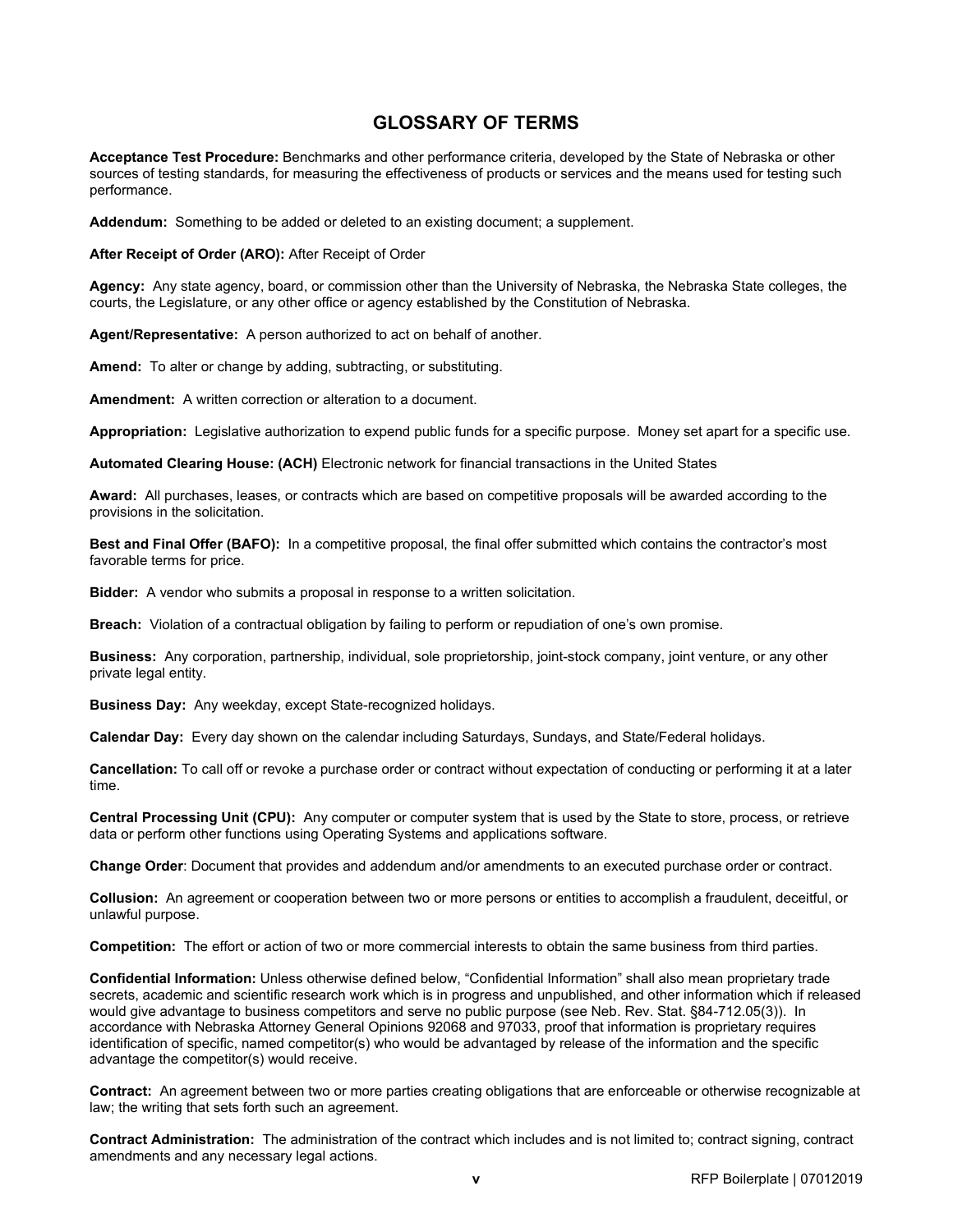**Contract Award**: Occurs upon execution of the State document titled "Service Contract Award" by the proper authority.

**Contract Management:** The management of day-to-day activities at the agency which includes and is not limited to ensuring deliverables are received, specifications are met, handling meetings and making payments to the Contractor.

**Contract Period:** The duration of the contract.

**Contractor:** An individual or entity lawfully conducting business in the State, or licensed to do so, who seeks to provide goods or services under the terms of a written solicitation.

**Cooperative Purchasing:** The combining of requirements of two or more political entities to obtain advantages of volume purchases, reduction in administrative expenses or other public benefits.

**Copyright:** A property right in an original work of authorship fixed in any tangible medium of expression, giving the holder the exclusive right to reproduce, adapt and distribute the work.

**Critical Program Error:** Any Program Error, whether or not known to the State, which prohibits or significantly impairs use of the Licensed Software as set forth in the documentation and intended in the contract.

**Customer Service**: The process of ensuring customer satisfaction by providing assistance and advice on those products or services provided by the Contractor.

**Default:** The omission or failure to perform a contractual duty.

**Deviation:** Any proposed change(s) or alteration(s) to either the terms and conditions or deliverables within the scope of the written solicitation or contract.

**Evaluation:** The process of examining an offer after opening to determine the contractor's responsibility, responsiveness to requirements, and to ascertain other characteristics of the offer that relate to determination of the successful award.

**Evaluation Committee:** Individuals selected by the requesting agency for the evaluation of proposals (offers made in response to written solicitations).

**Extension:** Continuance of a contract for a specified duration upon the agreement of the parties beyond the original Contract Period. Not to be confused with "Renewal Period".

**Foreign Corporation:** A foreign corporation that was organized and chartered under the laws of another state, government, or country.

**Installation Date:** The date when the procedures described in "Installation by Contractor", and "Installation by State", as found in the solicitation, or contract, are completed.

**Interested Party**: A person, acting in their personal capacity, or an entity entering into a contract or other agreement creating a legal interest therein.

**Invalid Proposal:** A proposal that does not meet the requirements of the solicitation or cannot be evaluated against the other proposals.

**Late Proposal:** An offer received after the Opening Date and Time.

**Licensed Software Documentation:** The user manuals and any other materials in any form or medium customarily provided by the Contractor to the users of the Licensed Software which will provide the State with sufficient information to operate, diagnose, and maintain the Licensed Software properly, safely, and efficiently.

**Mandatory/Must:** Required, compulsory, or obligatory.

**May:** Discretionary, permitted; used to express possibility.

**Module (see System):** A collection of routines and data structures that perform a specific function of software.

**Must:** See Mandatory/Must and Shall/Will/Must.

**Non-Responsive Proposal**: **Any proposal** that does not comply with the requirements of the Request For Proposal.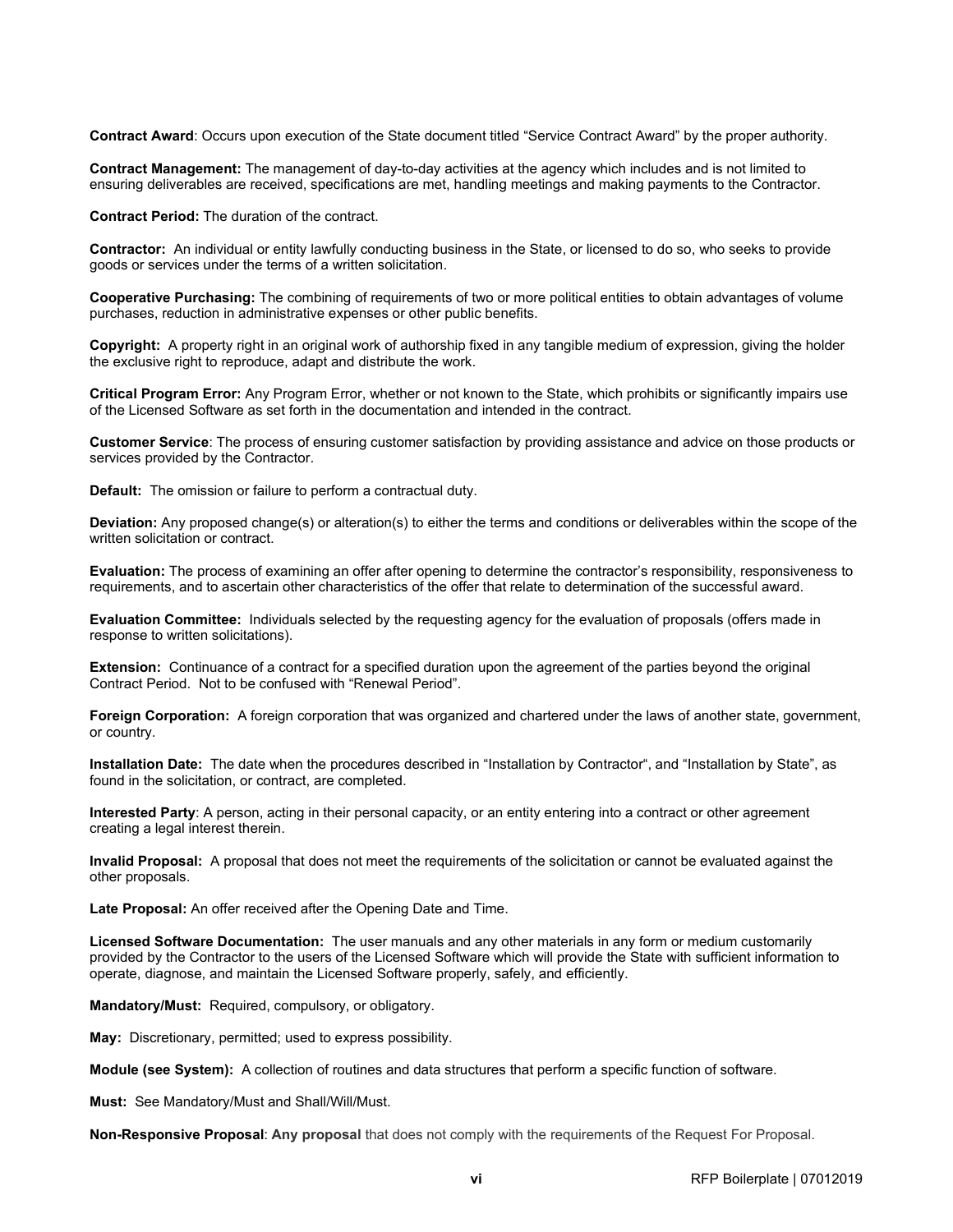**Opening Date and Time:** Specified date and time for the public opening of received, labeled, and sealed formal proposals.

**Operating System:** The control program in a computer that provides the interface to the computer hardware and peripheral devices, and the usage and allocation of memory resources, processor resources, input/output resources, and security resources.

**Outsourcing:** The contracting out of a business process which an organization may have previously performed internally or has a new need for, to an independent organization from which the process is purchased back.

**Performance Bond:** An insurance agreement, accompanied by a monetary commitment, by which a third party (the surety) accepts liability and guarantees that the Contractor fulfills any and all obligations under the contract.

**Platform:** A specific hardware and Operating System combination that is different from other hardware and Operating System combinations to the extent that a different version of the Licensed Software product is required to execute properly in the environment established by such hardware and Operating System combination.

**Point of Contact (POC):** The person designated to receive communications and to communicate.

**Pre-Proposal Conference:** A meeting scheduled for the purpose of clarifying a written solicitation and related expectations.

**Product:** Something that is distributed commercially for use or consumption and that is usually (1) tangible personal property, (2) the result of fabrication or processing, and (3) an item that has passed through a chain of commercial distribution before ultimate use or consumption.

**Program Error:** Code in Licensed Software which produces unintended results or actions, or which produces results or actions other than those described in the specifications. A program error includes, without limitation, any Critical Program Error.

**Program Set:** The group of programs and products, including the Licensed Software specified in the solicitation, plus any additional programs and products licensed by the State under the contract for use by the State.

**Project:** The total scheme, program, or method worked out for the accomplishment of an objective, including all documentation, commodities, and services to be provided under the contract.

**Proposal:** Bidder's response to a written solicitation.

**Proprietary Information:** Proprietary information is defined as trade secrets, academic and scientific research work which is in progress and unpublished, and other information which if released would give advantage to business competitors and serves no public purpose (see Neb. Rev. Stat. § 84-712.05(3)). In accordance with Attorney General Opinions 92068 and 97033, proof that information is proprietary requires identification of specific named competitor(s) advantaged by release of the information and the demonstrated advantage the named competitor(s) would gain by the release of information.

**Protest/Grievance:** A complaint about a governmental action or decision related to a solicitation or resultant contract, brought by a bidder who has submitted a proposal response by the opening date and time in connection with the award in question, to AS Materiel Division or another designated agency with the intention of achieving a remedial result.

**Public Proposal Opening:** The process of opening correctly submitted offers at the time and place specified in the written solicitation and in the presence of anyone who wished to attend.

**Recommended Hardware Configuration:** The data processing hardware (including all terminals, auxiliary storage, communication, and other peripheral devices) to the extent utilized by the State as recommended by the Contractor.

**Release Date:** The date of public release of the written solicitation to seek offers.

**Renewal Period:** Optional contract periods subsequent to the original Contract Period for a specified duration with previously agreed to terms and conditions. Not to be confused with Extension.

**Request for Information (RFI):** A general invitation to contractor's requesting information for a potential future solicitation. The RFI is typically used as a research and information gathering tool for preparation of a solicitation.

**Request for Proposal (RFP):** A written solicitation utilized for obtaining competitive offers.

**Responsible Contractor:** A contractor who has the capability in all respects to perform fully and lawfully all requirements with integrity and reliability to assure good faith performance.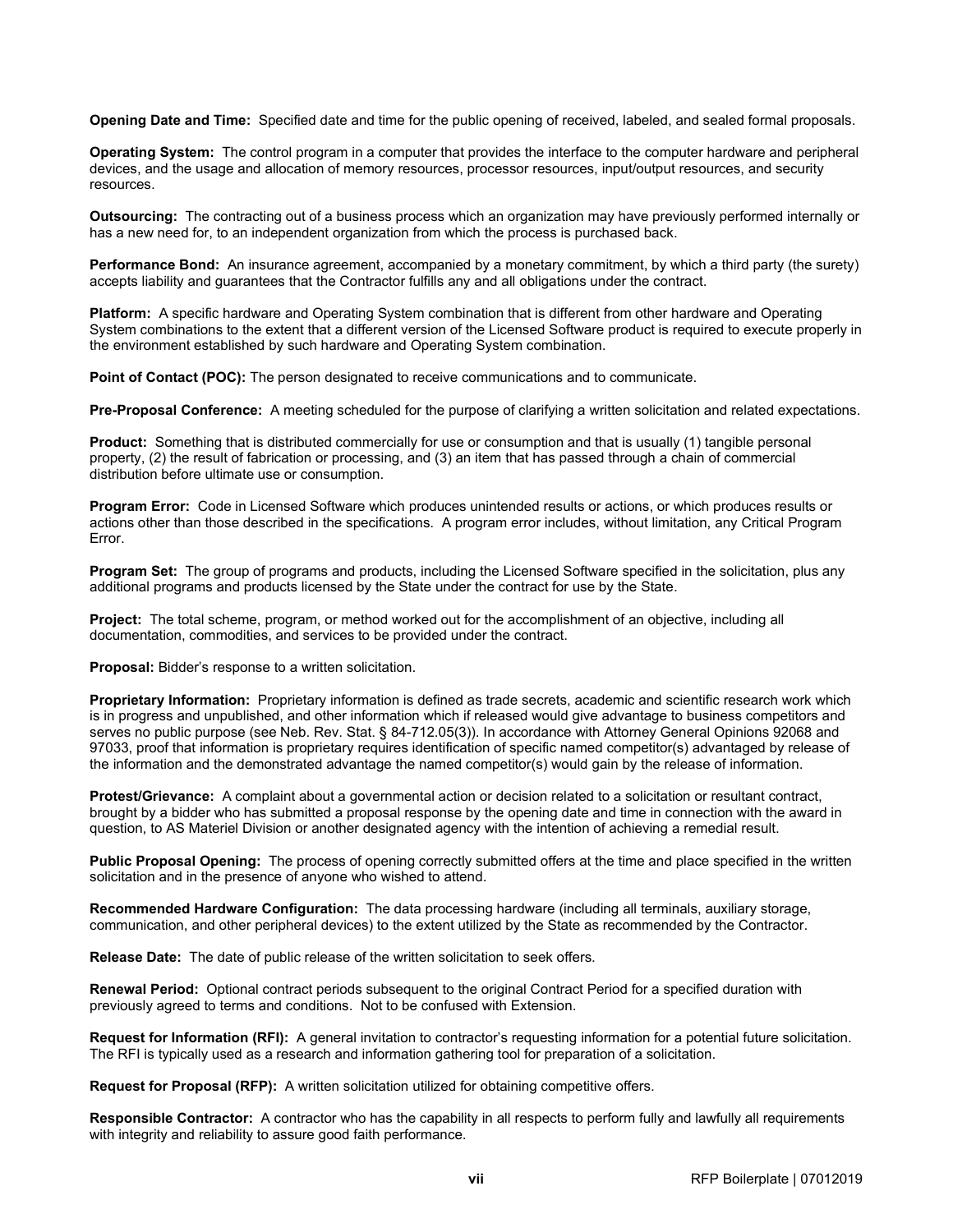**Responsive Bidder:** A bidder who has submitted a proposal which conforms to all requirements of the solicitation document.

**Shall/Will/Must:** An order/command; mandatory.

**Should:** Expected; suggested, but not necessarily mandatory.

**Software License:** Legal instrument with or without printed material that governs the use or redistribution of licensed software.

**Specifications:** The detailed statement, especially of the measurements, quality, materials, and functional characteristics, or other items to be provided under a contract.

**Statutory**: These clauses are controlled by state law and are not subject to negotiation.

**Subcontractor:** Individual or entity with whom the contractor enters a contract to perform a portion of the work awarded to the contractor.

**System (see Module):** Any collection or aggregation of two (2) or more Modules that is designed to function, or is represented by the Contractor as functioning or being capable of functioning, as an entity.

**Termination:** Occurs when either Party, pursuant to a power created by agreement or law, puts an end to the contract prior to the stated expiration date. All obligations which are still executory on both sides are discharged but any right based on prior breach or performance survives.

**Third Party**: Any person or entity, including but not limited to fiduciaries, shareholders, owners, officers, managers, employees, legally disinterested persons, and sub-contractors or agents, and their employees. It shall not include any entity or person who is an interested Party to the contract or agreement.

**Trade Secret:** Information, including, but not limited to, a drawing, formula, pattern, compilation, program, device, method, technique, code, or process that (a) derives independent economic value, actual or potential, from not being known to, and not being ascertainable by proper means by, other persons who can obtain economic value from its disclosure or use; and (b) is the subject of efforts that are reasonable under the circumstances to maintain its secrecy (see Neb. Rev. Stat. §87- 502(4)).

**Trademark:** A word, phrase, logo, or other graphic symbol used by a manufacturer or vendor to distinguish its product from those of others, registered with the U.S. Patent and Trademark Office.

**Upgrade:** Any change that improves or alters the basic function of a product or service.

**Vendor Performance Report:** A report completed by the using agency and submitted to State Purchasing Bureau documenting products or services delivered or performed which exceed or fail to meet the terms of the purchase order, contract, and/or solicitation specifications.

**Vendor:** An individual or entity lawfully conducting business with the State.

**Will:** See Mandatory/Shall/Will/Must.

**Work Day:** See Business Day.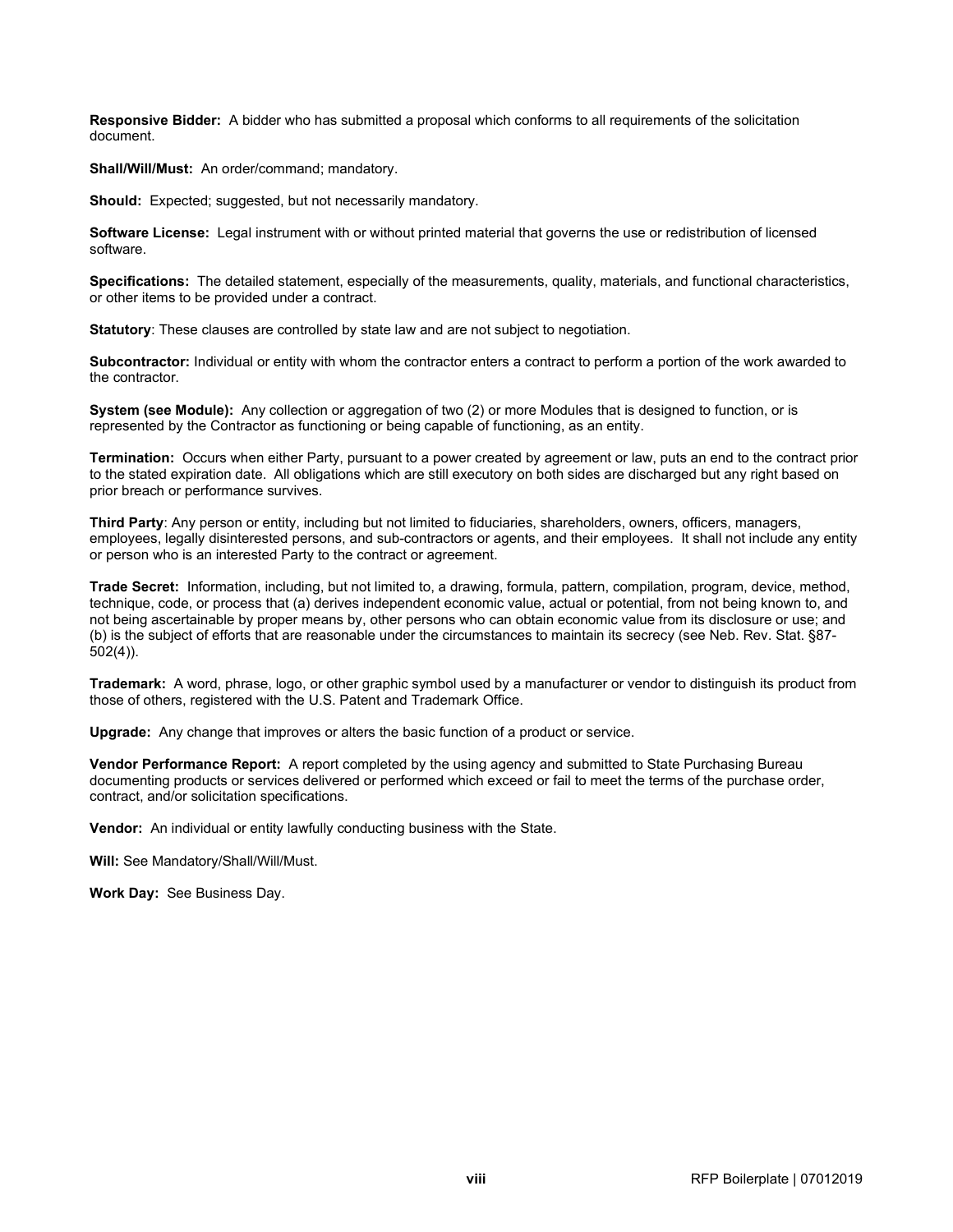# **ACRONYM LIST**

- <span id="page-8-0"></span>**ARO** – After Receipt of Order
- **ACH** Automated Clearing House
- **BAFO** Best and Final Offer
- **COI** Certificate of Insurance
- **CPU** Central Processing Unit
- **DAS** Department of Administrative Services
- **DOI** Department of Insurance
- **RFP** Request for Proposal
- **SPB** State Purchasing Bureau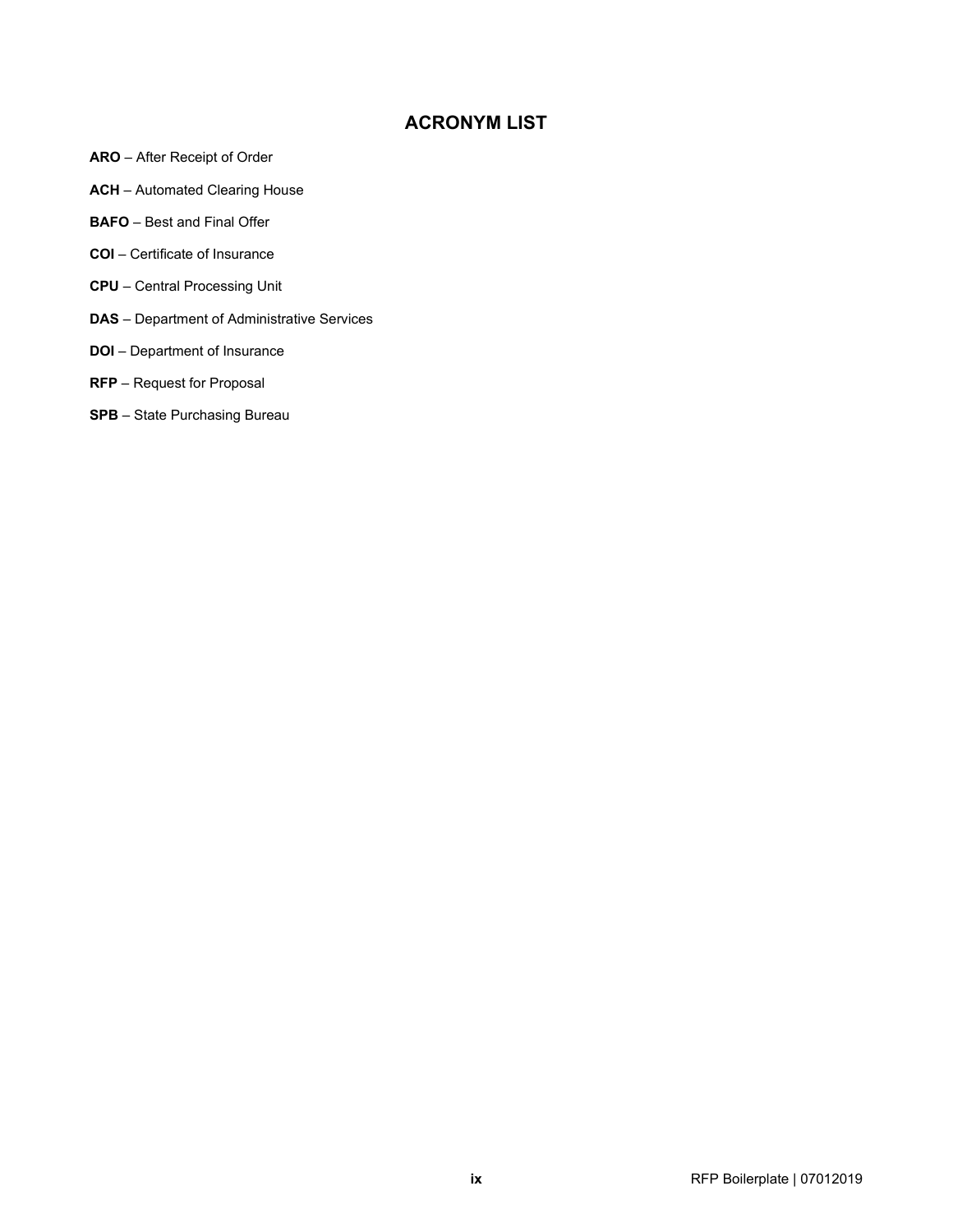# **I. PROCUREMENT PROCEDURE**

### <span id="page-9-1"></span>A. **GENERAL INFORMATION**

<span id="page-9-0"></span>The solicitation is designed to solicit proposals from qualified bidder who will be responsible for providing services to include but not be limited to the development, preparation, and validation of insurance producer examination questions, administration and maintenance of insurance producer examinations, and certain additional administrative services at a competitive and reasonable cost. Terms and Conditions, Project Description and Scope of Work, Proposal instructions, and Cost Proposal Requirements may be found in Sections II through VI.

Proposals shall conform to all instructions, conditions, and requirements included in the solicitation. Prospective contractors are expected to carefully examine all documents, schedules, and requirements in this solicitation, and respond to each requirement in the format prescribed. Proposals may be found non-responsive if they do not conform to the solicitation.

#### <span id="page-9-2"></span>B. **PROCURING OFFICE AND COMMUNICATION WITH STATE STAFF AND EVALUATORS**

Procurement responsibilities related to this solicitation reside with the Nebraska Department of Insurance. The point of contact (POC) for the procurement is as follows:

| Name:    | Kevin Schlautman                 |
|----------|----------------------------------|
| Agency:  | Nebraska Department of Insurance |
| Address: | 1526 K Street, Suite 200         |
|          | Lincoln. NE 68508                |

Telephone: 402-471-2201

#### E-Mail: Kevin.Schlautman@Nebraska.gov

From the date the solicitation is issued until the Intent to Award is issued, communication from the Contractor is limited to the POC listed above. After the Intent to Award is issued, the Contractor may communicate with individuals the State has designated as responsible for negotiating the contract on behalf of the State. No member of the State Government, employee of the State, or member of the Evaluation Committee is empowered to make binding statements regarding this solicitation. The POC will issue any answers, clarifications or amendments regarding this solicitation in writing. Only the SPB or awarding agency can award a contract. Contractors shall not have any communication with, or attempt to communicate or influence any evaluator involved in this solicitation.

The following exceptions to these restrictions are permitted:

- **1.** Contact made pursuant to pre-existing contracts or obligations;<br>**2.** Contact required by the schedule of events, or an event schedu
- **2.** Contact required by the schedule of events, or an event scheduled later by the solicitation POC; and **3.** Contact required for negotiation and execution of the final contract.
- **3.** Contact required for negotiation and execution of the final contract.

*The State reserves the right to reject a contractor's proposal, withdraw an Intent to Award, or terminate a contract if the State determines there has been a violation of these procurement procedures.*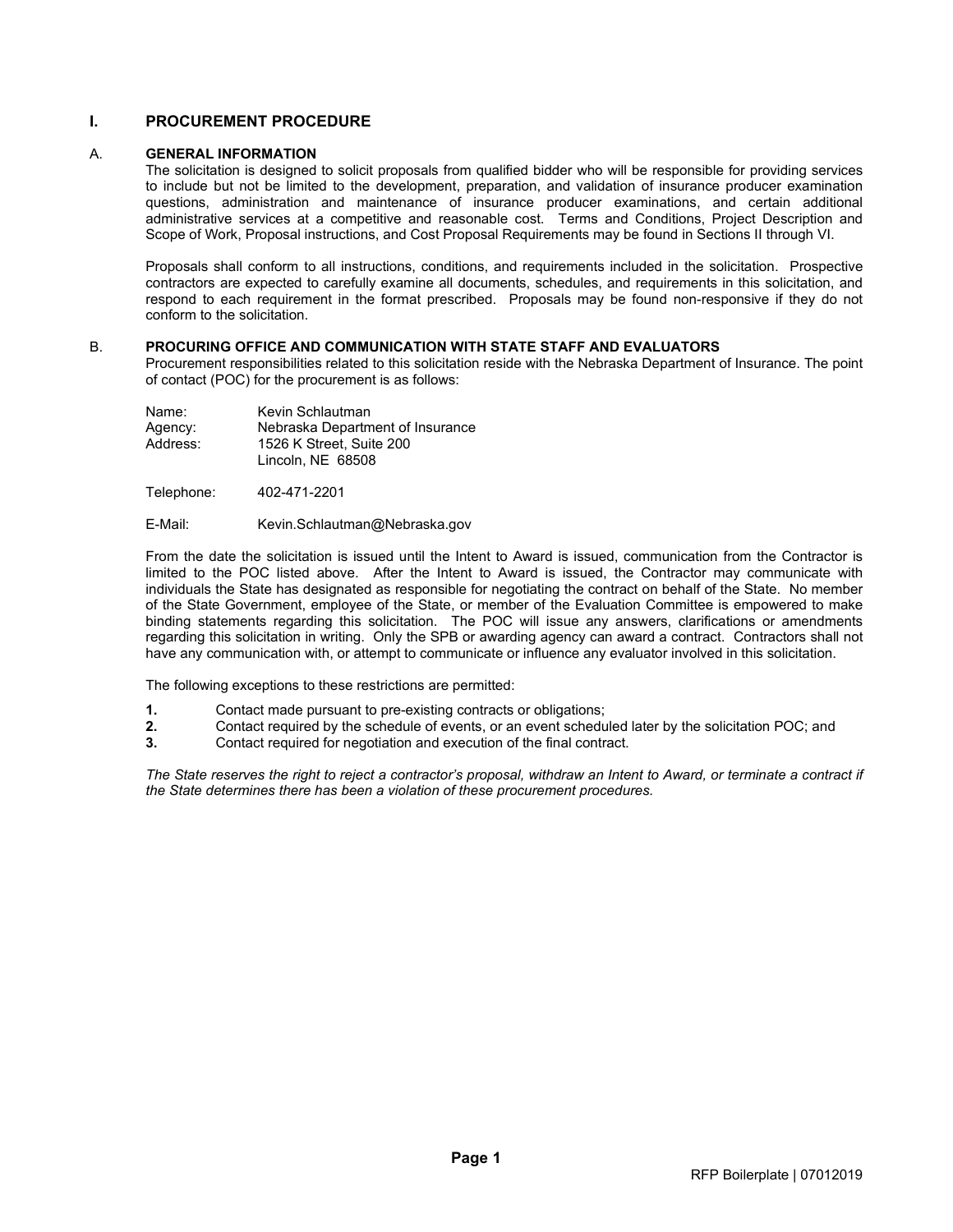# <span id="page-10-0"></span>C. **SCHEDULE OF EVENTS**

The State expects to adhere to the procurement schedule shown below, but all dates are approximate and subject to change.

| <b>ACTIVITY</b>  |                                                                                                                                                                                                                                     | <b>DATE/TIME</b>                              |
|------------------|-------------------------------------------------------------------------------------------------------------------------------------------------------------------------------------------------------------------------------------|-----------------------------------------------|
| $\mathbf 1$ .    | <b>Release Solicitation</b>                                                                                                                                                                                                         | 6/17/2023                                     |
| 2.               | Last day to submit written questions                                                                                                                                                                                                | 7/1/2023                                      |
| 3.               | State responds to written questions through Solicitation "Addendum" and/or<br>"Amendment" to be posted to the Internet at:<br>https://doi.nebraska.gov/about/active-rfps and/or<br>http://das.nebraska.gov/materiel/purchasing.html | 7/7/2022                                      |
| $\overline{4}$ . | Proposal Opening<br>Location:<br>Nebraska Department of Insurance<br>1526 K Street, Suite 200<br>Lincoln, NE 68508                                                                                                                  | 7/21/2022<br>$2:00$ PM<br><b>Central Time</b> |
| 5.               | Review for conformance to solicitation requirements                                                                                                                                                                                 | 7/22/2022                                     |
| 6.               | Evaluation period                                                                                                                                                                                                                   | 7/22/2022                                     |
| 7.               | "Oral Interviews/Presentations and/or Demonstrations" (if needed)                                                                                                                                                                   | TBD                                           |
| 8.               | Post "Notification of Intent to Award" to Internet at:<br>https://doi.nebraska.gov/about/active-rfps and/or<br>http://das.nebraska.gov/materiel/purchasing.html                                                                     | 8/12/2022                                     |
| 9.               | Contract finalization period                                                                                                                                                                                                        | 8/26/2022                                     |
| 10.              | Contract award                                                                                                                                                                                                                      | 9/2/2022                                      |
| 11.              | Contractors start date                                                                                                                                                                                                              | 2/1/2023                                      |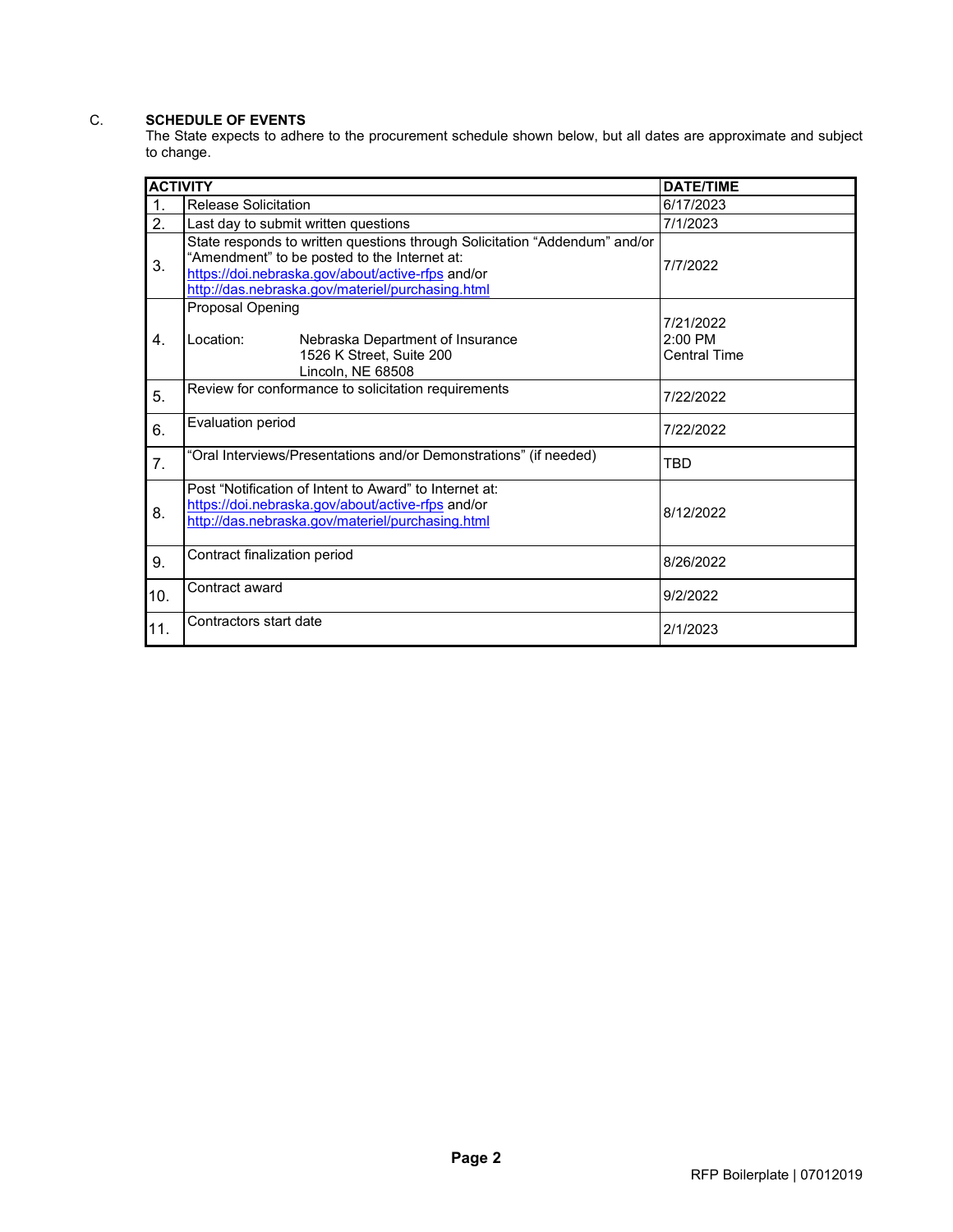### <span id="page-11-0"></span>D. **WRITTEN QUESTIONS AND ANSWERS**

Questions regarding the meaning or interpretation of any solicitation provision must be submitted in writing to the Nebraska Department of insurance and clearly marked "RFP Number 112104 O3; "Producer Licensing Examination Questions". The POC is not obligated to respond to questions that are received late per the Schedule of Events.

Bidders should present, as questions, any assumptions upon which the bidder's proposal is or might be developed. Any proposal containing assumptions may be deemed non-responsive. Non-responsive proposals may be rejected by the State. Proposals will be evaluated without consideration of any known or unknown assumptions of a contractor. The contract will not incorporate any known or unknown assumptions of a contractor.

It is preferred that questions be sent via e-mail to Kevin.Schlautman@Nebraska.gov, but may be delivered by hand or by U.S. Mail. It is recommended that Contractors submit questions using the following format.

| Solicitation Section<br><b>Reference</b> | <b>Solicitation</b><br><b>Page Number</b> | Question |  |
|------------------------------------------|-------------------------------------------|----------|--|
|                                          |                                           |          |  |

Written answers will be posted a[t https://das.nebraska.gov/materiel/bidopps.html](https://das.nebraska.gov/materiel/bidopps.html) per the Schedule of Events.

#### E. **SECRETARY OF STATE/TAX COMMISSIONER REGISTRATION REQUIREMENTS (Statutory)**

<span id="page-11-1"></span>All bidders must be authorized to transact business in the State of Nebraska and comply with all Nebraska Secretary of State Registration requirements. The bidder who is the recipient of an Intent to Award may be required to certify that it has complied and produce a true and exact copy of its current (within ninety (90) calendar days of the intent to award) Certificate or Letter of Good Standing, or in the case of a sole proprietorship, provide written documentation of sole proprietorship and complete the United States Citizenship Attestation Form, available on the Department of Administrative Services website at [http://das.nebraska.gov/materiel/purchasing.html.](http://das.nebraska.gov/materiel/purchasing.html) This must be accomplished prior to execution of the contract.

#### <span id="page-11-2"></span>F. **ETHICS IN PUBLIC CONTRACTING**

The State reserves the right to reject proposals, withdraw an award or intent to award or award, or terminate a contract if a bidder commits or has committed ethical violations, which include, but are not limited to:

- **1.** Offering or giving, directly or indirectly, a bribe, fee, commission, compensation, gift, gratuity, or anything of value to any person or entity in an attempt to influence the bidding process;
- **2.** Utilize the services of lobbyists, attorneys, political activists, or consultants to influence or subvert the bidding process;
- **3.** Being considered for, presently being, or becoming debarred, suspended, ineligible, or excluded from contracting with any state or federal entity:
- **4.** Submitting a proposal on behalf of another Party or entity; and
- **5.** Collude with any person or entity to influence the bidding process, submit sham proposals, preclude bidding, fix pricing or costs, create an unfair advantage, subvert the proposal, or prejudice the State.

The bidder shall include this clause in any subcontract entered into for the exclusive purpose of performing this contract.

Bidder shall have an affirmative duty to report any violations of this clause by the bidder throughout the bidding process, and throughout the term of this contract for the awarded bidder and their subcontractors.

### <span id="page-11-3"></span>G. **DEVIATIONS FROM THE REQUEST FOR PROPOSAL**

The requirements contained in the solicitation (Sections II thru VI) become a part of the terms and conditions of the contract resulting from this solicitation. Any deviations from the solicitation in Sections II through VI must be clearly defined by the bidder in its proposal and, if accepted by the State, will become part of the contract. Any specifically defined deviations must not be in conflict with the basic nature of the solicitation, requirements, or applicable state or federal laws or statutes. "Deviation", for the purposes of this solicitation, means any proposed changes or alterations to either the contractual language or deliverables within the scope of this solicitation. The State discourages deviations and reserves the right to reject proposed deviations.

#### <span id="page-11-4"></span>H. **SUBMISSION OF PROPOSALS**

Bidders should submit one proposal marked on the first page: "ORIGINAL". If multiple proposals are submitted, the State will retain one copy marked "ORIGINAL" and destroy the other copies. The bidder is solely responsible for any variance between the copies submitted. Proposal responses should include the completed Form A, "Bidder Proposal Point of Contact". Proposals must reference the RFP number and be sent to the specified address. Please note that the address label should appear as specified in Section I B. on the face of each container or bidder's proposal response packet. If a recipient phone number is required for delivery purposes, 402-471-4707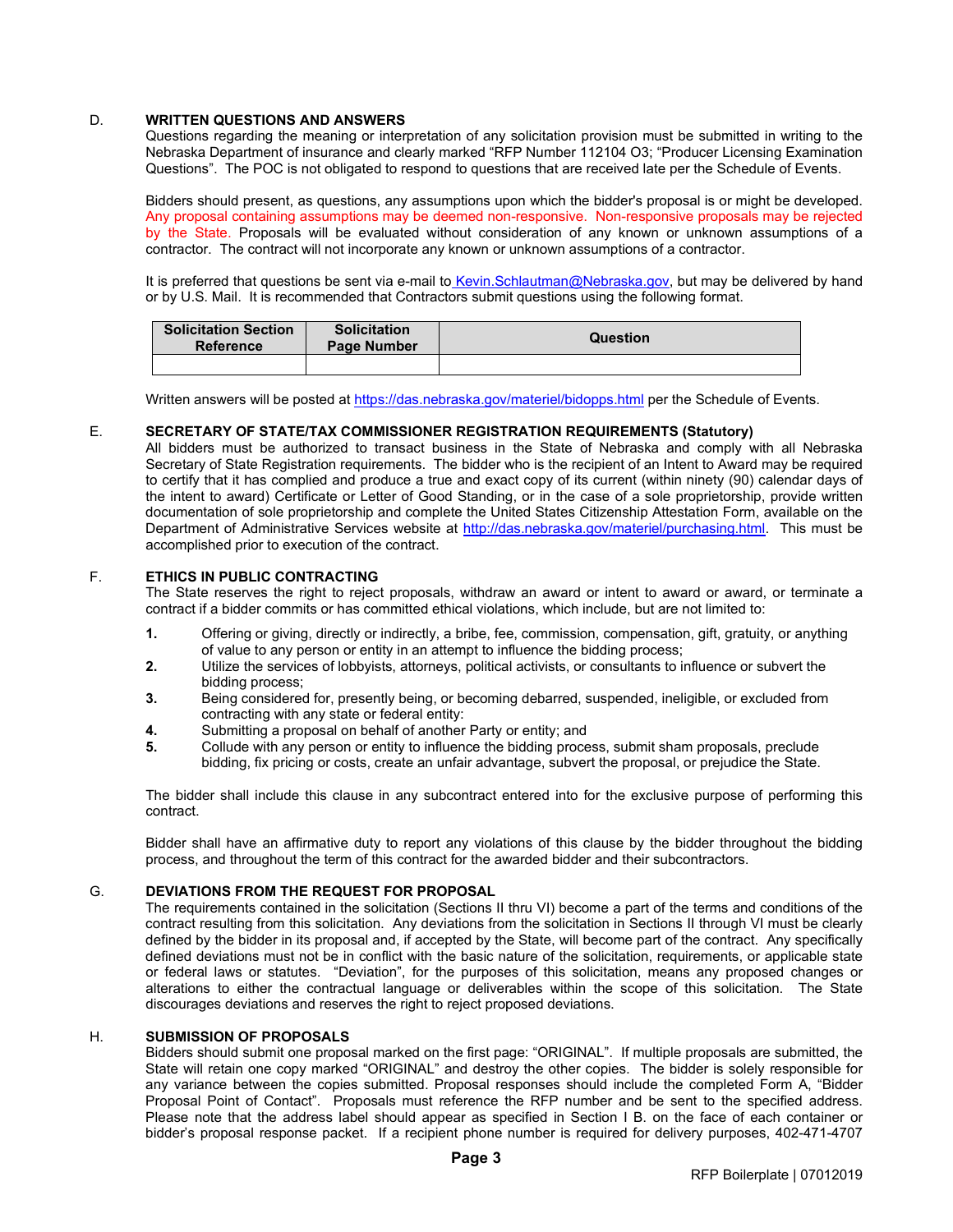should be used. The RFP number should be included in all correspondence. The State will not furnish packaging and sealing materials. It is the bidder's responsibility to ensure the solicitation is received in a sealed envelope or container and submitted by the date and time indicated in the Schedule of Events. Sealed proposals must be received in the State Purchasing Bureau by the date and time of the proposal opening per the Schedule of Events. No late proposals will be accepted.

The Request for Proposal form must be manually signed in an indelible manner and returned by the proposal opening date and time along with the bidder's Request for Proposal along with any other requirements as stated in the Request for Proposal document in order for the bidder's Request for Proposal response to be evaluated.

It is the responsibility of the bidder to check the website for all information relevant to this Request for Proposal to include addenda and/or amendments issued prior to the opening date. Website address is as follows: [http://das.nebraska.gov/materiel/purchasing.html.](http://das.nebraska.gov/materiel/purchasing.html)

Emphasis should be concentrated on conformance to the solicitation instructions, responsiveness to requirements, completeness, and clarity of content. If the bidder's proposal is presented in such a fashion that makes evaluation difficult or overly time consuming the State reserves the right to reject the proposal as non-conforming.

By signing the "Request for Proposal for Contractual Services" form, the bidder guarantees compliance with the provisions stated in this solicitation.

The State shall not incur any liability for any costs incurred by contractors in replying to this solicitation, in the demonstrations and/or oral presentations, or in any other activity related to bidding on this solicitation.

The Technical and Cost Proposals Template should be presented in separate sections (loose-leaf binders are preferred) on standard 8  $\frac{1}{2}$ " x 11" paper, except that charts, diagrams and the like may be on fold-outs which, when folded, fit into the 8 ½" by 11" format. Pages may be consecutively numbered for the entire proposal, or may be numbered consecutively within sections. Figures and tables should be numbered consecutively within sections. Figures and tables should be numbered and referenced in the text by that number. They should be placed as close as possible to the referencing text.

#### **PROPOSAL PREPARATION COSTS**

The State shall not incur any liability for any costs incurred by bidders in replying to this solicitation, including any activity related to bidding on this solicitation.

### <span id="page-12-0"></span>I. **FAILURE TO COMPLY WITH REQUEST FOR PROPOSAL**

Violation of the terms and conditions contained in this solicitation or any resultant contract, at any time before or after the award, shall be grounds for action by the State which may include, but is not limited to, the following:

- **1.** Rejection of a bidder's proposal;<br>**2.** Withdrawal of the Intent to Award
- **2.** Withdrawal of the Intent to Award;
- **3.** Withdrawal of the Award;<br>**4.** Negative Vendor Perform
- **4.** Negative Vendor Performance Report(s);<br>**5.** Termination of the resulting contract:
- **5.** Termination of the resulting contract;<br>**6.** Legal action: and
- **6.** Legal action; and<br>**7.** Suspension of the
- **7.** Suspension of the bidder from further bidding with the State for the period of time relative to the seriousness of the violation, such period to be within the sole discretion of the State.

#### <span id="page-12-1"></span>J. **PROPOSAL CORRECTIONS**

A contractor may correct a mistake in a proposal prior to the time of opening by giving written notice to the State of intent to withdraw the proposal for modification or to withdraw the proposal completely. Changing a proposal after opening may be permitted if the change is made to correct a minor error that does not affect price, quantity, quality, delivery, or contractual conditions. In case of a mathematical error in extension of price, unit price shall govern.

#### <span id="page-12-2"></span>K. **LATE PROPOSALS**

Proposals received after the time and date of the proposal opening will be considered late proposals. Late proposals will be returned unopened, if requested by the bidder and at bidder's expense. The State is not responsible for proposals that are late or lost regardless of cause or fault.

### <span id="page-12-3"></span>L. **PROPOSAL OPENING**

The opening of proposals will be public, and the bidders will be announced. Proposals **WILL NOT** be available for viewing by those present at the proposal opening. Proposals will be posted to the State Purchasing Bureau website once an Intent to Award has been posted to the website. Once proposals are opened, they become the property of the State of Nebraska and will not be returned.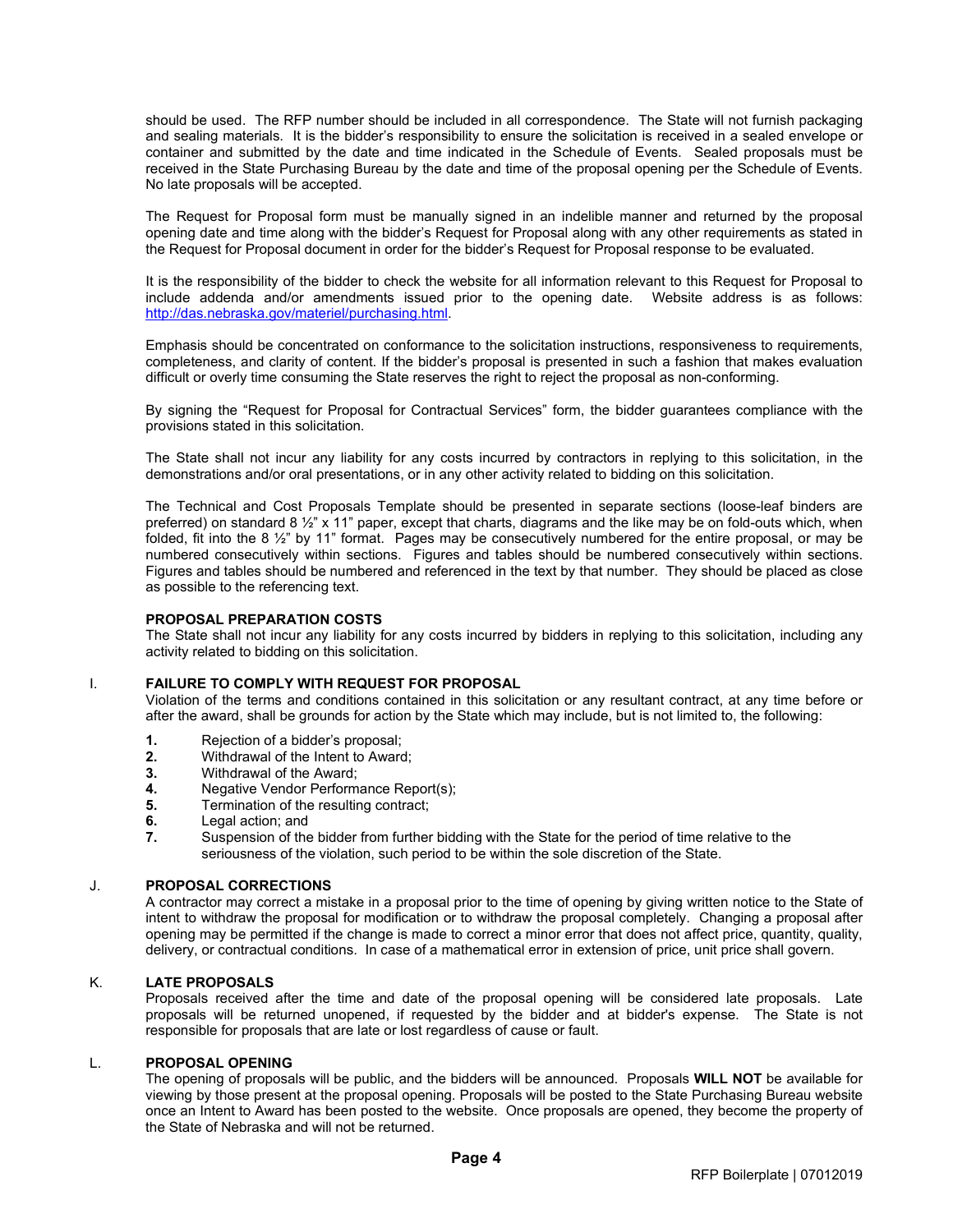## <span id="page-13-0"></span>M. **REQUEST FOR PROPOSAL/PROPOSAL REQUIREMENTS**

The proposals will first be examined to determine if all requirements listed below have been addressed and whether further evaluation is warranted. Proposals not meeting the requirements may be rejected as non-responsive. The requirements are:

- **1.** Original Request for Proposal for Contractual Services form signed manually in ink or by DocuSign;
- **2.** Clarity and responsiveness of the proposal;
- **3.** Completed Corporate Overview;
- **4.** Completed Sections II through VI;<br>**5.** Completed Technical Approach: a
- **5.** Completed Technical Approach; and<br>**6.** Completed State Cost Proposal Tem
- **6.** Completed State Cost Proposal Template.

### <span id="page-13-1"></span>N. **EVALUATION COMMITTEE**

Proposals are evaluated by members of an Evaluation Committee(s). The Evaluation Committee(s) will consist of individuals selected at the discretion of the State. Names of the members of the Evaluation Committee(s) will not be published prior to the intent to award.

Any contact, attempted contact, or attempt to influence an evaluator that is involved with this solicitation may result in the rejection of this proposal and further administrative actions.

### <span id="page-13-2"></span>O. **EVALUATION OF PROPOSALS**

All proposals that are responsive to the solicitation will be evaluated. Each evaluation category will have a maximum point potential. The State will conduct a fair, impartial, and comprehensive evaluation of all proposals in accordance with the criteria set forth below. Areas that will be addressed and scored during the evaluation include:

- **1.** Corporate Overview should include but is not limited to:
	- **a)** the ability, capacity, and skill of the contractor to deliver and implement the system or project that meets the requirements of the solicitation;
	- **b)** the character, integrity, reputation, judgment, experience, and efficiency of the contractor;
	- **c)** whether the contractor can perform the contract within the specified time frame;<br> **d)** the quality of vendor performance on prior contracts;
	- **d)** the quality of vendor performance on prior contracts;
	- **e)** such other information that may be secured and that has a bearing on the decision to award the contract;
- **2.** Technical Approach; and,<br>**3.** Cost Proposal.
- **3.** Cost Proposal.

**Neb. Rev. Stat. §81-161 allows the quality of performance of previous contracts to be considered when evaluating responses to competitively bid solicitations in determining the lowest responsible bidder.**  Information obtained from any Vendor Performance Report (See Terms & Conditions) may be used in evaluating responses to solicitations for goods and services to determine the best value for the State.

**Neb. Rev. Stat. §73-107 allows for a preference for a resident disabled veteran or business located in a designated enterprise zone.** When a state contract is to be awarded to the lowest responsible bidder, a resident disabled veteran or a business located in a designated enterprise zone under the Enterprise Zone Act shall be allowed a preference over any other resident or nonresident bidder, if all other factors are equal.

**Resident disabled veterans means any person (a) who resides in the State of Nebraska, who served in the United States Armed Forces, including any reserve component or the National Guard, who was discharged or otherwise separated with a characterization of honorable or general (under honorable conditions), and who possesses a disability rating letter issued by the United States Department of Veterans Affairs establishing a service-connected disability or a disability determination from the United States Department of Defense and (b)(i) who owns and controls a business or, in the case of a publicly owned business, more than fifty percent of the stock is owned by one or more persons described in subdivision (a) of this subsection and (ii) the management and daily business operations of the business are controlled by one or more persons described in subdivision(a) of this subsection. Any contract entered into without compliance with this section shall be null and void.**

Therefore, if a resident disabled veteran or business located in a designated enterprise zone submits a proposal in accordance with Neb. Rev. Stat. §73-107 and has so indicated on the solicitation cover page under "Contractor must complete the following" requesting priority/preference to be considered in the award of this contract, the following will need to be submitted by the contractor within ten (10) business days of request:

- **1.** Documentation from the United States Armed Forces confirming service;<br>**2.** Documentation of discharge or otherwise separated characterization of he
- **2.** Documentation of discharge or otherwise separated characterization of honorable or general (under honorable conditions);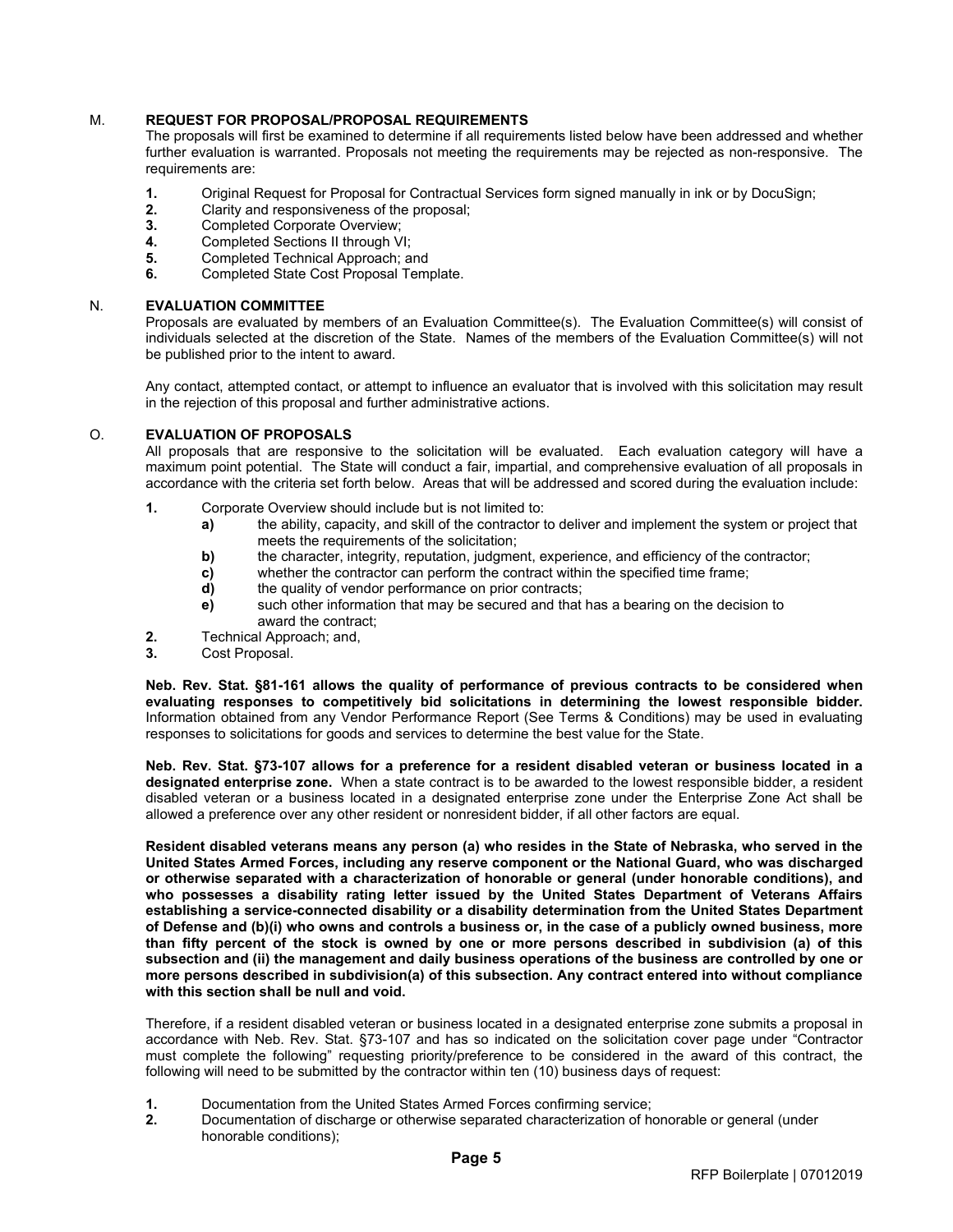- **3.** Disability rating letter issued by the United States Department of Veterans Affairs establishing a serviceconnected disability or a disability determination from the United States Department of Defense; and
- **4.** Documentation which shows ownership and control of a business or, in the case of a publicly owned business, more than fifty percent of the stock is owned by one or more persons described in subdivision (a) of this subsection; and the management and daily business operations of the business are controlled by one or more persons described in subdivision (a) of this subsection.

Failure to submit the requested documentation within ten (10) business days of notice will disqualify the bidder from consideration of the preference.

Evaluation criteria will be released with the solicitation.

### <span id="page-14-0"></span>P. **ORAL INTERVIEWS/PRESENTATIONS AND/OR DEMONSTRATIONS**

The State may determine after the completion of the Technical and Cost Proposal evaluation that oral interviews/presentations and/or demonstrations are required. Every bidder may not be given an opportunity to interview/present and/or give demonstrations; the State reserves the right, in its discretion, to select only the top scoring bidders to present/give oral interviews. The scores from the oral interviews/presentations and/or demonstrations will be added to the scores from the Technical and Cost Proposals. The presentation process will allow the bidders to demonstrate their proposal offering, explaining and/or clarifying any unusual or significant elements related to their proposals. Bidders' key personnel, identified in their proposal, may be requested to participate in a structured interview to determine their understanding of the requirements of this proposal, their authority and reporting relationships within their firm, and their management style and philosophy. Only representatives of the State and the presenting bidder will be permitted to attend the oral interviews/presentations and/or demonstrations. A written copy or summary of the presentation, and demonstrative information (such as briefing charts, et cetera) may be offered by the bidder, but the State reserves the right to refuse or not consider the offered materials. Bidders shall not be allowed to alter or amend their proposals.

Once the oral interviews/presentations and/or demonstrations have been completed, the State reserves the right to make an award without any further discussion with the bidders regarding the proposals received.

Any cost incidental to the oral interviews/presentations and/or demonstrations shall be borne entirely by the bidder and will not be compensated by the State.

#### <span id="page-14-1"></span>Q. **BEST AND FINAL OFFER**

Bidder should provide the best offer with the original proposal response and should not expect the State to request a best and final offer (BAFO).

Every bidder may not be given the opportunity to submit a BAFO. Any BAFO requested by the State should be submitted by the bidder to be evaluated (using the stated BAFO criteria) and scored and by the Evaluation Committee. The State reserves the right to conduct more than one Best and Final Offer. If requested by the State, the BAFO must be submitted on the BAFO Cost Proposal form. Failure to submit a requested BAFO may result in rejection of the bidder's entire proposal response.

#### <span id="page-14-2"></span>R. **REFERENCE AND CREDIT CHECKS**

The State reserves the right to conduct and consider reference and credit checks. The State reserves the right to use third parties to conduct reference and credit checks. By submitting a proposal in response to this solicitation, the bidder grants to the State the right to contact or arrange a visit in person with any or all of the bidder's clients. Reference and credit checks may be grounds to reject a proposal, withdraw an intent to award, or rescind the award of a contract.

### <span id="page-14-3"></span>S. **AWARD**

The State reserves the right to evaluate proposals and award contracts in a manner utilizing criteria selected at the State's discretion and in the State's best interest. After evaluation of the proposals, or at any point in the solicitation process, the State of Nebraska may take one or more of the following actions:

- **1.** Amend the solicitation;
- **2.** Extend the time of or establish a new proposal opening time;
- **3.** Waive deviations or errors in the State's solicitation process and in bidder proposals that are not material, do not compromise the solicitation process or a bidder's proposal, and do not improve a bidder's competitive position;
- **4.** Accept or reject a portion of or all of a proposal;<br>**5.** Accept or reject all proposals;
- **5.** Accept or reject all proposals;
- **6.** Withdraw the solicitation;<br>**7**. **Elect to rebid the solicitation**
- **7.** Elect to rebid the solicitation;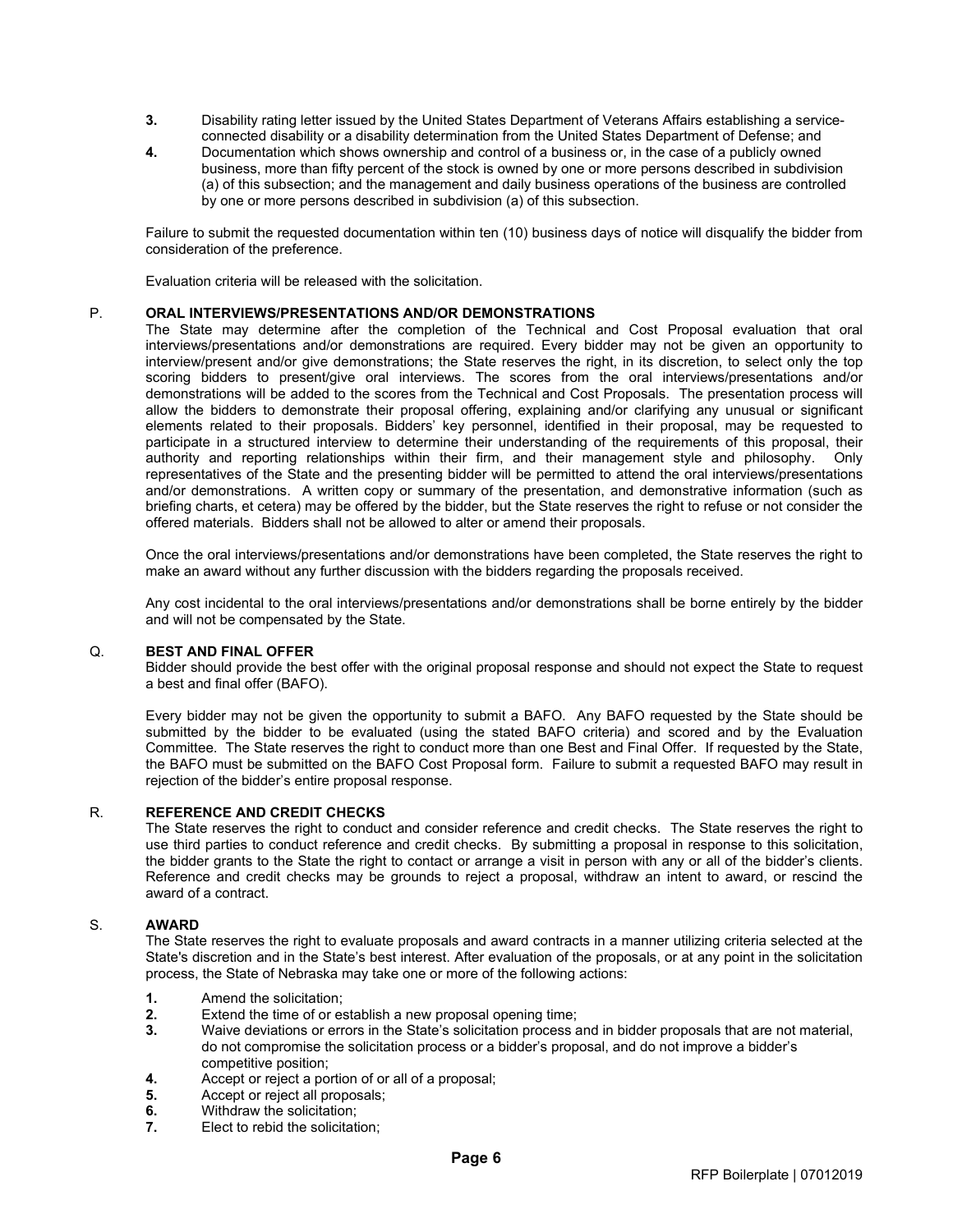- **8.** Award single lines or multiple lines to one or more bidders; or, **9.** Award one or more all-inclusive contracts.
- **9.** Award one or more all-inclusive contracts.

The solicitation does not commit the State to award a contract. Once intent to award decision has been determined, it will be posted to the Internet at: <https://das.nebraska.gov/materiel/bidopps.html>

Any protests must be filed by a contractor within ten (10) business days after the intent to award decision is posted to the Internet. Grievance and protest procedure is available on the Internet at: https://doi.nebraska.gov/about/active-rfps

#### T. **ALTERNATE/EQUIVALENT PROPOSALS**

<span id="page-15-0"></span>Bidder may offer proposals which are at variance from the express specifications of the solicitation. The State reserves the right to consider and accept such proposals if, in the judgment of the Materiel Administrator, the proposal will result in goods and/or services equivalent to or better than those which would be supplied in the original proposal specifications. Bidder must indicate on the solicitation the manufacturer's name, number and shall submit with their proposal, sketches, descriptive literature and/or complete specifications. Reference to literature submitted with a previous proposal will not satisfy this provision. Proposals which do not comply with these requirements are subject to rejection. In the absence of any stated deviation or exception, the proposal will be accepted as in strict compliance with all terms, conditions and specification, and the bidder shall be held liable therefore.

### <span id="page-15-1"></span>U. **LUMP SUM OR "ALL OR NONE" PROPOSALS**

The State reserves the right to purchase item-by-item, by groups or as a total when the State may benefit by so doing. Bidders may submit a proposal on an "all or none" or "lump sum" basis, but should also submit a proposal on an item-by-item basis. The term "all or none" means a conditional proposal which requires the purchase of all items on which proposals are offered and Contractor declines to accept award on individual items; a "lump sum" proposal is one in which the Contractor offers a lower price than the sum of the individual proposals if all items are purchased, but agrees to deliver individual items at the prices quoted.

#### <span id="page-15-2"></span>V. **EMAIL SUBMISSIONS**

Kevin Schlautman will not accept proposals by email, voice, or telephone proposals.

#### <span id="page-15-3"></span>W. **REJECTION OF PROPOSALS**

The State reserves the right to reject any or all proposals, wholly or in part, in the best interest of the State.

### <span id="page-15-4"></span>X. **RESIDENT BIDDER**

Pursuant to Neb. Rev. Stat. §§ 73-101.01 through 73-101.02, a Resident Bidder shall be allowed a preference against a Non-resident Bidder from a state which gives or requires a preference to Bidders from that state. The preference shall be equal to the preference given or required by the state of the Nonresident Bidders. Where the lowest responsible bid from a resident Bidder is equal in all respects to one from a nonresident Bidder from a state which has no preference law, the resident Bidder shall be awarded the contract. The provision of this preference shall not apply to any contract for any project upon which federal funds would be withheld because of the provisions of this preference.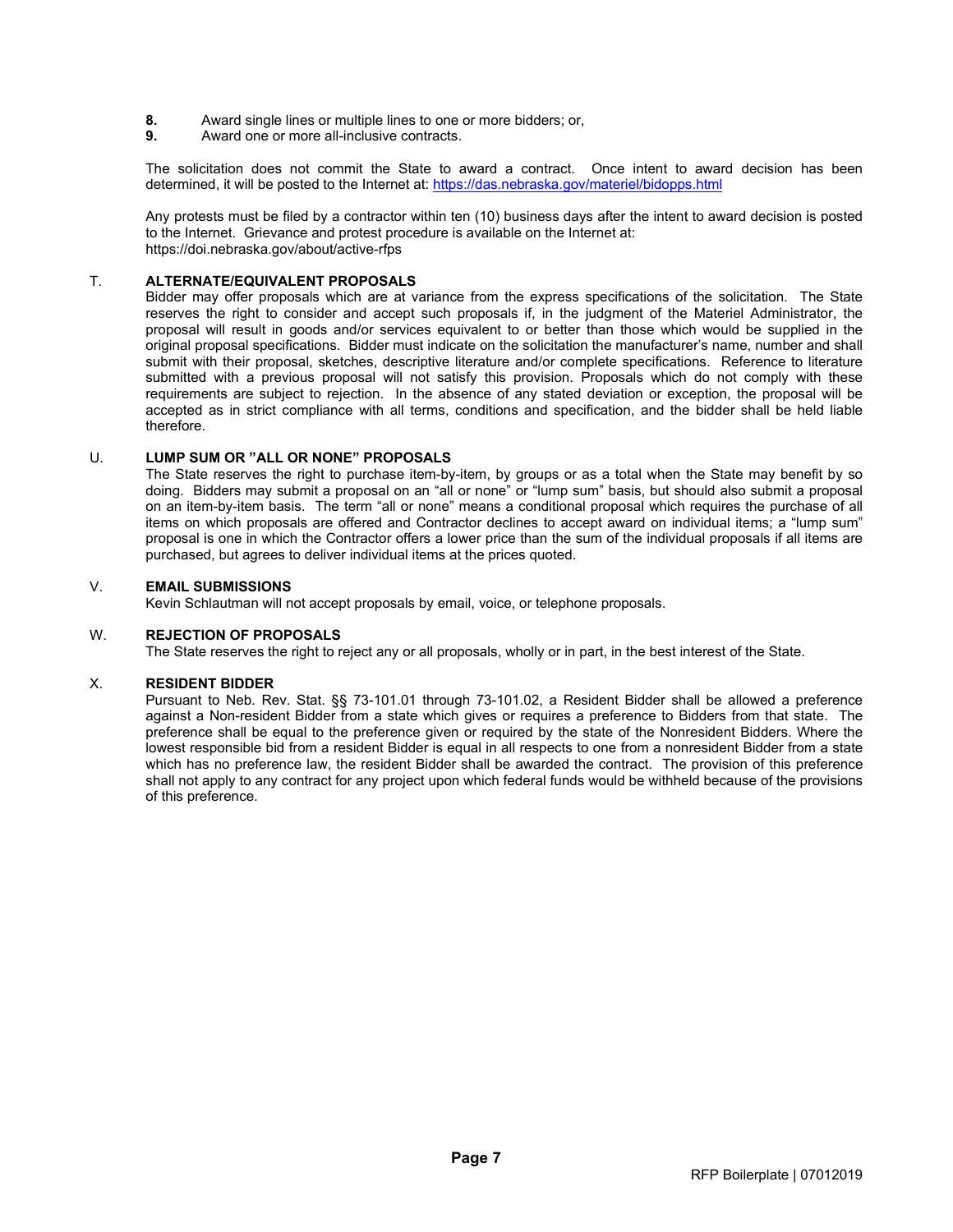# <span id="page-16-0"></span>**II. TERMS AND CONDITIONS**

**Bidders should complete Sections II through VI as part of their proposal**. Bidder should read the Terms and Conditions and should initial either accept, reject, or reject and provide alternative language for each clause. The bidder should also provide an explanation of why the bidder rejected the clause or rejected the clause and provided alternate language. By signing the solicitation, bidder is agreeing to be legally bound by all the accepted terms and conditions, and any proposed alternative terms and conditions submitted with the proposal. The State reserves the right to negotiate rejected or proposed alternative language. If the State and bidder fail to agree on the final Terms and Conditions, the State reserves the right to reject the proposal. The State of Nebraska is soliciting proposals in response to this solicitation. The State of Nebraska reserves the right to reject proposals that attempt to substitute the bidder's commercial contracts and/or documents for this solicitation.

The bidders should submit with their proposal any license, user agreement, service level agreement, or similar documents that the bidder wants incorporated in the Contract. The State will not consider incorporation of any document not submitted with the bidder's proposal as the document will not have been included in the evaluation process. These documents shall be subject to negotiation and will be incorporated as addendums if agreed to by the Parties.

If a conflict or ambiguity arises after the Addendum to Contract Award have been negotiated and agreed to, the Addendum to Contract Award shall be interpreted as follows:

- **1.** If only one Party has a particular clause then that clause shall control;<br>**2.** If both Parties have a similar clause, but the clauses do not conflict, the
- **2.** If both Parties have a similar clause, but the clauses do not conflict, the clauses shall be read together;<br>**3.** If both Parties have a similar clause, but the clauses conflict, the State's clause shall control.
- **3.** If both Parties have a similar clause, but the clauses conflict, the State's clause shall control.

# <span id="page-16-1"></span>A. **GENERAL**

| <b>Accept</b><br>(Initial) | <b>Reject</b><br>(Initial) | <b>Reject &amp; Provide</b><br><b>Alternative within</b><br><b>Solicitation</b><br><b>Response (Initial)</b> | <b>NOTES/COMMENTS:</b> |
|----------------------------|----------------------------|--------------------------------------------------------------------------------------------------------------|------------------------|
|                            |                            |                                                                                                              |                        |

The contract resulting from this solicitation shall incorporate the following documents:

- **1.** Request for Proposal and Addenda;
- **2.** Amendments to the solicitation;<br>**3.** Questions and Answers:
- **3.** Questions and Answers;<br>**4.** Contractor's proposal (C)
- **4.** Contractor's proposal (Contractor's response to the solicitation and properly submitted documents); and
- **5.** Amendments and Addendums to the Contract.

These documents constitute the entirety of the contract.

Unless otherwise specifically stated in a future contract amendment, in case of any conflict between the incorporated documents, the documents shall govern in the following order of preference with number one (1) receiving preference over all other documents and with each lower numbered document having preference over any higher numbered document: 1) Amendments and addendums to the executed Contract with the most recent dated amendment or addendum, respectively, having the highest priority, 2) Amendments to solicitation 3) Questions and Answers, 4) the original solicitation document and any Addenda, and 5) the Contractor's submitted Proposal.

Any ambiguity or conflict in the contract discovered after its execution, not otherwise addressed herein, shall be resolved in accordance with the rules of contract interpretation as established in the State of Nebraska.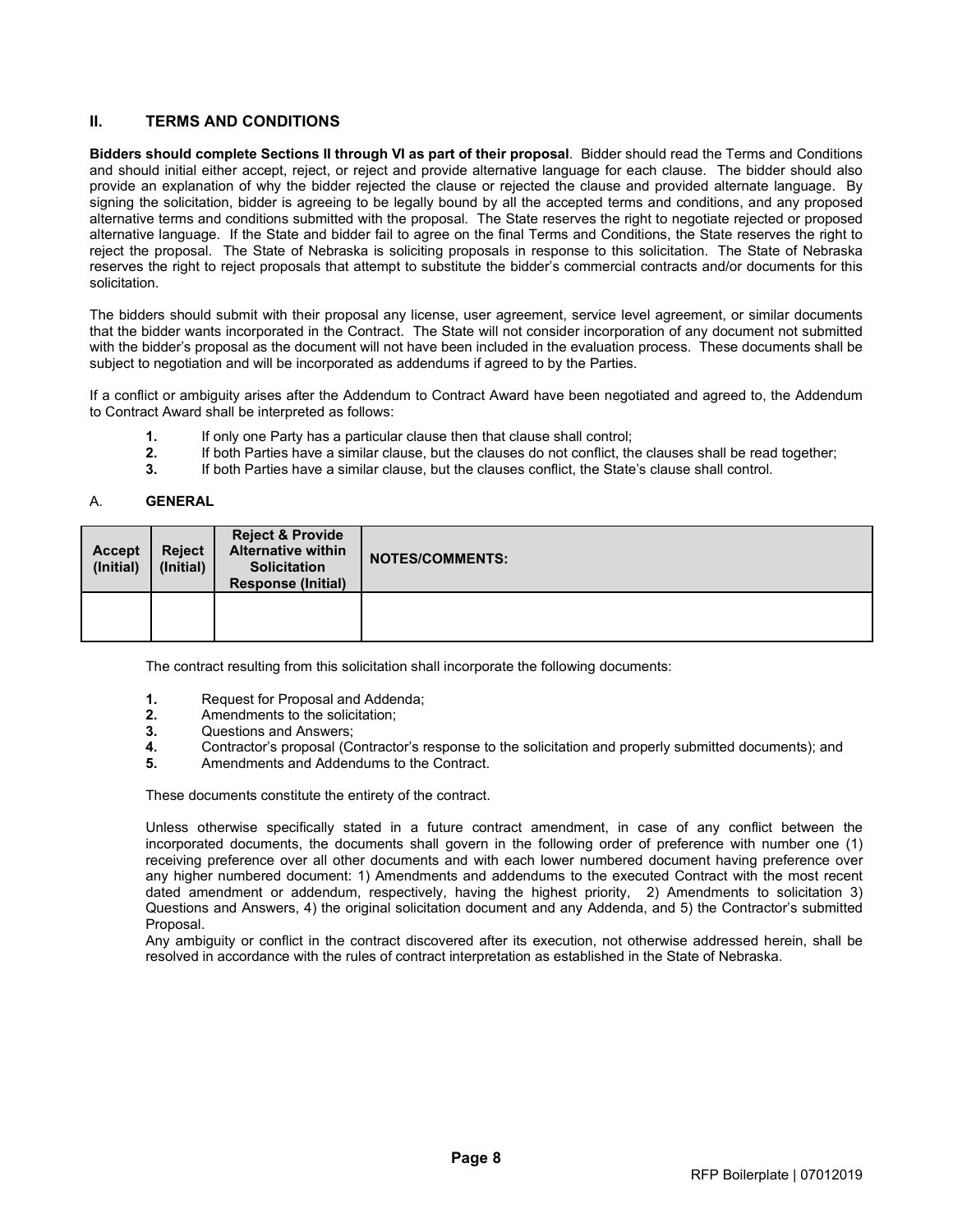## <span id="page-17-0"></span>B. **NOTIFICATION**

| <b>Accept</b><br>(Initial) | <b>Reject</b><br>(Initial) | <b>Reject &amp; Provide</b><br><b>Alternative within</b><br><b>Solicitation</b><br><b>Response (Initial)</b> | <b>NOTES/COMMENTS:</b> |
|----------------------------|----------------------------|--------------------------------------------------------------------------------------------------------------|------------------------|
|                            |                            |                                                                                                              |                        |

Contractor and State shall identify the contract manager who shall serve as the point of contact for the executed contract.

Communications regarding the executed contract shall be in writing and shall be deemed to have been given if delivered personally, electronically or mailed. All notices, requests, or communications shall be deemed effective upon receipt.

Either party may change its address for notification purposes by giving notice of the change and setting forth the new address and an effective date.

## <span id="page-17-1"></span>C. **BUYER'S REPRESENTATIVE**

| <b>Accept</b><br>(Initial) | <b>Reject</b><br>(Initial) | <b>Reject &amp; Provide</b><br><b>Alternative within</b><br><b>Solicitation</b><br><b>Response (Initial)</b> | <b>NOTES/COMMENTS:</b> |
|----------------------------|----------------------------|--------------------------------------------------------------------------------------------------------------|------------------------|
|                            |                            |                                                                                                              |                        |

The State reserves the right to appoint a Buyer's Representative to manage [or assist the Buyer in managing] the contract on behalf of the State. The Buyer's Representative will be appointed in writing, and the appointment document will specify the extent of the Buyer's Representative authority and responsibilities. If a Buyer's Representative is appointed, the Contractor will be provided a copy of the appointment document, and is expected to cooperate accordingly with the Buyer's Representative. The Buyer's Representative has no authority to bind the State to a contract, amendment, addendum, or other change or addition to the contract.

### <span id="page-17-2"></span>D. **GOVERNING LAW (Statutory)**

Notwithstanding any other provision of this contract, or any amendment or addendum(s) entered into contemporaneously or at a later time, the parties understand and agree that, (1) the State of Nebraska is a sovereign state and its authority to contract is therefore subject to limitation by the State's Constitution, statutes, common law, and regulation; (2) this contract will be interpreted and enforced under the laws of the State of Nebraska; (3) any action to enforce the provisions of this agreement must be brought in the State of Nebraska per state law; (4) the person signing this contract on behalf of the State of Nebraska does not have the authority to waive the State's sovereign immunity, statutes, common law, or regulations; (5) the indemnity, limitation of liability, remedy, and other similar provisions of the final contract, if any, are entered into subject to the State's Constitution, statutes, common law, regulations, and sovereign immunity; and, (6) all terms and conditions of the final contract, including but not limited to the clauses concerning third party use, licenses, warranties, limitations of liability, governing law and venue, usage verification, indemnity, liability, remedy or other similar provisions of the final contract are entered into specifically subject to the State's Constitution, statutes, common law, regulations, and sovereign immunity.

The Parties must comply with all applicable local, state and federal laws, ordinances, rules, orders, and regulations.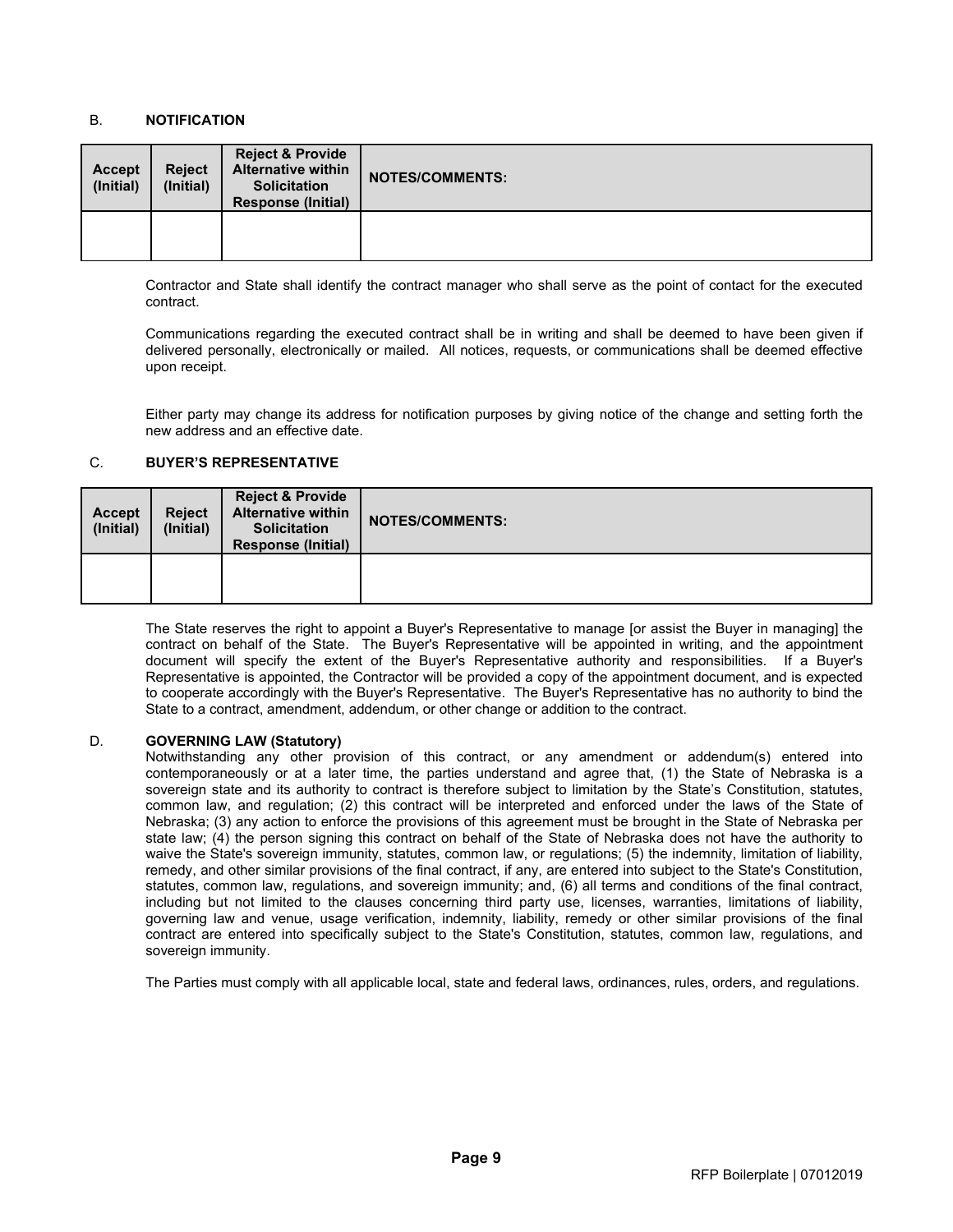### <span id="page-18-0"></span>E. **BEGINNING OF WORK**

| <b>Accept</b><br>(Initial) | <b>Reject</b><br>(Initial) | <b>Reject &amp; Provide</b><br><b>Alternative within</b><br><b>Solicitation</b><br><b>Response (Initial)</b> | <b>NOTES/COMMENTS:</b> |
|----------------------------|----------------------------|--------------------------------------------------------------------------------------------------------------|------------------------|
|                            |                            |                                                                                                              |                        |

The contractor shall not commence any billable work until a valid contract has been fully executed by the State and the successful Contractor. The Contractor will be notified in writing when work may begin.

### <span id="page-18-1"></span>F. **AMENDMENT**

| <b>Accept</b><br>(Initial) | <b>Reject</b><br>(Initial) | <b>Reject &amp; Provide</b><br><b>Alternative within</b><br><b>Solicitation</b><br><b>Response (Initial)</b> | <b>NOTES/COMMENTS:</b>                                                |
|----------------------------|----------------------------|--------------------------------------------------------------------------------------------------------------|-----------------------------------------------------------------------|
|                            |                            |                                                                                                              |                                                                       |
|                            |                            | This Contract move he modified                                                                               | between an amonded within again and in a writing almond by authorized |

This Contract may be modified, altered or amended, within scope, only in a writing, signed by authorized representatives of both parties.

### <span id="page-18-2"></span>G. **CHANGE ORDERS OR SUBSTITUTIONS**

| <b>Accept</b><br>(Initial) | <b>Reject</b><br>(Initial) | <b>Reject &amp; Provide</b><br><b>Alternative within</b><br><b>Solicitation</b><br><b>Response (Initial)</b> | <b>NOTES/COMMENTS:</b> |
|----------------------------|----------------------------|--------------------------------------------------------------------------------------------------------------|------------------------|
|                            |                            |                                                                                                              |                        |

The State and the Contractor, upon the written agreement, may make changes to the contract within the general scope of the solicitation. Changes may involve specifications, the quantity of work, or such other items as the State may find necessary or desirable. Corrections of any deliverable, service, or work required pursuant to the contract shall not be deemed a change. The Contractor may not claim forfeiture of the contract by reasons of such changes.

The Contractor shall prepare a written description of the work required due to the change and an itemized cost sheet for the change. Changes in work and the amount of compensation to be paid to the Contractor shall be determined in accordance with applicable unit prices if any, a pro-rated value, or through negotiations. The State shall not incur a price increase for changes that should have been included in the Contractor's proposal, were foreseeable, or result from difficulties with or failure of the Contractor's proposal or performance.

No change shall be implemented by the Contractor until approved by the State, and the Contract is amended to reflect the change and associated costs, if any. If there is a dispute regarding the cost, but both parties agree that immediate implementation is necessary, the change may be implemented, and cost negotiations may continue with both Parties retaining all remedies under the contract and law.

In the event any product is discontinued or replaced upon mutual consent during the contract period or prior to delivery, the State reserves the right to amend the contract or purchase order to include the alternate product at the same price.

**\*\*\*Contractor will not substitute any item that has been awarded without prior written approval of DOI\*\*\***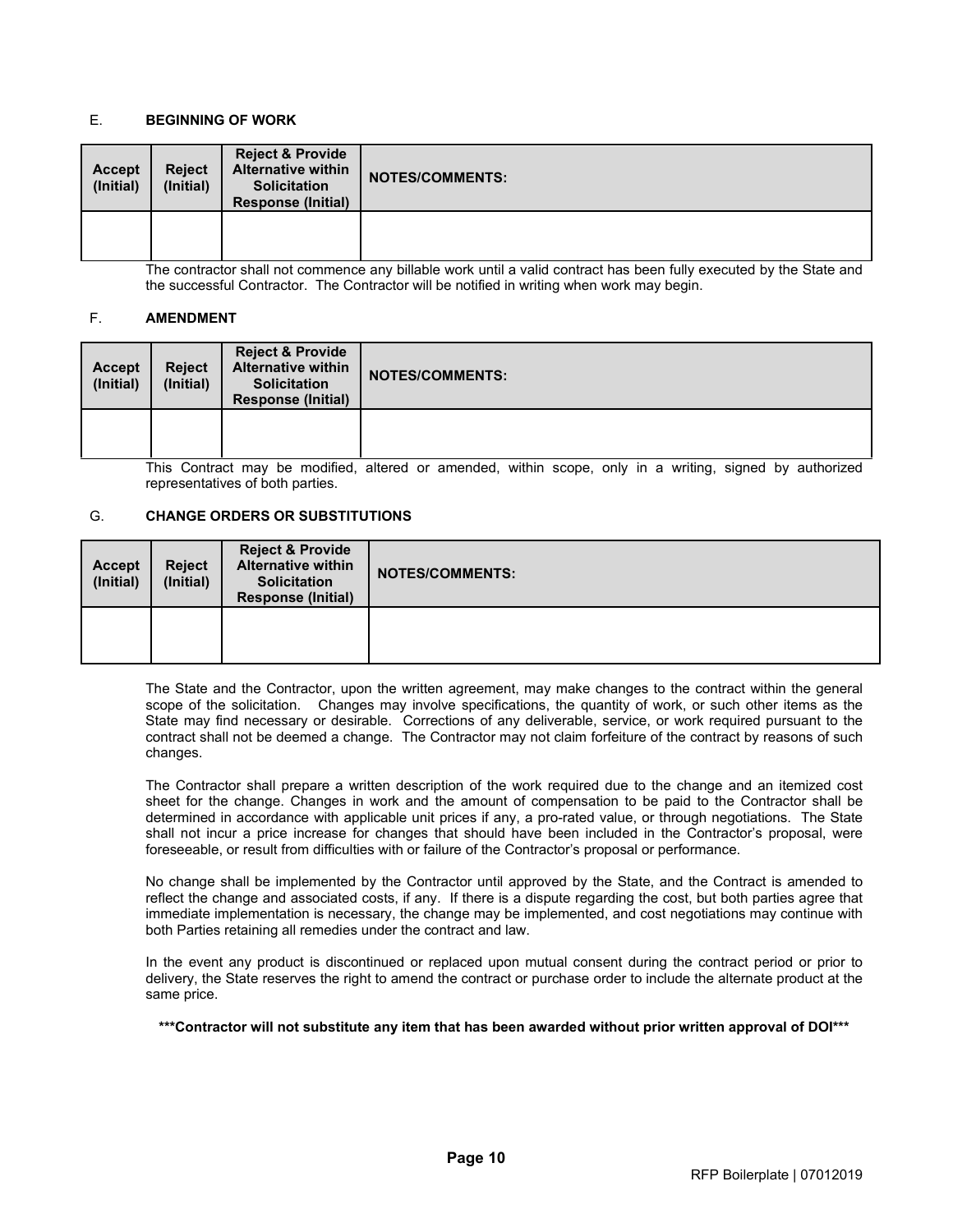# <span id="page-19-0"></span>H. **VENDOR PERFORMANCE REPORT(S)**

| <b>Accept</b><br>(Initial) | <b>Reject</b><br>(Initial) | <b>Reject &amp; Provide</b><br><b>Alternative within</b><br><b>Solicitation</b><br><b>Response (Initial)</b> | <b>NOTES/COMMENTS:</b> |
|----------------------------|----------------------------|--------------------------------------------------------------------------------------------------------------|------------------------|
|                            |                            |                                                                                                              |                        |

The State may document any instance(s) of products or services delivered or performed which exceed or fail to meet the terms of the purchase order, contract, and/or solicitation specifications. The State Purchasing Bureau may contact the Vendor regarding any such report. Vendor performance report(s) will become a part of the permanent record of the Vendor.

### <span id="page-19-1"></span>I. **NOTICE OF POTENTIAL CONTRACTOR BREACH**

| <b>Accept</b><br>(Initial) | <b>Reject</b><br>(Initial) | <b>Reject &amp; Provide</b><br><b>Alternative within</b><br><b>Solicitation</b><br><b>Response (Initial)</b> | <b>NOTES/COMMENTS:</b> |
|----------------------------|----------------------------|--------------------------------------------------------------------------------------------------------------|------------------------|
|                            |                            |                                                                                                              |                        |

If Contractor breaches the contract or anticipates breaching the contract, the Contractor shall immediately give written notice to the State. The notice shall explain the breach or potential breach, a proposed cure, and may include a request for a waiver of the breach if so desired. The State may, in its discretion, temporarily or permanently waive the breach. By granting a waiver, the State does not forfeit any rights or remedies to which the State is entitled by law or equity, or pursuant to the provisions of the contract. Failure to give immediate notice, however, may be grounds for denial of any request for a waiver of a breach.

### <span id="page-19-2"></span>J. **BREACH**

| <b>Accept</b><br>(Initial) | <b>Reject</b><br>(Initial) | <b>Reject &amp; Provide</b><br><b>Alternative within</b><br><b>Solicitation</b><br><b>Response (Initial)</b> | <b>NOTES/COMMENTS:</b> |
|----------------------------|----------------------------|--------------------------------------------------------------------------------------------------------------|------------------------|
|                            |                            |                                                                                                              |                        |

Either Party may terminate the contract, in whole or in part, if the other Party breaches its duty to perform its obligations under the contract in a timely and proper manner. Termination requires written notice of default and a thirty (30) calendar day (or longer at the non-breaching Party's discretion considering the gravity and nature of the default) cure period. Said notice shall be delivered by Certified Mail, Return Receipt Requested, or in person with proof of delivery. Allowing time to cure a failure or breach of contract does not waive the right to immediately terminate the contract for the same or different contract breach which may occur at a different time. In case of default of the Contractor, the State may contract the service from other sources and hold the Contractor responsible for any excess cost occasioned thereby. The State may recover from the Contractor as damages the difference between the costs of covering the breach. Notwithstanding any clause to the contrary, the State may also recover the contract price together with any incidental or consequential damages defined in UCC Section 2-715, but less expenses saved in consequence of Contractor's breach.

The State's failure to make payment shall not be a breach, and the Contractor shall retain all available statutory remedies and protections.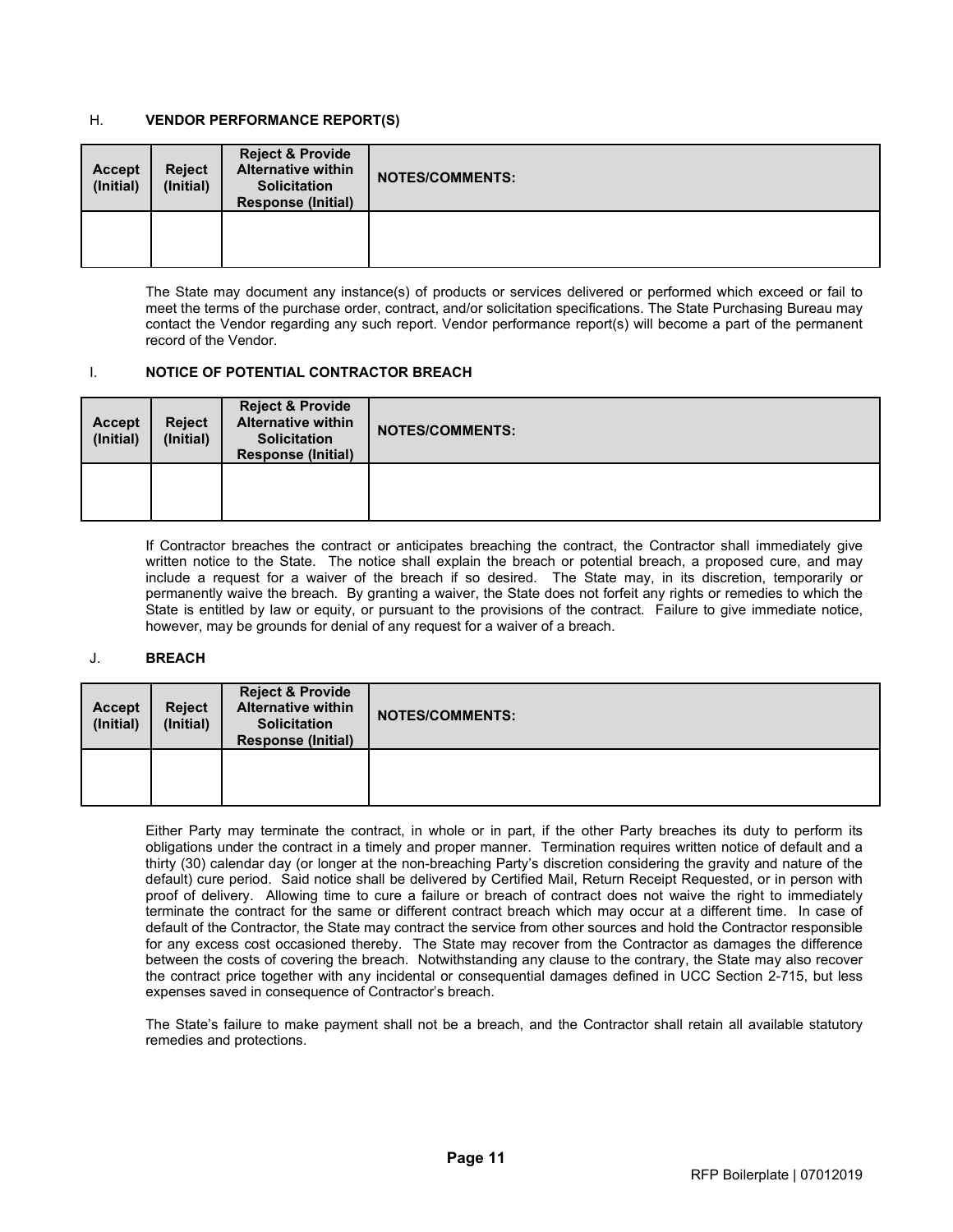## <span id="page-20-0"></span>K. **NON-WAIVER OF BREACH**

| <b>Accept</b><br>(Initial) | <b>Reject</b><br>(Initial) | <b>Reject &amp; Provide</b><br><b>Alternative within</b><br><b>Solicitation</b><br><b>Response (Initial)</b> | <b>NOTES/COMMENTS:</b> |
|----------------------------|----------------------------|--------------------------------------------------------------------------------------------------------------|------------------------|
|                            |                            |                                                                                                              |                        |

The acceptance of late performance with or without objection or reservation by a Party shall not waive any rights of the Party nor constitute a waiver of the requirement of timely performance of any obligations remaining to be performed.

### <span id="page-20-1"></span>L. **SEVERABILITY**

| Accept<br>(Initial) | <b>Reject</b><br>(Initial) | <b>Reject &amp; Provide</b><br><b>Alternative within</b><br><b>Solicitation</b><br><b>Response (Initial)</b> | <b>NOTES/COMMENTS:</b> |
|---------------------|----------------------------|--------------------------------------------------------------------------------------------------------------|------------------------|
|                     |                            |                                                                                                              |                        |

If any term or condition of the contract is declared by a court of competent jurisdiction to be illegal or in conflict with any law, the validity of the remaining terms and conditions shall not be affected, and the rights and obligations of the parties shall be construed and enforced as if the contract did not contain the provision held to be invalid or illegal.

### <span id="page-20-2"></span>M. **INDEMNIFICATION**

| <b>Accept</b><br>(Initial) | <b>Reject</b><br>(Initial) | <b>Reject &amp; Provide</b><br><b>Alternative within</b><br><b>Solicitation</b><br><b>Response (Initial)</b> | <b>NOTES/COMMENTS:</b> |
|----------------------------|----------------------------|--------------------------------------------------------------------------------------------------------------|------------------------|
|                            |                            |                                                                                                              |                        |

### **1. GENERAL**

The Contractor agrees to defend, indemnify, and hold harmless the State and its employees, volunteers, agents, and its elected and appointed officials ("the indemnified parties") from and against any and all third party claims, liens, demands, damages, liability, actions, causes of action, losses, judgments, costs, and expenses of every nature, including investigation costs and expenses, settlement costs, and attorney fees and expenses ("the claims"), sustained or asserted against the State for personal injury, death, or property loss or damage, arising out of, resulting from, or attributable to the willful misconduct, negligence, error, or omission of the Contractor, its employees, Subcontractors, consultants, representatives, and agents, resulting from this contract, except to the extent such Contractor liability is attenuated by any action of the State which directly and proximately contributed to the claims.

### **2. INTELLECTUAL PROPERTY**

The Contractor agrees it will, at its sole cost and expense, defend, indemnify, and hold harmless the indemnified parties from and against any and all claims, to the extent such claims arise out of, result from, or are attributable to, the actual or alleged infringement or misappropriation of any patent, copyright, trade secret, trademark, or confidential information of any third party by the Contractor or its employees, Subcontractors, consultants, representatives, and agents; provided, however, the State gives the Contractor prompt notice in writing of the claim. The Contractor may not settle any infringement claim that will affect the State's use of the Licensed Software without the State's prior written consent, which consent may be withheld for any reason.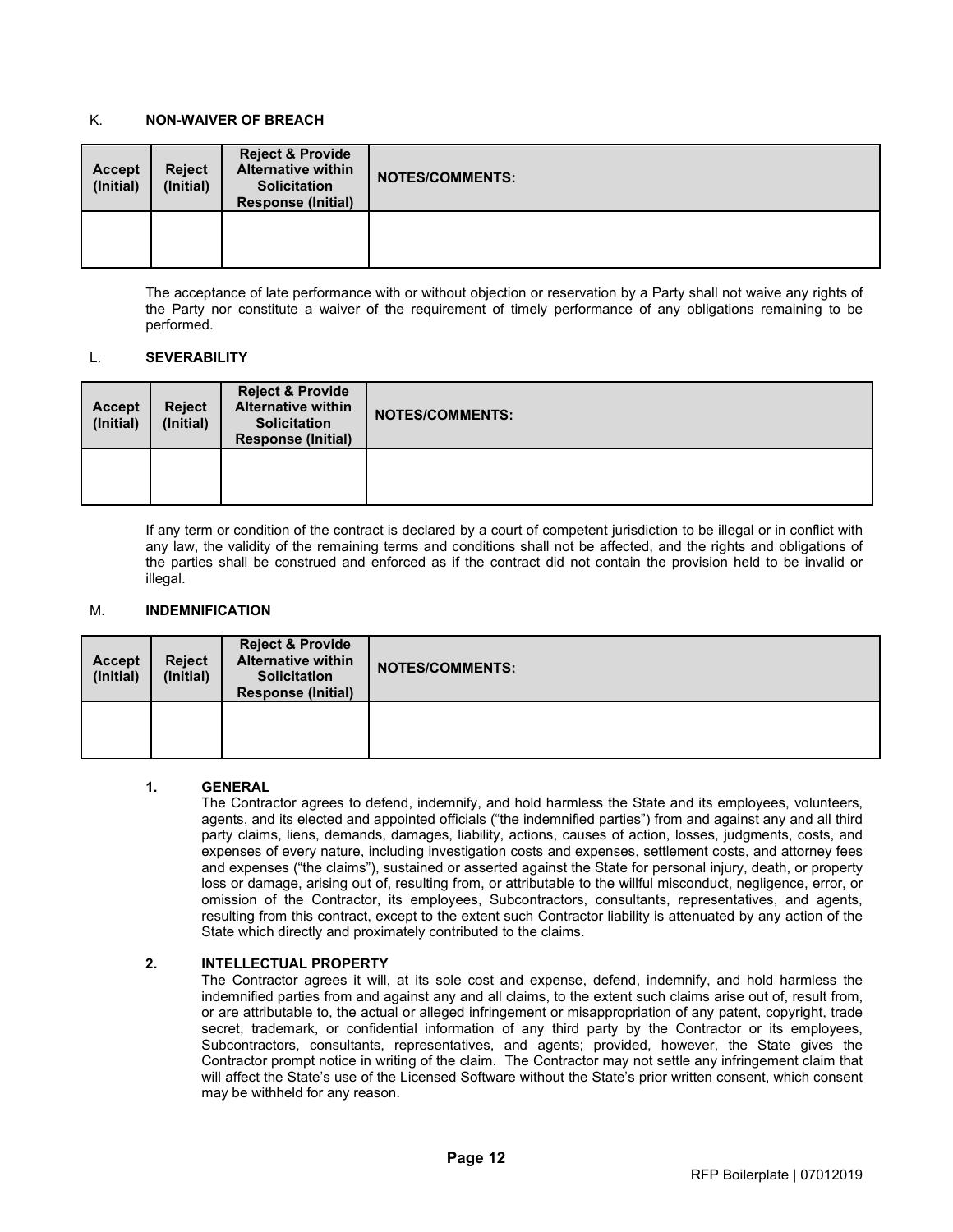If a judgment or settlement is obtained or reasonably anticipated against the State's use of any intellectual property for which the Contractor has indemnified the State, the Contractor shall, at the Contractor's sole cost and expense, promptly modify the item or items which were determined to be infringing, acquire a license or licenses on the State's behalf to provide the necessary rights to the State to eliminate the infringement, or provide the State with a non-infringing substitute that provides the State the same functionality. At the State's election, the actual or anticipated judgment may be treated as a breach of warranty by the Contractor, and the State may receive the remedies provided under this solicitation.

### **3. PERSONNEL**

The Contractor shall, at its expense, indemnify and hold harmless the indemnified parties from and against any claim with respect to withholding taxes, worker's compensation, employee benefits, or any other claim, demand, liability, damage, or loss of any nature relating to any of the personnel, including subcontractor's and their employees, provided by the Contractor.

### **4. SELF-INSURANCE**

The State of Nebraska is self-insured for any loss and purchases excess insurance coverage pursuant to Neb. Rev. Stat. § 81-8,239.01 (Reissue 2008). If there is a presumed loss under the provisions of this agreement, Contractor may file a claim with the Office of Risk Management pursuant to Neb. Rev. Stat. §§ 81-8,829 – 81-8,306 for review by the State Claims Board. The State retains all rights and immunities under the State Miscellaneous (§ 81-8,294), Tort (§ 81-8,209), and Contract Claim Acts (§ 81-8,302), as outlined in Neb. Rev. Stat. § 81-8,209 et seq. and under any other provisions of law and accepts liability under this agreement to the extent provided by law.

**5.** The Parties acknowledge that Attorney General for the State of Nebraska is required by statute to represent the legal interests of the State, and that any provision of this indemnity clause is subject to the statutory authority of the Attorney General.

### <span id="page-21-0"></span>N. **ATTORNEY'S FEES**

| <b>Accept</b><br>(Initial) | <b>Reject</b><br>(Initial) | <b>Reject &amp; Provide</b><br><b>Alternative within</b><br><b>Solicitation</b><br><b>Response (Initial)</b> | <b>NOTES/COMMENTS:</b> |
|----------------------------|----------------------------|--------------------------------------------------------------------------------------------------------------|------------------------|
|                            |                            |                                                                                                              |                        |

In the event of any litigation, appeal, or other legal action to enforce any provision of the contract, the Parties agree to pay all expenses of such action, as permitted by law and if ordered by the court, including attorney's fees and costs, if the other Party prevails.

### <span id="page-21-1"></span>O. **PERFORMANCE BOND**

| <b>Accept</b><br>(Initial) | <b>Reject</b><br>(Initial) | <b>Reject &amp; Provide</b><br><b>Alternative within</b><br><b>Solicitation</b><br><b>Response (Initial)</b> | <b>NOTES/COMMENTS:</b> |
|----------------------------|----------------------------|--------------------------------------------------------------------------------------------------------------|------------------------|
|                            |                            |                                                                                                              |                        |

The Contractor will be required to supply a bond executed by a corporation authorized to contract surety in the State of Nebraska, payable to the State of Nebraska, which shall be valid for the life of the contract to include any renewal and/or extension periods. The amount of the bond must be in the amount of \$250,000. The bond will guarantee that the Contractor will faithfully perform all requirements, terms and conditions of the contract. Failure to comply shall be grounds for forfeiture of the bond as liquidated damages. Amount of forfeiture will be determined by the agency based on loss to the State. The bond will be returned when the contract has been satisfactorily completed as solely determined by the State, after termination or expiration of the contract.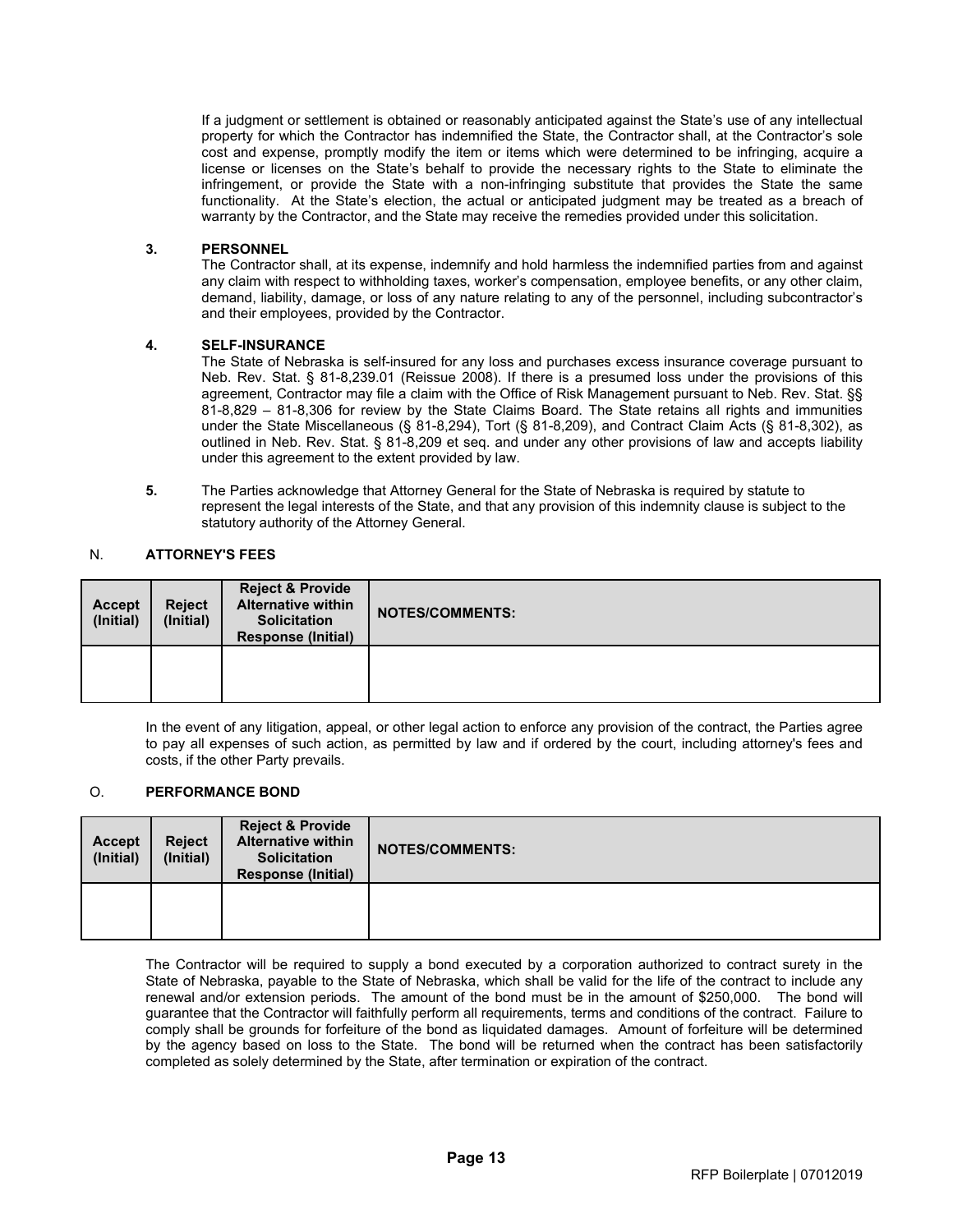## <span id="page-22-0"></span>P. **ASSIGNMENT, SALE, OR MERGER**

| <b>Accept</b><br>(Initial) | <b>Reject</b><br>(Initial) | <b>Reject &amp; Provide</b><br><b>Alternative within</b><br><b>Solicitation</b><br><b>Response (Initial)</b> | <b>NOTES/COMMENTS:</b> |
|----------------------------|----------------------------|--------------------------------------------------------------------------------------------------------------|------------------------|
|                            |                            |                                                                                                              |                        |

Either Party may assign the contract upon mutual written agreement of the other Party. Such agreement shall not be unreasonably withheld.

The Contractor retains the right to enter into a sale, merger, acquisition, internal reorganization, or similar transaction involving Contractor's business. Contractor agrees to cooperate with the State in executing amendments to the contract to allow for the transaction. If a third party or entity is involved in the transaction, the Contractor will remain responsible for performance of the contract until such time as the person or entity involved in the transaction agrees in writing to be contractually bound by this contract and perform all obligations of the contract.

### <span id="page-22-1"></span>Q. **CONTRACTING WITH OTHER NEBRASKA POLITICAL SUB-DIVISIONS OF THE STATE OR ANOTHER STATE**

| Accept<br>(Initial) | <b>Reject</b><br>(Initial) | <b>Reject &amp; Provide</b><br><b>Alternative within</b><br><b>Solicitation</b><br><b>Response (Initial)</b> | <b>NOTES/COMMENTS:</b> |
|---------------------|----------------------------|--------------------------------------------------------------------------------------------------------------|------------------------|
|                     |                            |                                                                                                              |                        |

The Contractor may, but shall not be required to, allow agencies, as defined in Neb. Rev. Stat. §81-145, to use this contract. The terms and conditions, including price, of the contract may not be amended. The State shall not be contractually obligated or liable for any contract entered into pursuant to this clause. A listing of Nebraska political subdivisions may be found at the website of the Nebraska Auditor of Public Accounts.

The Contractor may, but shall not be required to, allow other states, agencies or divisions of other states, or political subdivisions of other states to use this contract. The terms and conditions, including price, of this contract shall apply to any such contract, but may be amended upon mutual consent of the Parties. The State of Nebraska shall not be contractually or otherwise obligated or liable under any contract entered into pursuant to this clause. The State shall be notified if a contract is executed based upon this contract.

### <span id="page-22-2"></span>R. **FORCE MAJEURE**

| Accept<br>(Initial) | <b>Reject</b><br>(Initial) | Reject & Provide<br><b>Alternative within</b><br><b>Solicitation</b><br><b>Response (Initial)</b> | <b>NOTES/COMMENTS:</b> |
|---------------------|----------------------------|---------------------------------------------------------------------------------------------------|------------------------|
|                     |                            |                                                                                                   |                        |

Neither Party shall be liable for any costs or damages, or for default resulting from its inability to perform any of its obligations under the contract due to a natural or manmade event outside the control and not the fault of the affected Party ("Force Majeure Event"). The Party so affected shall immediately make a written request for relief to the other Party, and shall have the burden of proof to justify the request. The other Party may grant the relief requested; relief may not be unreasonably withheld. Labor disputes with the impacted Party's own employees will not be considered a Force Majeure Event.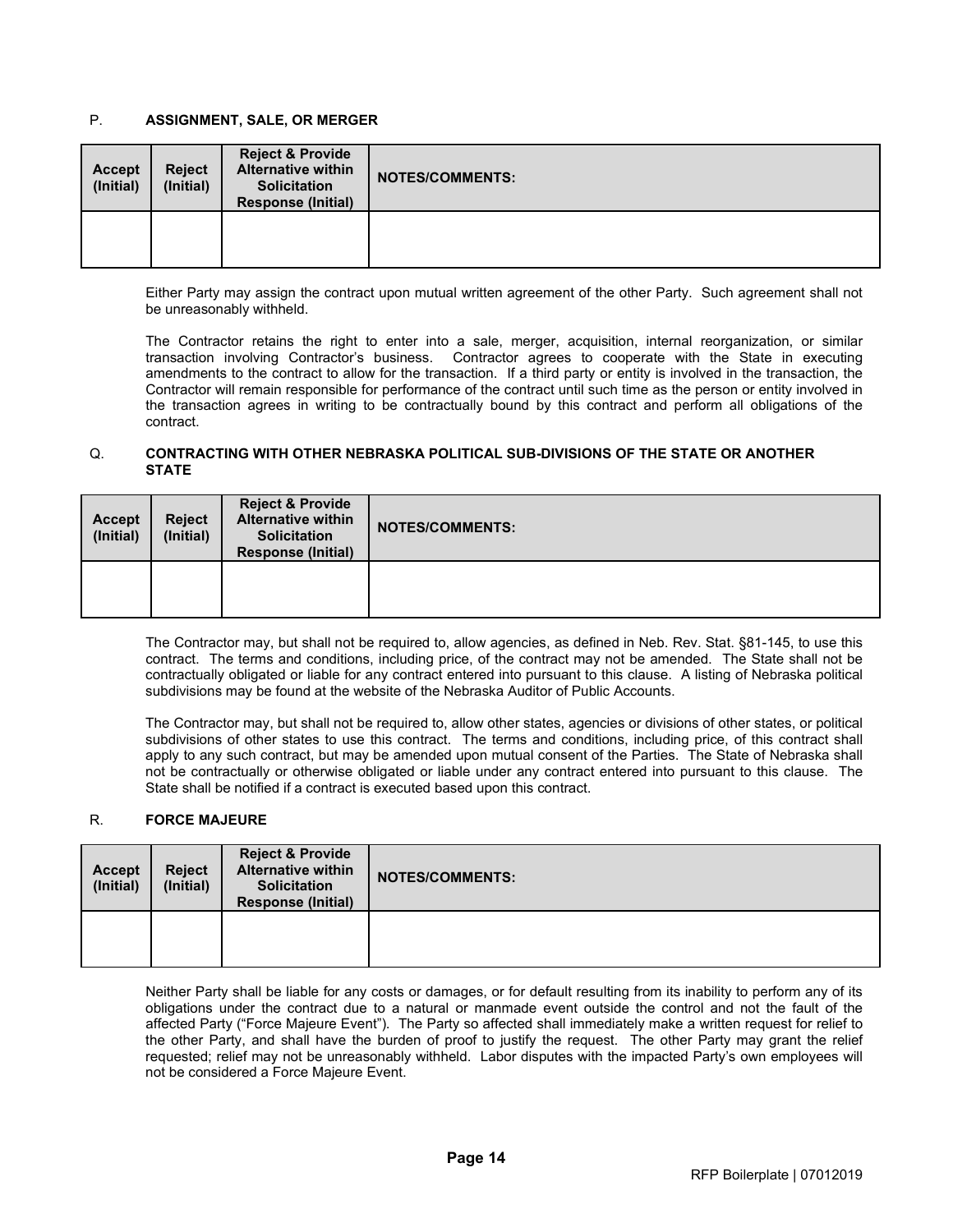## <span id="page-23-0"></span>S. **CONFIDENTIALITY**

| <b>Accept</b><br>(Initial) | <b>Reject</b><br>(Initial) | <b>Reject &amp; Provide</b><br><b>Alternative within</b><br><b>Solicitation</b><br><b>Response (Initial)</b> | <b>NOTES/COMMENTS:</b> |
|----------------------------|----------------------------|--------------------------------------------------------------------------------------------------------------|------------------------|
|                            |                            |                                                                                                              |                        |

All materials and information provided by the Parties or acquired by a Party on behalf of the other Party shall be regarded as confidential information. All materials and information provided or acquired shall be handled in accordance with federal and state law, and ethical standards. Should said confidentiality be breached by a Party, the Party shall notify the other Party immediately of said breach and take immediate corrective action.

It is incumbent upon the Parties to inform their officers and employees of the penalties for improper disclosure imposed by the Privacy Act of 1974, 5 U.S.C. 552a. Specifically, 5 U.S.C. 552a (i)(1), which is made applicable by 5 U.S.C. 552a (m)(1), provides that any officer or employee, who by virtue of his/her employment or official position has possession of or access to agency records which contain individually identifiable information, the disclosure of which is prohibited by the Privacy Act or regulations established thereunder, and who knowing that disclosure of the specific material is prohibited, willfully discloses the material in any manner to any person or agency not entitled to receive it, shall be guilty of a misdemeanor and fined not more than \$5,000.

### <span id="page-23-1"></span>T. **EARLY TERMINATION**

| <b>Accept</b><br>(Initial) | <b>Reject</b><br>(Initial) | <b>Reject &amp; Provide</b><br><b>Alternative within</b><br><b>Solicitation</b><br><b>Response (Initial)</b> | <b>NOTES/COMMENTS:</b> |
|----------------------------|----------------------------|--------------------------------------------------------------------------------------------------------------|------------------------|
|                            |                            |                                                                                                              |                        |

The contract may be terminated as follows:

- **1.** The State and the Contractor, by mutual written agreement, may terminate the contract at any time.
- **2.** The State, in its sole discretion, may terminate the contract for any reason upon thirty (30) calendar day's written notice to the Contractor. Such termination shall not relieve the Contractor of warranty or other service obligations incurred under the terms of the contract. In the event of termination, the Contractor shall be entitled to payment, determined on a pro rata basis, for products or services satisfactorily performed or provided.
- **3.** The State may terminate the contract immediately for the following reasons:
	- **a)** if directed to do so by statute;<br>**b**) Contractor has made an assig
	- **b)** Contractor has made an assignment for the benefit of creditors, has admitted in writing its inability to pay debts as they mature, or has ceased operating in the normal course of business;
	- **c)** a trustee or receiver of the Contractor or of any substantial part of the Contractor's assets has been appointed by a court;
	- **d)** fraud, misappropriation, embezzlement, malfeasance, misfeasance, or illegal conduct pertaining to performance under the contract by its Contractor, its employees, officers, directors, or shareholders;
	- **e)** an involuntary proceeding has been commenced by any Party against the Contractor under any one of the chapters of Title 11 of the United States Code and (i) the proceeding has been pending for at least sixty (60) calendar days; or (ii) the Contractor has consented, either expressly or by operation of law, to the entry of an order for relief; or (iii) the Contractor has been decreed or adjudged a debtor;
	- **f)** a voluntary petition has been filed by the Contractor under any of the chapters of Title 11 of the United States Code;
	- **g)** Contractor intentionally discloses confidential information;<br> **h**) Contractor has or announces it will discontinue support of
	- **h)** Contractor has or announces it will discontinue support of the deliverable; and, i) In the event funding is no longer available.
	- **i)** In the event funding is no longer available.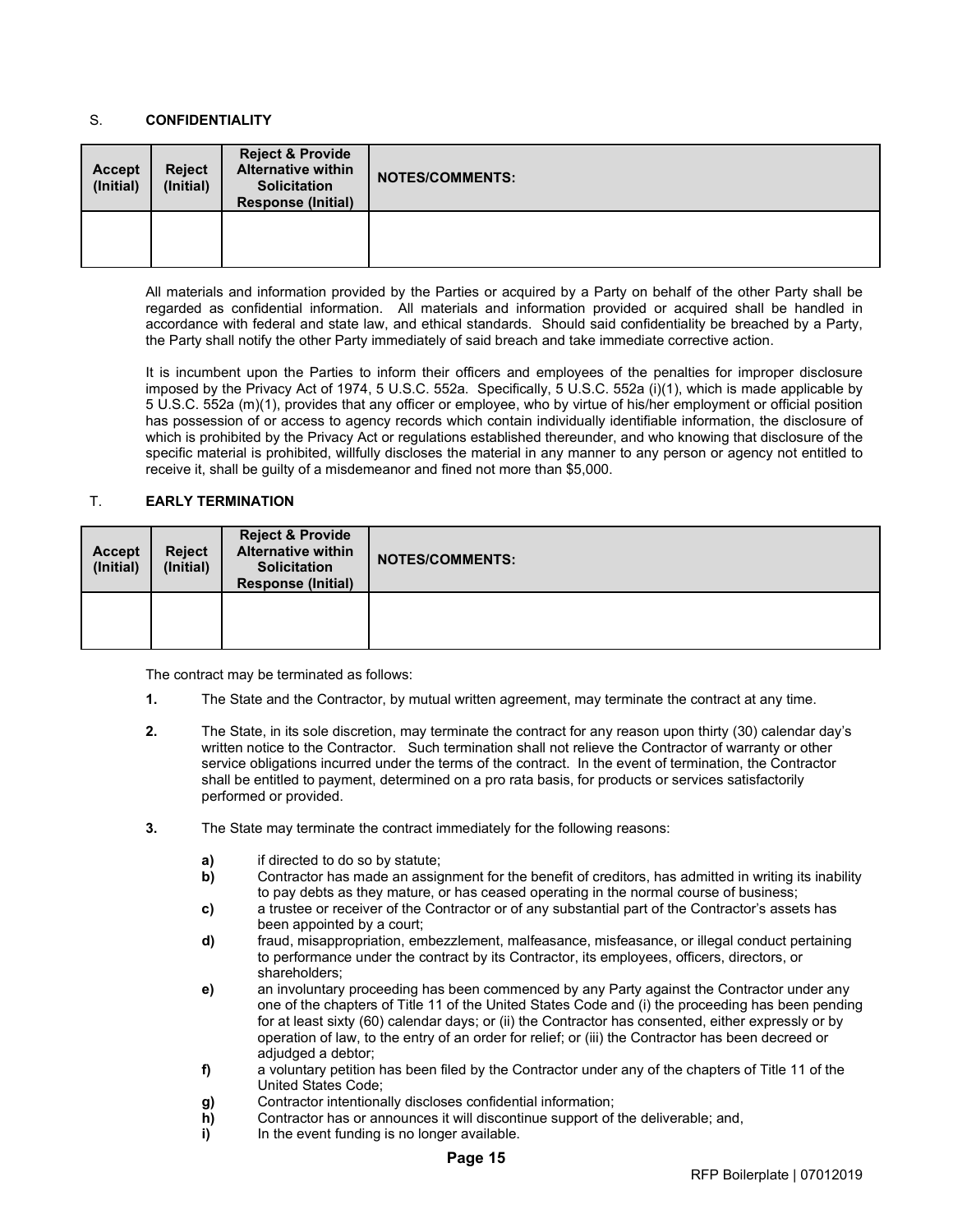# <span id="page-24-0"></span>U. **CONTRACT CLOSEOUT**

| <b>Accept</b><br>(Initial) | <b>Reject</b><br>(Initial) | Reject & Provide<br><b>Alternative within</b><br><b>Solicitation</b><br><b>Response (Initial)</b> | <b>NOTES/COMMENTS:</b> |
|----------------------------|----------------------------|---------------------------------------------------------------------------------------------------|------------------------|
|                            |                            |                                                                                                   |                        |

Upon contract closeout for any reason the Contractor shall within 30 days, unless stated otherwise herein:

- **1.** Transfer all completed or partially completed deliverables to the State;<br>**2.** Transfer ownership and title to all completed or partially completed deli
- **2.** Transfer ownership and title to all completed or partially completed deliverables to the State;
- **3.** Return to the State all information and data, unless the Contractor is permitted to keep the information or data by contract or rule of law. Contractor may retain one copy of any information or data as required to comply with applicable work product documentation standards or as are automatically retained in the course of Contractor's routine back up procedures;
- **4.** Cooperate with any successor Contactor, person or entity in the assumption of any or all of the obligations of this contract;
- **5.** Cooperate with any successor Contactor, person or entity with the transfer of information or data related to this contract;
- **6.** Return or vacate any state owned real or personal property; and, **7.** Return all data in a mutually acceptable format and manner.
- **7.** Return all data in a mutually acceptable format and manner.

Nothing in this Section should be construed to require the Contractor to surrender intellectual property, real or personal property, or information or data owned by the Contractor for which the State has no legal claim.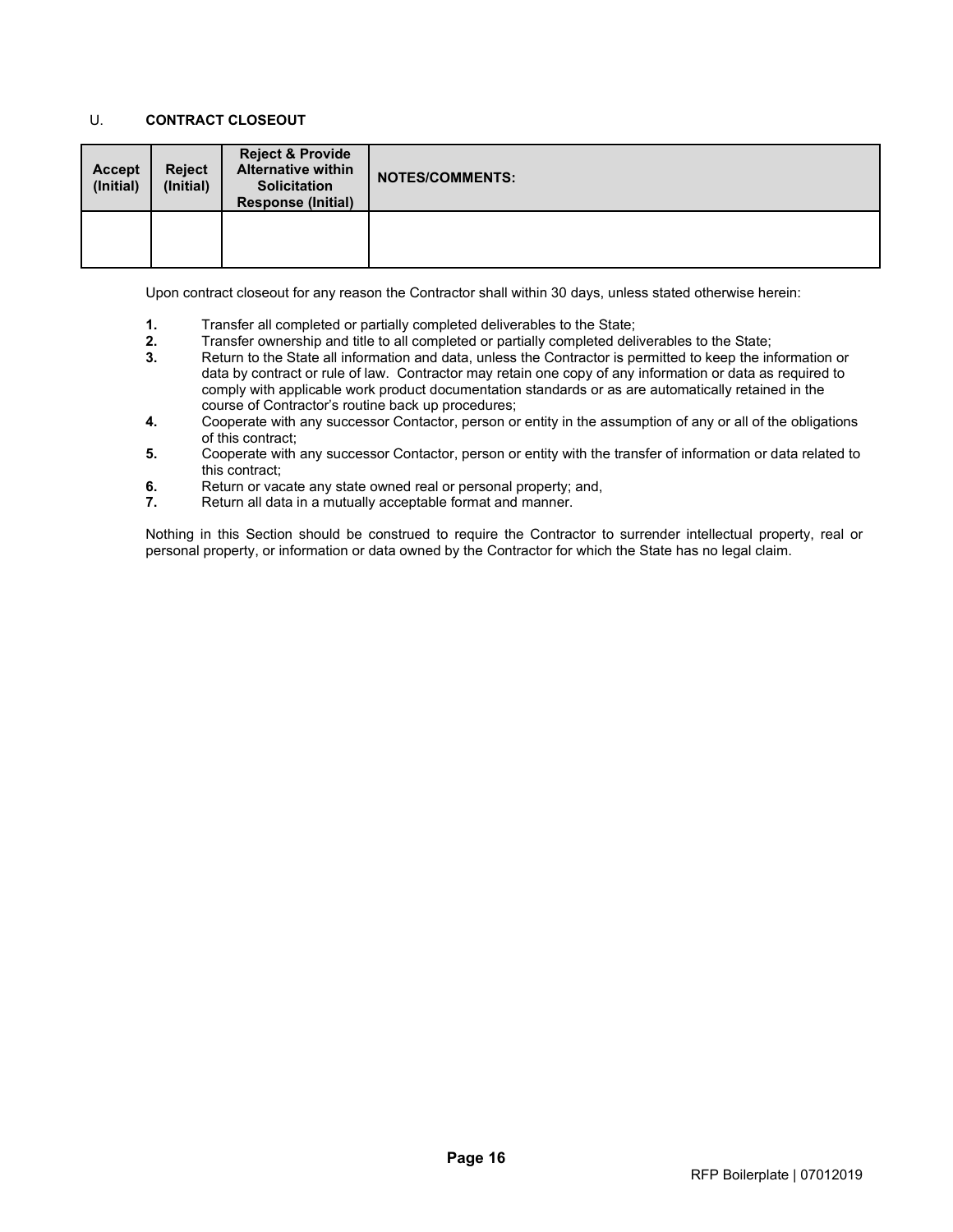## <span id="page-25-0"></span>**III. CONTRACTOR DUTIES**

### <span id="page-25-1"></span>A. **INDEPENDENT CONTRACTOR / OBLIGATIONS**

| <b>Accept</b><br>(Initial) | <b>Reject</b><br>(Initial) | <b>Reject &amp; Provide</b><br><b>Alternative within</b><br><b>Solicitation</b><br><b>Response (Initial)</b> | <b>NOTES/COMMENTS:</b> |
|----------------------------|----------------------------|--------------------------------------------------------------------------------------------------------------|------------------------|
|                            |                            |                                                                                                              |                        |

It is agreed that the Contractor is an independent contractor and that nothing contained herein is intended or should be construed as creating or establishing a relationship of employment, agency, or a partnership.

The Contractor is solely responsible for fulfilling the contract. The Contractor or the Contractor's representative shall be the sole point of contact regarding all contractual matters.

The Contractor shall secure, at its own expense, all personnel required to perform the services under the contract. The personnel the Contractor uses to fulfill the contract shall have no contractual or other legal relationship with the State; they shall not be considered employees of the State and shall not be entitled to any compensation, rights or benefits from the State, including but not limited to, tenure rights, medical and hospital care, sick and vacation leave, severance pay, or retirement benefits.

By-name personnel commitments made in the bidder's proposal shall not be changed without the prior written approval of the State. Replacement of these personnel, if approved by the State, shall be with personnel of equal or greater ability and qualifications.

All personnel assigned by the Contractor to the contract shall be employees of the Contractor or a subcontractor, and shall be fully qualified to perform the work required herein. Personnel employed by the Contractor or a subcontractor to fulfill the terms of the contract shall remain under the sole direction and control of the Contractor or the subcontractor respectively.

With respect to its employees, the Contractor agrees to be solely responsible for the following:

- **1.** Any and all pay, benefits, and employment taxes and/or other payroll withholding;
- **2.** Any and all vehicles used by the Contractor's employees, including all insurance required by state law;<br>**3.** Damages incurred by Contractor's employees within the scope of their duties under the contract:
- **3.** Damages incurred by Contractor's employees within the scope of their duties under the contract;
- **4.** Maintaining Workers' Compensation and health insurance that complies with state and federal law and submitting any reports on such insurance to the extent required by governing law;
- **5.** Determining the hours to be worked and the duties to be performed by the Contractor's employees; and,
- **6.** All claims on behalf of any person arising out of employment or alleged employment (including without limit claims of discrimination alleged against the Contractor, its officers, agents, or subcontractors or subcontractor's employees)

If the Contractor intends to utilize any subcontractor, the subcontractor's level of effort, tasks, and time allocation should be clearly defined in the bidder's proposal. The Contractor shall agree that it will not utilize any subcontractors not specifically included in its proposal in the performance of the contract without the prior written authorization of the State.

The State reserves the right to require the Contractor to reassign or remove from the project any Contractor or subcontractor employee.

Contractor shall insure that the terms and conditions contained in any contract with a subcontractor does not conflict with the terms and conditions of this contract.

The Contractor shall include a similar provision, for the protection of the State, in the contract with any Subcontractor engaged to perform work on this contract.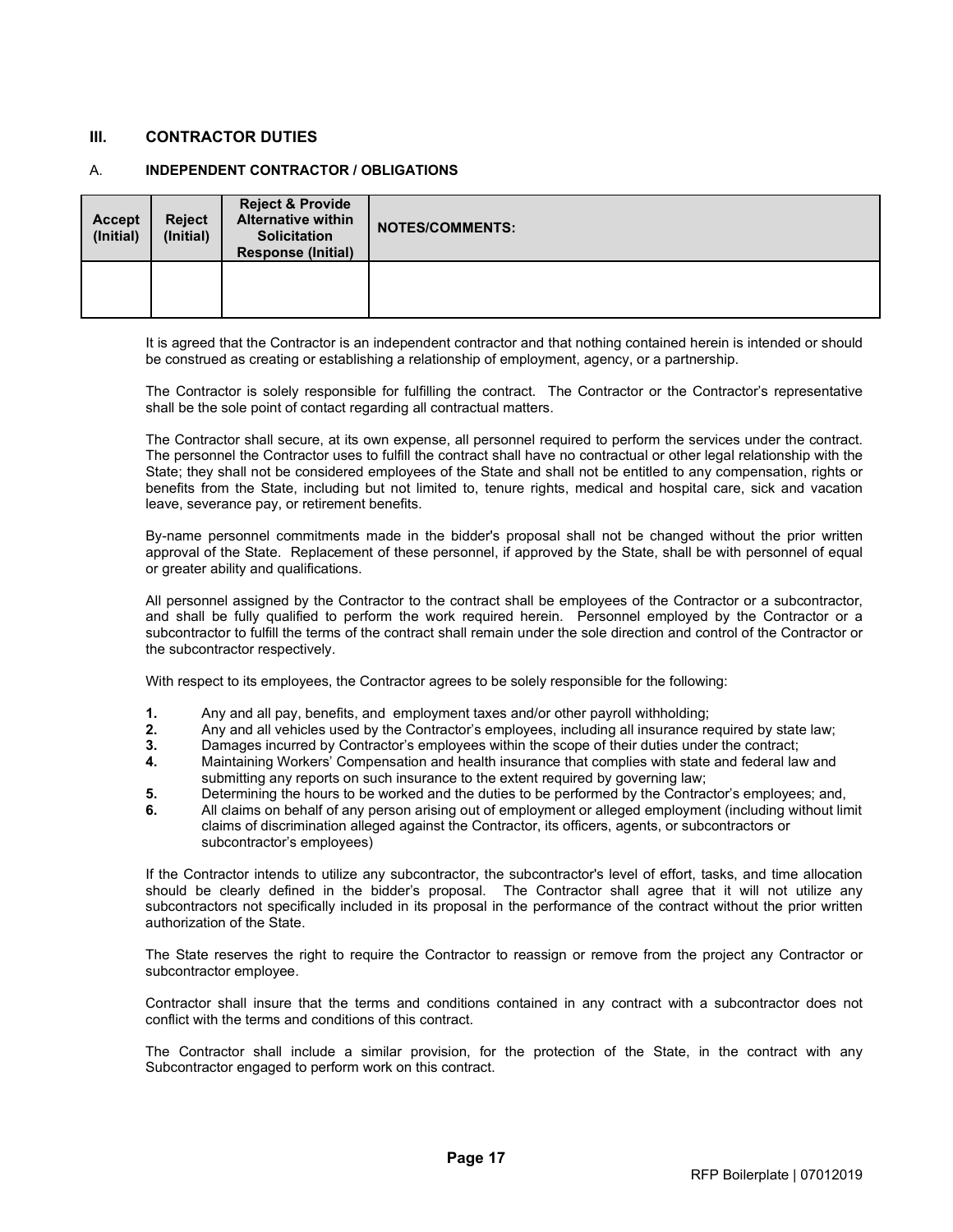# <span id="page-26-0"></span>B. **EMPLOYEE WORK ELIGIBILITY STATUS**

| <b>Accept</b><br>(Initial) | <b>Reject</b><br>(Initial) | <b>Reject &amp; Provide</b><br><b>Alternative within</b><br><b>Solicitation</b><br><b>Response (Initial)</b> | <b>NOTES/COMMENTS:</b> |
|----------------------------|----------------------------|--------------------------------------------------------------------------------------------------------------|------------------------|
|                            |                            |                                                                                                              |                        |

The Contractor is required and hereby agrees to use a federal immigration verification system to determine the work eligibility status of employees physically performing services within the State of Nebraska. A federal immigration verification system means the electronic verification of the work authorization program authorized by the Illegal Immigration Reform and Immigrant Responsibility Act of 1996, 8 U.S.C. 1324a, known as the E-Verify Program, or an equivalent federal program designated by the United States Department of Homeland Security or other federal agency authorized to verify the work eligibility status of an employee.

If the Contractor is an individual or sole proprietorship, the following applies:

- **1.** The Contractor must complete the United States Citizenship Attestation Form, available on the Department of Administrative Services website at http://das.nebraska.gov/materiel/purchasing.html
- **2.** The completed United States Attestation Form should be submitted with the solicitation response.
- **3.** If the Contractor indicates on such attestation form that he or she is a qualified alien, the Contractor agrees to provide the US Citizenship and Immigration Services documentation required to verify the Contractor's lawful presence in the United States using the Systematic Alien Verification for Entitlements (SAVE) Program.
- **4.** The Contractor understands and agrees that lawful presence in the United States is required, and the Contractor may be disqualified or the contract terminated if such lawful presence cannot be verified as required by Neb. Rev. Stat. §4-108.

#### <span id="page-26-1"></span>C. **COMPLIANCE WITH CIVIL RIGHTS LAWS AND EQUAL OPPORTUNITY EMPLOYMENT / NONDISCRIMINATION (Statutory)**

The Contractor shall comply with all applicable local, state, and federal statutes and regulations regarding civil rights laws and equal opportunity employment. The Nebraska Fair Employment Practice Act prohibits Contractors of the State of Nebraska, and their Subcontractors, from discriminating against any employee or applicant for employment, with respect to hire, tenure, terms, conditions, compensation, or privileges of employment because of race, color, religion, sex, disability, marital status, or national origin (Neb. Rev. Stat. §48-1101 to 48-1125). The Contractor guarantees compliance with the Nebraska Fair Employment Practice Act, and breach of this provision shall be regarded as a material breach of contract. The Contractor shall insert a similar provision in all Subcontracts for goods and services to be covered by any contract resulting from this solicitation.

# <span id="page-26-2"></span>D. **COOPERATION WITH OTHER CONTRACTORS**

| <b>Accept</b><br>(Initial) | <b>Reject</b><br>(Initial) | <b>Reject &amp; Provide</b><br><b>Alternative within</b><br><b>Solicitation</b><br><b>Response (Initial)</b> | <b>NOTES/COMMENTS:</b> |
|----------------------------|----------------------------|--------------------------------------------------------------------------------------------------------------|------------------------|
|                            |                            |                                                                                                              |                        |

Contractor may be required to work with or in close proximity to other contractors or individuals that may be working on same or different projects. The Contractor shall agree to cooperate with such other contractors or individuals, and shall not commit or permit any act which may interfere with the performance of work by any other contractor or individual. Contractor is not required to compromise Contractor's intellectual property or proprietary information unless expressly required to do so by this contract.

### <span id="page-26-3"></span>E. **DISCOUNTS**

Prices quoted shall be inclusive of ALL trade discounts. Cash discount terms of less than thirty (30) days will not be considered as part of the proposal. Cash discount periods will be computed from the date of receipt of a properly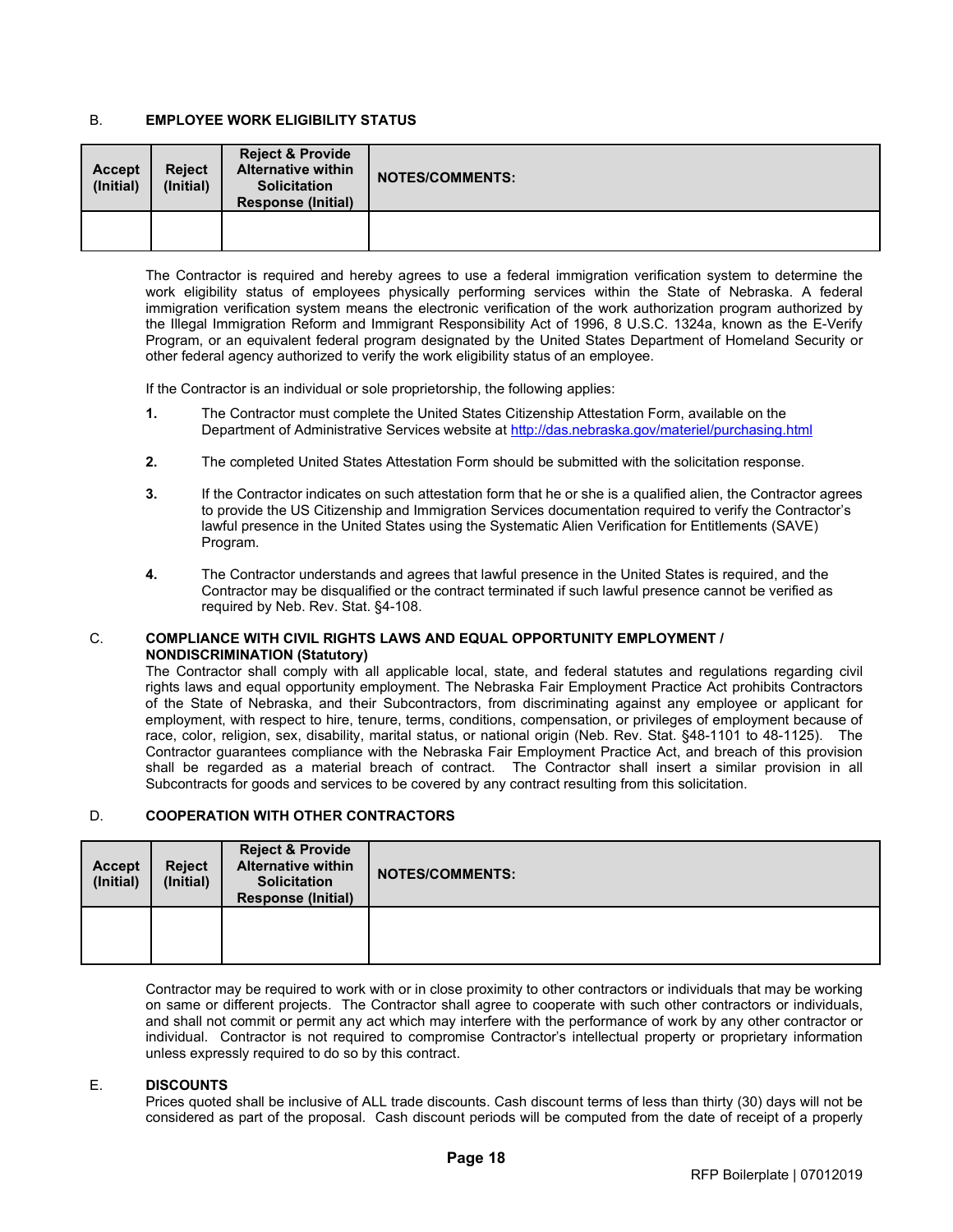executed claim voucher or the date of completion of delivery of all items in a satisfactory condition, whichever is later.

#### <span id="page-27-0"></span>F. **PRICES**

Prices quoted shall be net, including transportation and delivery charges fully prepaid by the contractor, F.O.B. destination named in the solicitation. No additional charges will be allowed for packing, packages, or partial delivery costs. When an arithmetic error has been made in the extended total, the unit price will govern.

All prices, costs, and terms and conditions submitted in the proposal shall remain fixed and valid commencing on the opening date of the proposal until the contract terminates or expires.

**The State reserves the right to deny any requested price increase. No price increases are to be billed to any State Agencies prior to written amendment of the contract by the parties.**

**The State will be given full proportionate benefit of any decreases for the term of the contract.**

### <span id="page-27-1"></span>G. **COST CLARIFICATION**

The State reserves the right to review all aspects of cost for reasonableness and to request clarification of any proposal where the cost component shows significant and unsupported deviation from industry standards or in areas where detailed pricing is required.

# <span id="page-27-2"></span>H. **PERMITS, REGULATIONS, LAWS**

| <b>Accept</b><br>(Initial) | <b>Reject</b><br>(Initial) | <b>Reject &amp; Provide</b><br><b>Alternative within</b><br><b>Solicitation</b><br><b>Response (Initial)</b> | <b>NOTES/COMMENTS:</b> |
|----------------------------|----------------------------|--------------------------------------------------------------------------------------------------------------|------------------------|
|                            |                            |                                                                                                              |                        |

The contract price shall include the cost of all royalties, licenses, permits, and approvals, whether arising from patents, trademarks, copyrights or otherwise, that are in any way involved in the contract. The Contractor shall obtain and pay for all royalties, licenses, and permits, and approvals necessary for the execution of the contract. The Contractor must guarantee that it has the full legal right to the materials, supplies, equipment, software, and other items used to execute this contract.

### <span id="page-27-3"></span>I. **OWNERSHIP OF INFORMATION AND DATA / DELIVERABLES**

| <b>Accept</b><br>(Initial) | <b>Reject</b><br>(Initial) | <b>Reject &amp; Provide</b><br><b>Alternative within</b><br><b>Solicitation</b><br><b>Response (Initial)</b> | <b>NOTES/COMMENTS:</b> |
|----------------------------|----------------------------|--------------------------------------------------------------------------------------------------------------|------------------------|
|                            |                            |                                                                                                              |                        |

The State shall have the unlimited right to publish, duplicate, use, and disclose all information and data developed or obtained by the Contractor on behalf of the State pursuant to this contract.

The State shall own and hold exclusive title to any deliverable developed as a result of this contract. Contractor shall have no ownership interest or title, and shall not patent, license, or copyright, duplicate, transfer, sell, or exchange, the design, specifications, concept, or deliverable.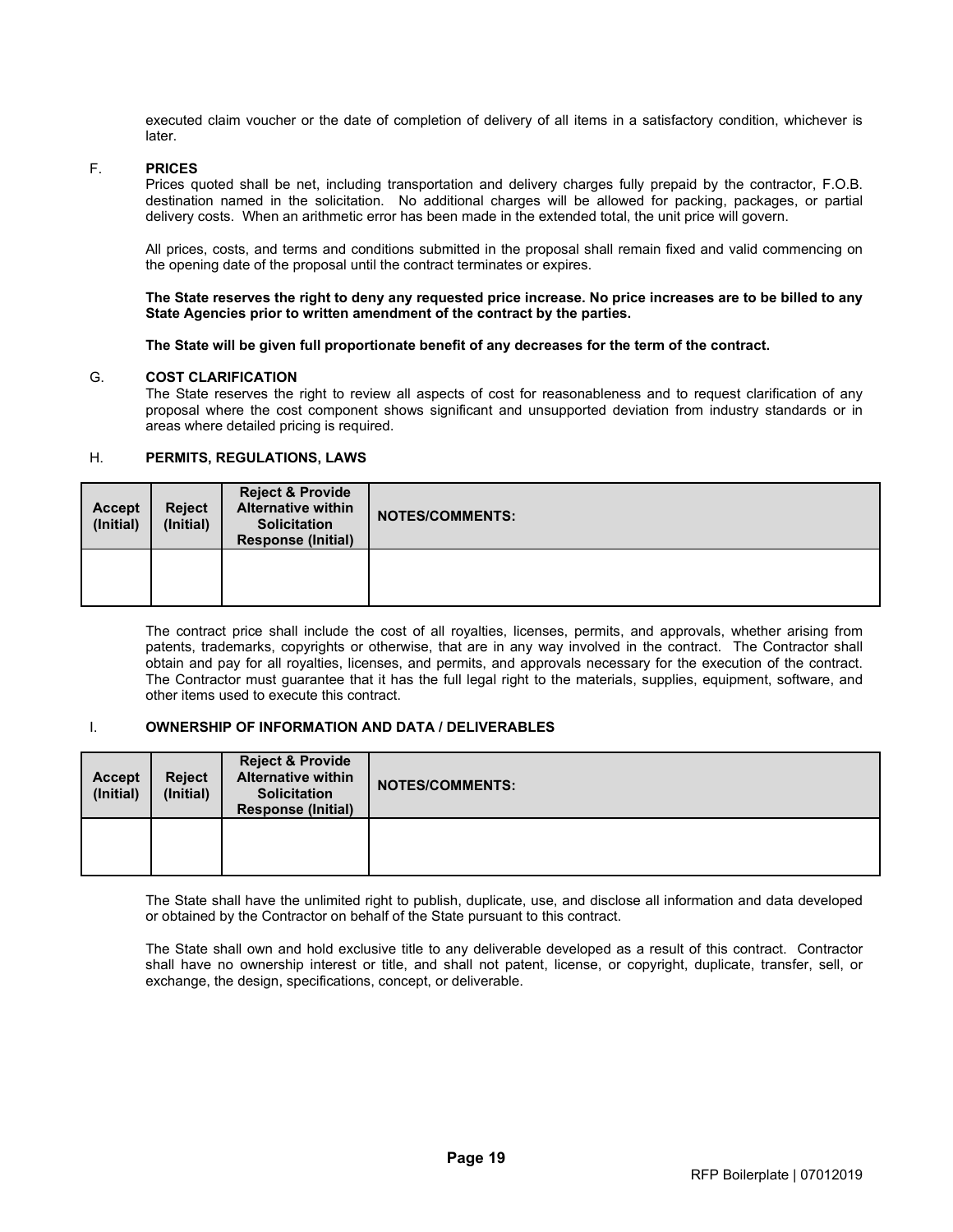### <span id="page-28-0"></span>J. **INSURANCE REQUIREMENTS**

| <b>Accept</b><br>(Initial) | <b>Reject</b><br>(Initial) | Reject & Provide<br><b>Alternative within</b><br><b>Solicitation</b><br><b>Response (Initial)</b> | <b>NOTES/COMMENTS:</b> |
|----------------------------|----------------------------|---------------------------------------------------------------------------------------------------|------------------------|
|                            |                            |                                                                                                   |                        |

The Contractor shall throughout the term of the contract maintain insurance as specified herein and provide the State a current Certificate of Insurance/Acord Form (COI) verifying the coverage. The Contractor shall not commence work on the contract until the insurance is in place. If Contractor subcontracts any portion of the Contract the Contractor must, throughout the term of the contract, either:

- **1.** Provide equivalent insurance for each subcontractor and provide a COI verifying the coverage for the subcontractor;
- **2.** Require each subcontractor to have equivalent insurance and provide written notice to the State that the Contractor has verified that each subcontractor has the required coverage; or,
- **3.** Provide the State with copies of each subcontractor's Certificate of Insurance evidencing the required coverage.

The Contractor shall not allow any Subcontractor to commence work until the Subcontractor has equivalent insurance. The failure of the State to require a COI, or the failure of the Contractor to provide a COI or require subcontractor insurance shall not limit, relieve, or decrease the liability of the Contractor hereunder.

In the event that any policy written on a claims-made basis terminates or is canceled during the term of the contract or within (five) (5) years of termination or expiration of the contract, the contractor shall obtain an extended discovery or reporting period, or a new insurance policy, providing coverage required by this contract for the term of the contract and (five) (5) years following termination or expiration of the contract.

If by the terms of any insurance a mandatory deductible is required, or if the Contractor elects to increase the mandatory deductible amount, the Contractor shall be responsible for payment of the amount of the deductible in the event of a paid claim.

Notwithstanding any other clause in this Contract, the State may recover up to the liability limits of the insurance policies required herein.

### **1. WORKERS' COMPENSATION INSURANCE**

The Contractor shall take out and maintain during the life of this contract the statutory Workers' Compensation and Employer's Liability Insurance for all of the contactors' employees to be engaged in work on the project under this contract and, in case any such work is sublet, the Contractor shall require the Subcontractor similarly to provide Worker's Compensation and Employer's Liability Insurance for all of the Subcontractor's employees to be engaged in such work. This policy shall be written to meet the statutory requirements for the state in which the work is to be performed, including Occupational Disease. **The policy shall include a waiver of subrogation in favor of the State. The COI shall contain the mandatory COI subrogation waiver language found hereinafter**. The amounts of such insurance shall not be less than the limits stated hereinafter. For employees working in the State of Nebraska, the policy must be written by an entity authorized by the State of Nebraska Department of Insurance to write Workers' Compensation and Employer's Liability Insurance for Nebraska employees.

### **2. COMMERCIAL GENERAL LIABILITY INSURANCE AND COMMERCIAL AUTOMOBILE LIABILITY INSURANCE**

The Contractor shall take out and maintain during the life of this contract such Commercial General Liability Insurance and Commercial Automobile Liability Insurance as shall protect Contractor and any Subcontractor performing work covered by this contract from claims for damages for bodily injury, including death, as well as from claims for property damage, which may arise from operations under this contract, whether such operation be by the Contractor or by any Subcontractor or by anyone directly or indirectly employed by either of them, and the amounts of such insurance shall not be less than limits stated hereinafter.

The Commercial General Liability Insurance shall be written on an **occurrence basis**, and provide Premises/Operations, Products/Completed Operations, Independent Contractors, Personal Injury, and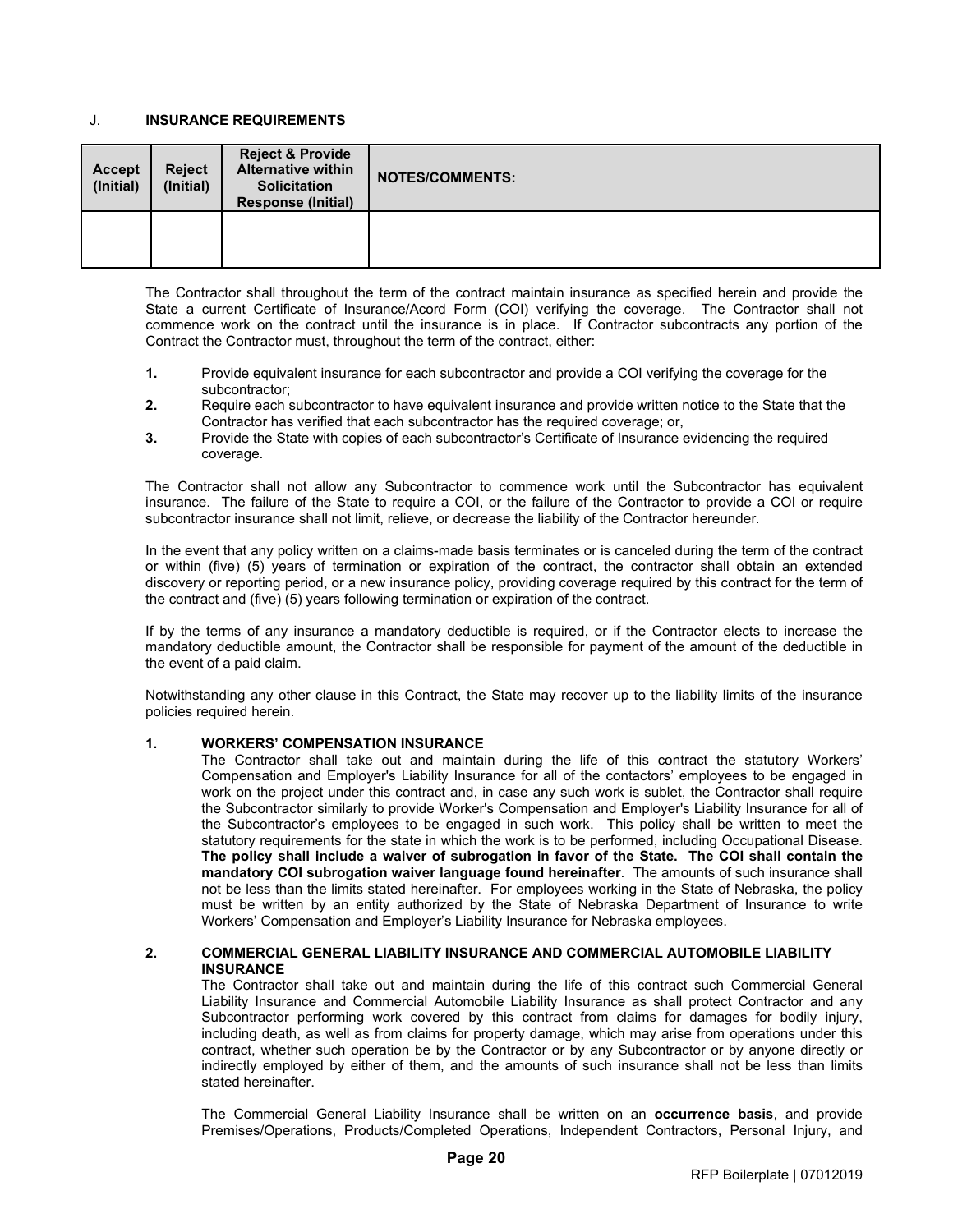Contractual Liability coverage. **The policy shall include the State, and others as required by the contract documents, as Additional Insured(s). This policy shall be primary, and any insurance or self-insurance carried by the State shall be considered secondary and non-contributory**. **The COI shall contain the mandatory COI liability waiver language found hereinafter.** The Commercial Automobile Liability Insurance shall be written to cover all Owned, Non-owned, and Hired vehicles.

| <b>REQUIRED INSURANCE COVERAGE</b>                                                                           |                                                                                                                                                                                                    |  |  |  |
|--------------------------------------------------------------------------------------------------------------|----------------------------------------------------------------------------------------------------------------------------------------------------------------------------------------------------|--|--|--|
| <b>COMMERCIAL GENERAL LIABILITY</b>                                                                          |                                                                                                                                                                                                    |  |  |  |
| General Aggregate                                                                                            | \$2,000,000                                                                                                                                                                                        |  |  |  |
| Products/Completed<br>Operations                                                                             | \$2,000,000                                                                                                                                                                                        |  |  |  |
| Aggregate                                                                                                    |                                                                                                                                                                                                    |  |  |  |
| Personal/Advertising Injury                                                                                  | \$1,000,000 per occurrence                                                                                                                                                                         |  |  |  |
| <b>Bodily Injury/Property Damage</b>                                                                         | \$1,000,000 per occurrence                                                                                                                                                                         |  |  |  |
|                                                                                                              |                                                                                                                                                                                                    |  |  |  |
| <b>Medical Payments</b>                                                                                      | \$10,000 any one person                                                                                                                                                                            |  |  |  |
| Damage to Rented Premises (Fire)                                                                             | \$300,000 each occurrence                                                                                                                                                                          |  |  |  |
| Contractual                                                                                                  | Included                                                                                                                                                                                           |  |  |  |
| XCU Liability (Explosion, Collapse, and                                                                      | Included                                                                                                                                                                                           |  |  |  |
| Underground Damage)                                                                                          |                                                                                                                                                                                                    |  |  |  |
| <b>Independent Contractors</b>                                                                               | Included                                                                                                                                                                                           |  |  |  |
| Abuse & Molestation                                                                                          | Included                                                                                                                                                                                           |  |  |  |
| If higher limits are required, the Umbrella/Excess Liability limits are allowed to satisfy the higher limit. |                                                                                                                                                                                                    |  |  |  |
| <b>WORKER'S COMPENSATION</b>                                                                                 |                                                                                                                                                                                                    |  |  |  |
| <b>Employers Liability Limits</b>                                                                            | \$500K/\$500K/\$500K                                                                                                                                                                               |  |  |  |
| <b>Statutory Limits- All States</b>                                                                          | Statutory - State of Nebraska                                                                                                                                                                      |  |  |  |
| USL&H Endorsement                                                                                            | Statutory                                                                                                                                                                                          |  |  |  |
| <b>Voluntary Compensation</b>                                                                                | Statutory                                                                                                                                                                                          |  |  |  |
| <b>COMMERCIAL AUTOMOBILE LIABILITY</b>                                                                       |                                                                                                                                                                                                    |  |  |  |
| <b>Bodily Injury/Property Damage</b>                                                                         | \$1,000,000 combined single limit                                                                                                                                                                  |  |  |  |
| Include All Owned, Hired & Non-Owned                                                                         | Included                                                                                                                                                                                           |  |  |  |
| Automobile liability                                                                                         |                                                                                                                                                                                                    |  |  |  |
| Motor Carrier Act Endorsement                                                                                | Where Applicable                                                                                                                                                                                   |  |  |  |
| <b>UMBRELLA/EXCESS LIABILITY</b>                                                                             |                                                                                                                                                                                                    |  |  |  |
| <b>Over Primary Insurance</b>                                                                                | \$5,000,000 per occurrence                                                                                                                                                                         |  |  |  |
| <b>PROFESSIONAL LIABILITY</b>                                                                                |                                                                                                                                                                                                    |  |  |  |
| All Other Professional Liability (Errors &                                                                   | \$1,000,000 Per Claim / Aggregate                                                                                                                                                                  |  |  |  |
| Omissions)                                                                                                   |                                                                                                                                                                                                    |  |  |  |
| <b>COMMERCIAL CRIME</b>                                                                                      |                                                                                                                                                                                                    |  |  |  |
| Crime/Employee Dishonesty Including 3rd                                                                      | \$1,000,000                                                                                                                                                                                        |  |  |  |
| Party Fidelity                                                                                               |                                                                                                                                                                                                    |  |  |  |
| <b>CYBER LIABILITY</b>                                                                                       |                                                                                                                                                                                                    |  |  |  |
| Breach of Privacy, Security Breach, Denial                                                                   | \$10,000,000                                                                                                                                                                                       |  |  |  |
| Remediation, Fines and<br>of Service.                                                                        |                                                                                                                                                                                                    |  |  |  |
| <b>Penalties</b>                                                                                             |                                                                                                                                                                                                    |  |  |  |
| <b>MANDATORY COI SUBROGATION WAIVER LANGUAGE</b>                                                             |                                                                                                                                                                                                    |  |  |  |
|                                                                                                              | "Workers' Compensation policy shall include a waiver of subrogation in favor of the State of                                                                                                       |  |  |  |
| Nebraska."                                                                                                   |                                                                                                                                                                                                    |  |  |  |
| <b>MANDATORY COI LIABILITY WAIVER LANGUAGE</b>                                                               |                                                                                                                                                                                                    |  |  |  |
|                                                                                                              | "Commercial General Liability & Commercial Automobile Liability policies shall name the State of<br>Nebraska as an Additional Insured and the policies shall be primary and any insurance or self- |  |  |  |
|                                                                                                              | insurance carried by the State shall be considered secondary and non-contributory as                                                                                                               |  |  |  |
| additionally insured."                                                                                       |                                                                                                                                                                                                    |  |  |  |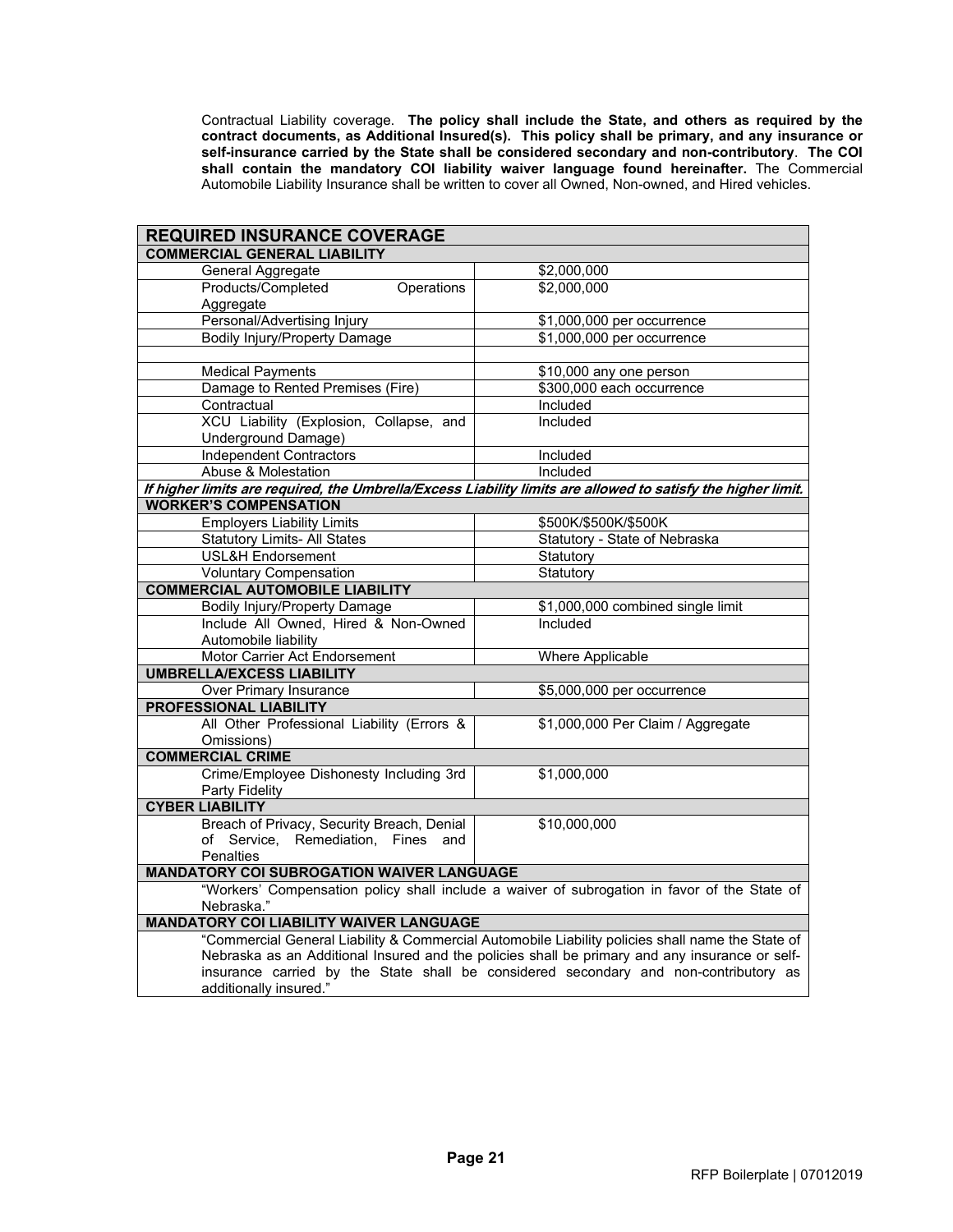### **3. EVIDENCE OF COVERAGE**

The Contractor shall furnish the Contract Manager, with a certificate of insurance coverage complying with the above requirements prior to beginning work at:

Nebraska Department of Insurance Attn: Kevin Schlautman 1526 K Street Suite 200 Lincoln, NE 68508

These certificates or the cover sheet shall reference the RFP number, and the certificates shall include the name of the company, policy numbers, effective dates, dates of expiration, and amounts and types of coverage afforded. If the State is damaged by the failure of the Contractor to maintain such insurance, then the Contractor shall be responsible for all reasonable costs properly attributable thereto.

Reasonable notice of cancellation of any required insurance policy must be submitted to the contract manager as listed above when issued and a new coverage binder shall be submitted immediately to ensure no break in coverage.

#### **4. DEVIATIONS**

The insurance requirements are subject to limited negotiation. Negotiation typically includes, but is not necessarily limited to, the correct type of coverage, necessity for Workers' Compensation, and the type of automobile coverage carried by the Contractor.

### <span id="page-30-0"></span>K. **ANTITRUST**

| Accept<br>(Initial) | <b>Reject</b><br>(Initial) | <b>Reject &amp; Provide</b><br><b>Alternative within</b><br><b>Solicitation</b><br><b>Response (Initial)</b> | <b>NOTES/COMMENTS:</b> |
|---------------------|----------------------------|--------------------------------------------------------------------------------------------------------------|------------------------|
|                     |                            |                                                                                                              |                        |

The Contractor hereby assigns to the State any and all claims for overcharges as to goods and/or services provided in connection with this contract resulting from antitrust violations which arise under antitrust laws of the United States and the antitrust laws of the State.

# <span id="page-30-1"></span>L. **CONFLICT OF INTEREST**

| <b>Accept</b><br>(Initial) | <b>Reject</b><br>(Initial) | <b>Reject &amp; Provide</b><br><b>Alternative within</b><br><b>Solicitation</b><br><b>Response (Initial)</b> | <b>NOTES/COMMENTS:</b> |
|----------------------------|----------------------------|--------------------------------------------------------------------------------------------------------------|------------------------|
|                            |                            |                                                                                                              |                        |

By submitting a proposal, bidder certifies that no relationship exists between the bidder and any person or entity which either is, or gives the appearance of, a conflict of interest related to this Request for Proposal or project.

Bidder further certifies that bidder will not employ any individual known by bidder to have a conflict of interest nor shall bidder take any action or acquire any interest, either directly or indirectly, which will conflict in any manner or degree with the performance of its contractual obligations hereunder or which creates an actual or appearance of conflict of interest.

If there is an actual or perceived conflict of interest, bidder shall provide with its proposal a full disclosure of the facts describing such actual or perceived conflict of interest and a proposed mitigation plan for consideration. The State will then consider such disclosure and proposed mitigation plan and either approve or reject as part of the overall bid evaluation.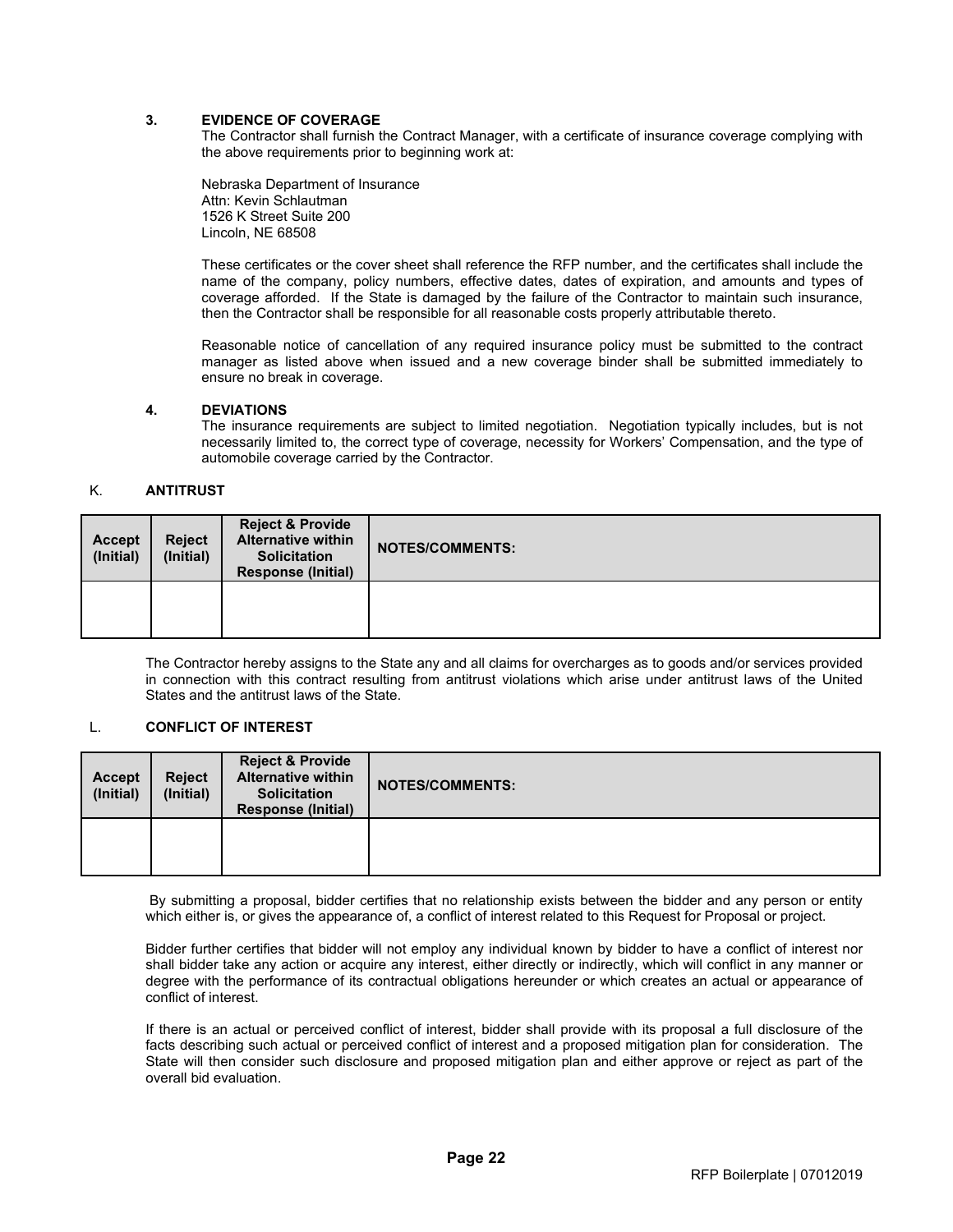# <span id="page-31-0"></span>M. **STATE PROPERTY**

| <b>Accept</b><br>(Initial) | <b>Reject</b><br>(Initial) | <b>Reject &amp; Provide</b><br><b>Alternative within</b><br><b>Solicitation</b><br><b>Response (Initial)</b> | <b>NOTES/COMMENTS:</b> |
|----------------------------|----------------------------|--------------------------------------------------------------------------------------------------------------|------------------------|
|                            |                            |                                                                                                              |                        |

The Contractor shall be responsible for the proper care and custody of any State-owned property which is furnished for the Contractor's use during the performance of the contract. The Contractor shall reimburse the State for any loss or damage of such property; normal wear and tear is expected.

### <span id="page-31-1"></span>N. **SITE RULES AND REGULATIONS**

| <b>Accept</b><br>(Initial) | <b>Reject</b><br>(Initial) | <b>Reject &amp; Provide</b><br><b>Alternative within</b><br><b>Solicitation</b><br><b>Response (Initial)</b> | <b>NOTES/COMMENTS:</b> |
|----------------------------|----------------------------|--------------------------------------------------------------------------------------------------------------|------------------------|
|                            |                            |                                                                                                              |                        |

The Contractor shall use its best efforts to ensure that its employees, agents, and Subcontractors comply with site rules and regulations while on State premises. If the Contractor must perform on-site work outside of the daily operational hours set forth by the State, it must make arrangements with the State to ensure access to the facility and the equipment has been arranged. No additional payment will be made by the State on the basis of lack of access, unless the State fails to provide access as agreed to in writing between the State and the Contractor.

# <span id="page-31-2"></span>O. **ADVERTISING**

| <b>Accept</b><br>(Initial) | <b>Reject</b><br>(Initial) | <b>Reject &amp; Provide</b><br><b>Alternative within</b><br><b>Solicitation</b><br><b>Response (Initial)</b> | <b>NOTES/COMMENTS:</b> |
|----------------------------|----------------------------|--------------------------------------------------------------------------------------------------------------|------------------------|
|                            |                            |                                                                                                              |                        |

The Contractor agrees not to refer to the contract award in advertising in such a manner as to state or imply that the company or its goods or services are endorsed or preferred by the State. Any publicity releases pertaining to the project shall not be issued without prior written approval from the State.

### <span id="page-31-3"></span>P. **NEBRASKA TECHNOLOGY ACCESS STANDARDS (Statutory)**

Contractor shall review the Nebraska Technology Access Standards, found at [http://nitc.nebraska.gov/standards/2-](http://nitc.nebraska.gov/standards/2-201.html) [201.html](http://nitc.nebraska.gov/standards/2-201.html) and ensure that products and/or services provided under the contract are in compliance or will comply with the applicable standards to the greatest degree possible. In the event such standards change during the Contractor's performance, the State may create an amendment to the contract to request the contract comply with the changed standard at a cost mutually acceptable to the parties.

# <span id="page-31-4"></span>Q. **DISASTER RECOVERY/BACK UP PLAN**

| <b>Accept</b><br>(Initial) | <b>Reject</b><br>(Initial) | <b>Reject &amp; Provide</b><br><b>Alternative within</b><br><b>Solicitation</b><br><b>Response (Initial)</b> | <b>NOTES/COMMENTS:</b> |
|----------------------------|----------------------------|--------------------------------------------------------------------------------------------------------------|------------------------|
|                            |                            |                                                                                                              |                        |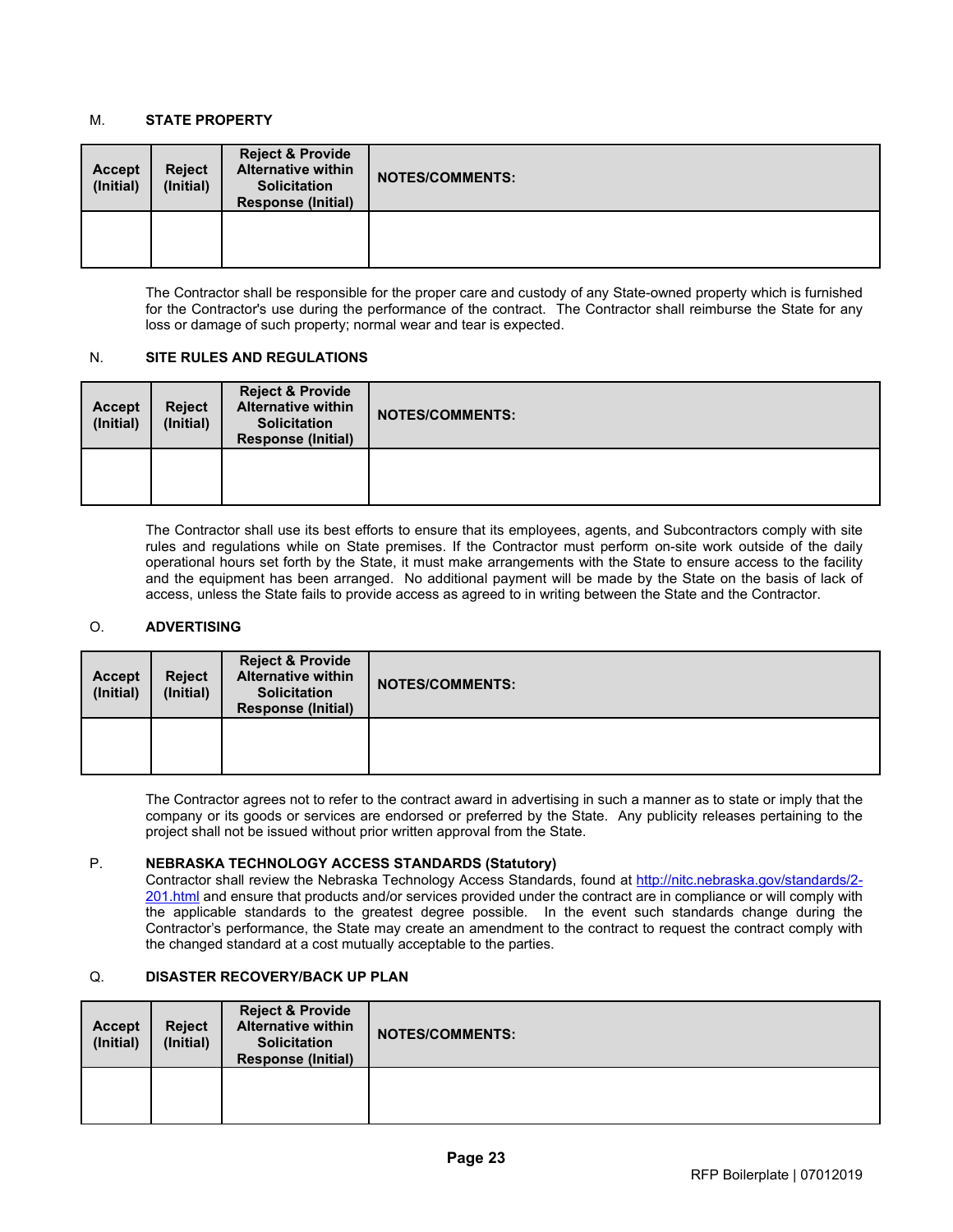The Contractor shall have a disaster recovery and back-up plan, of which a copy should be provided upon request to the State, which includes, but is not limited to equipment, personnel, facilities, and transportation, in order to continue delivery of goods and services as specified under the specifications in the contract in the event of a disaster.

# <span id="page-32-0"></span>R. **DRUG POLICY**

| <b>Accept</b><br>(Initial) | <b>Reject</b><br>(Initial) | <b>Reject &amp; Provide</b><br><b>Alternative within</b><br><b>Solicitation</b><br><b>Response (Initial)</b> | <b>NOTES/COMMENTS:</b> |
|----------------------------|----------------------------|--------------------------------------------------------------------------------------------------------------|------------------------|
|                            |                            |                                                                                                              |                        |

Contractor certifies it maintains a drug free work place environment to ensure worker safety and workplace integrity. Contractor agrees to provide a copy of its drug free workplace policy at any time upon request by the State.

### <span id="page-32-1"></span>S. **WARRANTY**

| <b>Accept</b><br>(Initial) | <b>Reject</b><br>(Initial) | <b>Reject &amp; Provide</b><br><b>Alternative within</b><br><b>Solicitation</b><br><b>Response (Initial)</b> | <b>NOTES/COMMENTS:</b> |
|----------------------------|----------------------------|--------------------------------------------------------------------------------------------------------------|------------------------|
|                            |                            |                                                                                                              |                        |

Despite any clause to the contrary, the Contractor represents and warrants that its services hereunder shall be performed by competent personnel and shall be of professional quality consistent with generally accepted industry standards for the performance of such services and shall comply in all respects with the requirements of this Agreement. For any breach of this warranty, the Contractor shall, for a period of ninety (90) days from performance of the service, perform the services again, at no cost to the State, or if Contractor is unable to perform the services as warranted, Contractor shall reimburse the State all fees paid to Contractor for the unsatisfactory services. The rights and remedies of the parties under this warranty are in addition to any other rights and remedies of the parties provided by law or equity, including, without limitation actual damages, and, as applicable and awarded under the law, to a prevailing party, reasonable attorneys' fees and costs.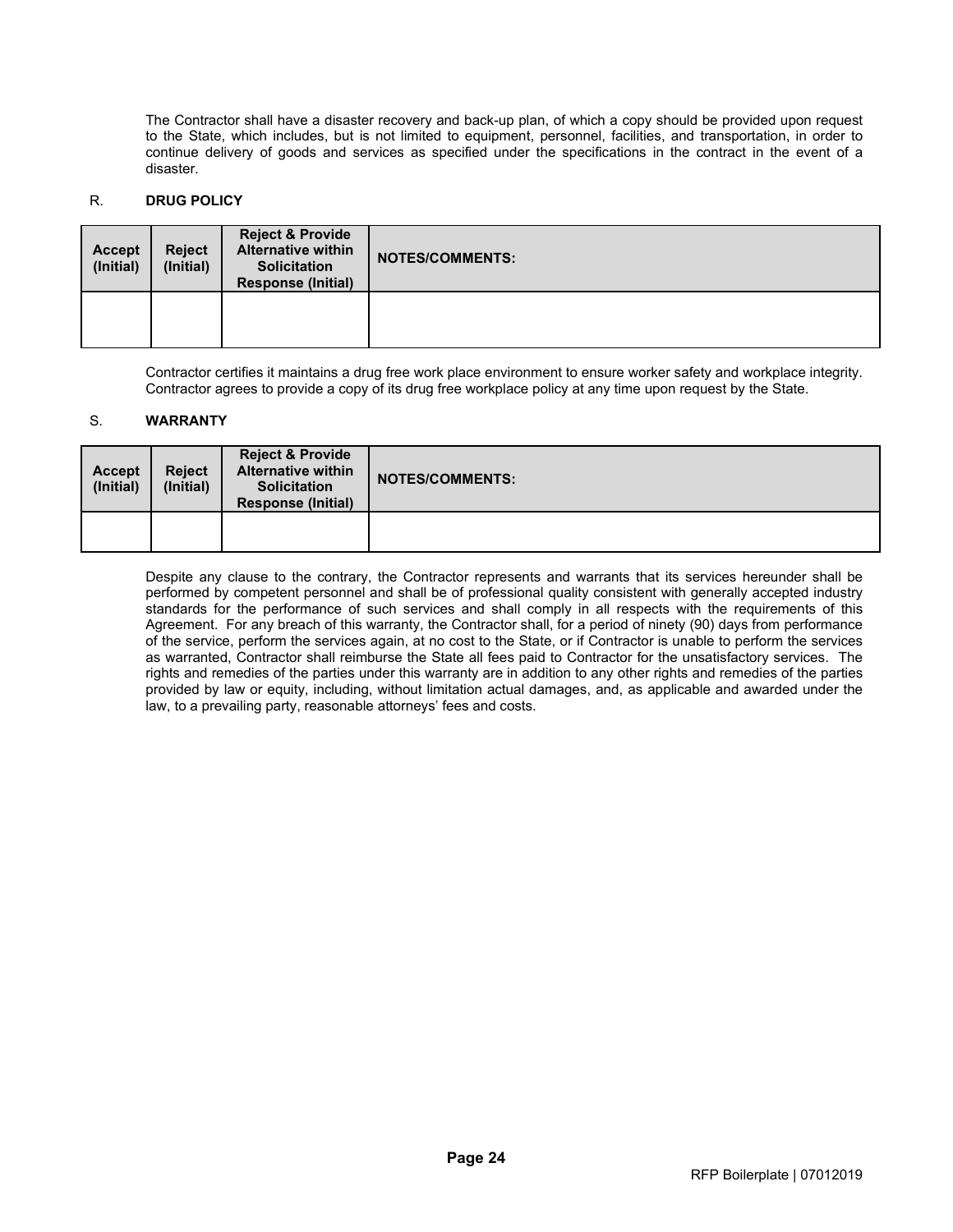# <span id="page-33-0"></span>**IV. PAYMENT**

No direct payments will be made from the State to the Contractor. The contractor shall collect an examination fee from applicants which shall be the sole compensation for the Contractor under this contract. There is no cost to the State as the fee is entirely paid by the licensing applicants.

### <span id="page-33-1"></span>A. **INSPECTION AND APPROVAL**

| <b>Accept</b><br>(Initial) | <b>Reject</b><br>(Initial) | <b>Reject &amp; Provide</b><br><b>Alternative within</b><br><b>Solicitation</b><br><b>Response (Initial)</b> | <b>NOTES/COMMENTS:</b> |
|----------------------------|----------------------------|--------------------------------------------------------------------------------------------------------------|------------------------|
|                            |                            |                                                                                                              |                        |

Final inspection and approval of all work required under the contract shall be performed by the designated State officials.

The State and/or its authorized representatives shall have the right to enter any premises where the Contractor or Subcontractor duties under the contract are being performed, and to inspect, monitor or otherwise evaluate the work being performed. All inspections and evaluations shall be at reasonable times and in a manner that will not unreasonably delay work.

### <span id="page-33-2"></span>B. **RIGHT TO AUDIT**

The State shall have the right to audit the Contractor's performance of this contract upon a thirty (30) days' written notice. Contractor shall utilize generally accepted accounting principles, and shall maintain the accounting records, and other records and information relevant to the contract (Information) to enable the State to audit the contract. (Neb. Rev. Stat. §84-304 et seq.) The State may audit and the Contractor shall maintain, the Information during the term of the contract and for a period of five (5) years after the completion of this contract or until all issues or litigation are resolved, whichever is later. The Contractor shall make the Information available to the State at Contractor's place of business or a location acceptable to both Parties during normal business hours. If this is not practical or the Contractor so elects, the Contractor may provide electronic or paper copies of the Information. The State reserves the right to examine, make copies of, and take notes on any Information relevant to this contract, regardless of the form or the Information, how it is stored, or who possesses the Information. Under no circumstance will the Contractor be required to create or maintain documents not kept in the ordinary course of contractor's business operations, nor will contractor be required to disclose any information, including but not limited to product cost data, which is confidential or proprietary to contractor.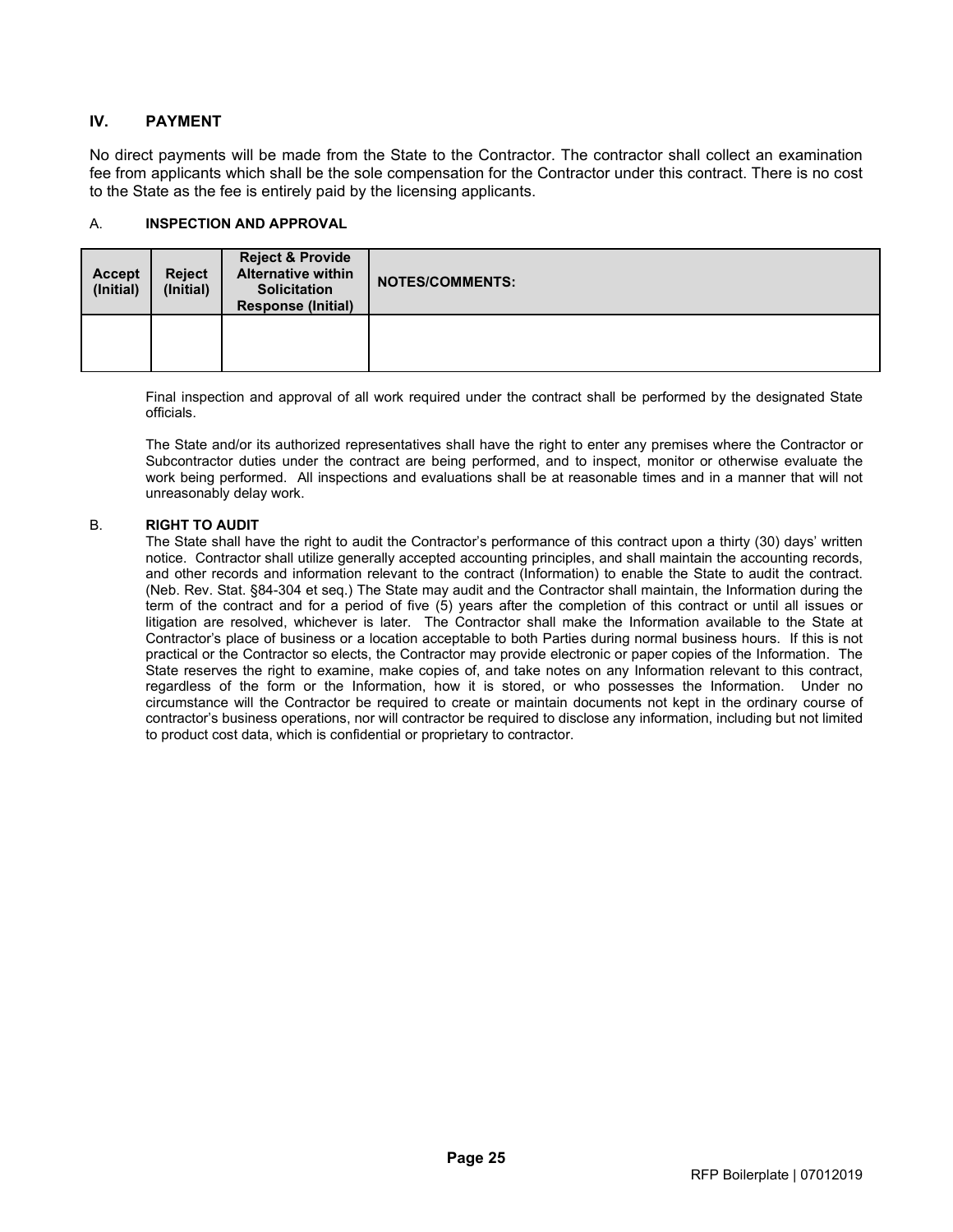# <span id="page-34-0"></span>**V. PROJECT DESCRIPTION AND SCOPE OF WORK**

The bidder should provide the following information in response to this solicitation.

#### **A. PROJECT OVERVIEW**

The purpose of this Contract is to provide services to include but not limited to the development, preparation, and validation of insurance producer examination questions. The administration and maintenance of insurance producer examinations, and certain additional administrative services set forth below.

For the year 2017, approximately 3,880 exams were given. For the year 2018, approximately 3,450 exams were given. For the year 2019, approximately 3,812 were given. For the year 2020, approximately 4,081 exams were given. For the year 2021, approximately 4,624 were given.

### **B. SCOPE OF WORK**

#### **1. Deliverables - Preparation of Examinations**

**a)** Examination Construction

In accordance with examination outlines developed by the Contractor and approved by the Department of Insurance, the Contractor must have the ability to develop, design, and validate examination questions for the following types of Nebraska Insurance qualifications, but not limited to:

Producer's Life and Annuities Producer's Sickness, Accident and Health Producer's Life and Annuities; Sickness, Accident and Health Producer's Property and Casualty Consultant's Life and Annuities; Sickness, Accident and Health Consultant's Property & Casualty Producer's Crop Producer's Motor Club Producer's Title Producer's Personal Lines Producer's Funeral Insurance Producer's Property Insurance Producer's Casualty Insurance Public Adjusters Viatical Settlement Broker

Examination outlines for the period commencing February 1, 2023, must be constructed in cooperation with and available to the Department of Insurance on or before January 1, 2023.

There must be one examination for each line consisting of objective multiple-choice questions. The Contractor shall recommend an appropriate number of questions for each examination, monitor changes in Nebraska and federal insurance laws and regulations, recommend and revise the content outlines, and create new examination questions. The Contractor must also be able to immediately insert new and remove examination questions without disruption to the exam process. It must be able to demonstrate its ability to evaluate and recommend the degree of difficulty of examination questions and assist in establishing appropriate difficulty levels for each examination.

All examination questions are subject to review by the Department of Insurance and/or the Examination Review Committee, where relevant. The Contractor must demonstrate it has the ability and knowledge to construct Nebraska specific examination requests.

The Contractor must demonstrate that it maintains a sufficient bank of examination questions for each examination, so that questions are not likely to be repeated within a given examination group. All proposed questions intended to be used for the period commencing February 1, 2023, must be available for review by the Department of Insurance no later than the scheduled date of the Examination Review Committee meeting. This meeting must occur prior to January 1, 2023.

Due to passage of new or revised laws and regulations, the Contractor must demonstrate that it has the ability to implement the new or restructured examinations as needed. The proposal must include the frequency the contractor reviews federal and state laws for changes and the timeframe to complete any necessary changes to the testing materials.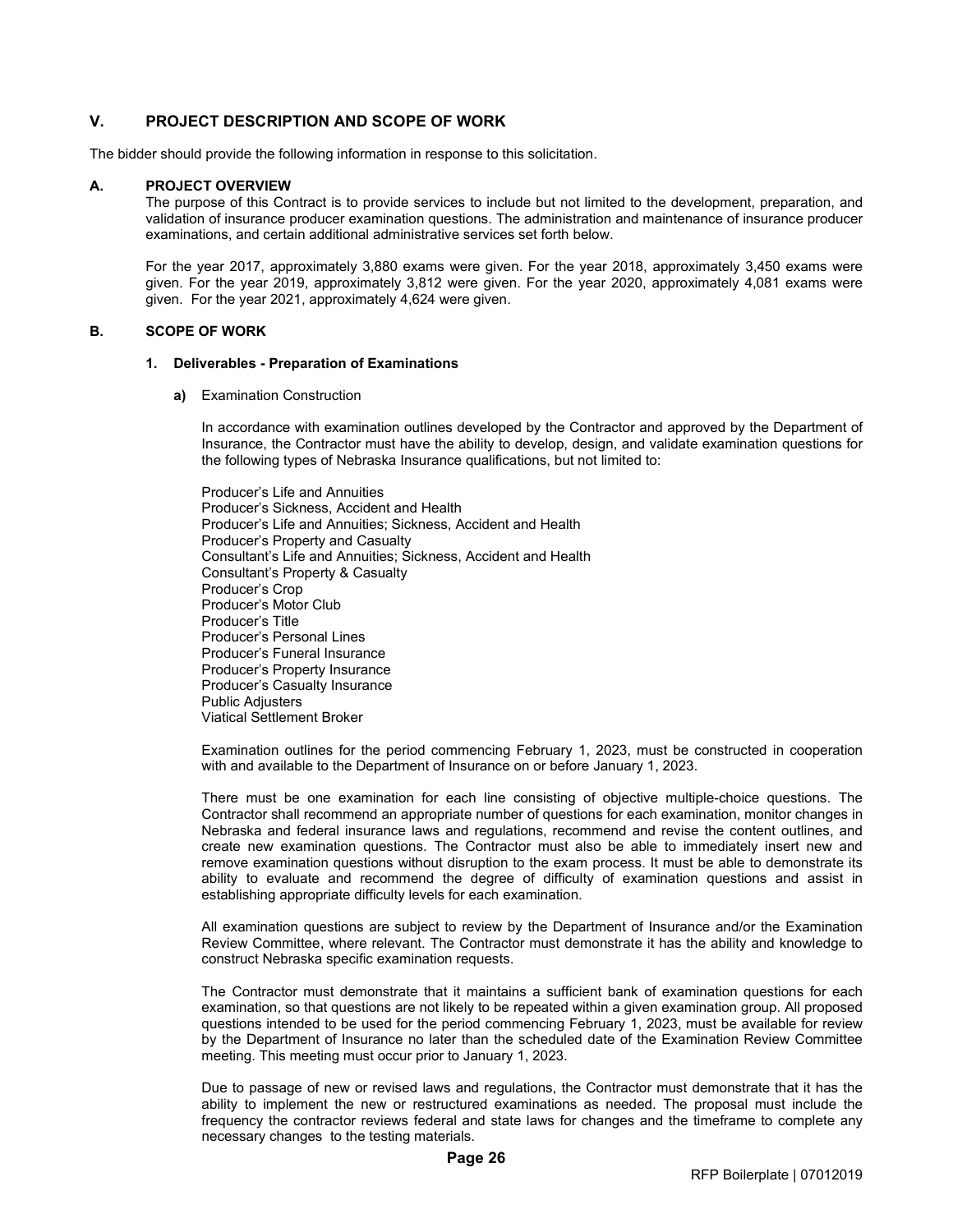#### **b)** Examination Results

The Contractor must be able to provide the results of an examination to the candidate immediately upon completion of the examination and provide a copy of the results to the candidate departing the examination center, at no charge to the candidate. Examination results must be electronically transmitted to the Department of Insurance within two business days of the completion of the examination(s) and must be able to be implemented into and operate within the parameters of the electronic data management system utilized by the Department of Insurance referred to as State Based System ("SBS").

**c)** Online Virtual Proctored Exams

The Contractor must have the ability to provide an online virtually proctored exam option for all examinations. The Contractor must demonstrate that it has sufficient online security in place to validate the candidate's identification, monitor the candidates during the exam, and ensure that all exams are completed fairly and within the testing rules and regulations.

### **2. Deliverables - Maintaining Examination Information**

#### **a)** Examination Review Committee

The Contractor, at its expense, shall conduct an annual review with an Examination Review Committee ("ERC"). It shall be the proposed Contractor's responsibility to invite no less than four qualified individuals per examination, approved by the Department of Insurance, to review current and new examination questions, and to make recommendations regarding difficulty of examinations. This review shall take place no later than October 31 of each year, with the first review completed no later than October 31, 2023. Final approval as to dates, location, and time to be provided by the Department of Insurance. The proposal must include the procedures the Contractor will utilize in reviewing the examination questions.

The new or revised questions reviewed by the ERC shall be available for use annually by February 1.

The Contractor shall work in cooperation with the Department of Insurance to obtain continuing education credits for ERC participants. Following each ERC, the Contractor will hold a public meeting to elicit comments and receive questions.

**b)** Bulletin

The Contractor must develop, compile, and make available by the Internet or other electronic media, an informational bulletin, which will include but is not limited to Nebraska specific licensing procedures or requirements and where the listing may be obtained, continuing education requirements and where the listing may be obtained, sample examination questions, the outline of examination topics, examination procedures, and registration.

The bulletin must be submitted to the Department for review no later than January 1,2023 and ready for distribution no later than February 1, 2023.

A draft or final approved copy of the examination outline must be available or provided to the education providers no later than two weeks after the scheduled ERC meeting.

If requested, bulletins shall be printed and made available by the Contractor without charge to the Department, prospective licensees or education providers, examination locations, on any Contractor's Internet or other electronic bulletin board service, and to other locations as agreed by the parties. A sample bulletin must be included with the Bidder's response.

**c)** Examination Locations/Frequency and Scheduling of Exams

The Contractor shall:

- 1. Maintain, at its expense, a toll-free telephone number for candidates to call and request information regarding the examination process and scheduling of examinations.
- 2. Maintain a website with Nebraska specific information and provide the ability to schedule an exam electronically.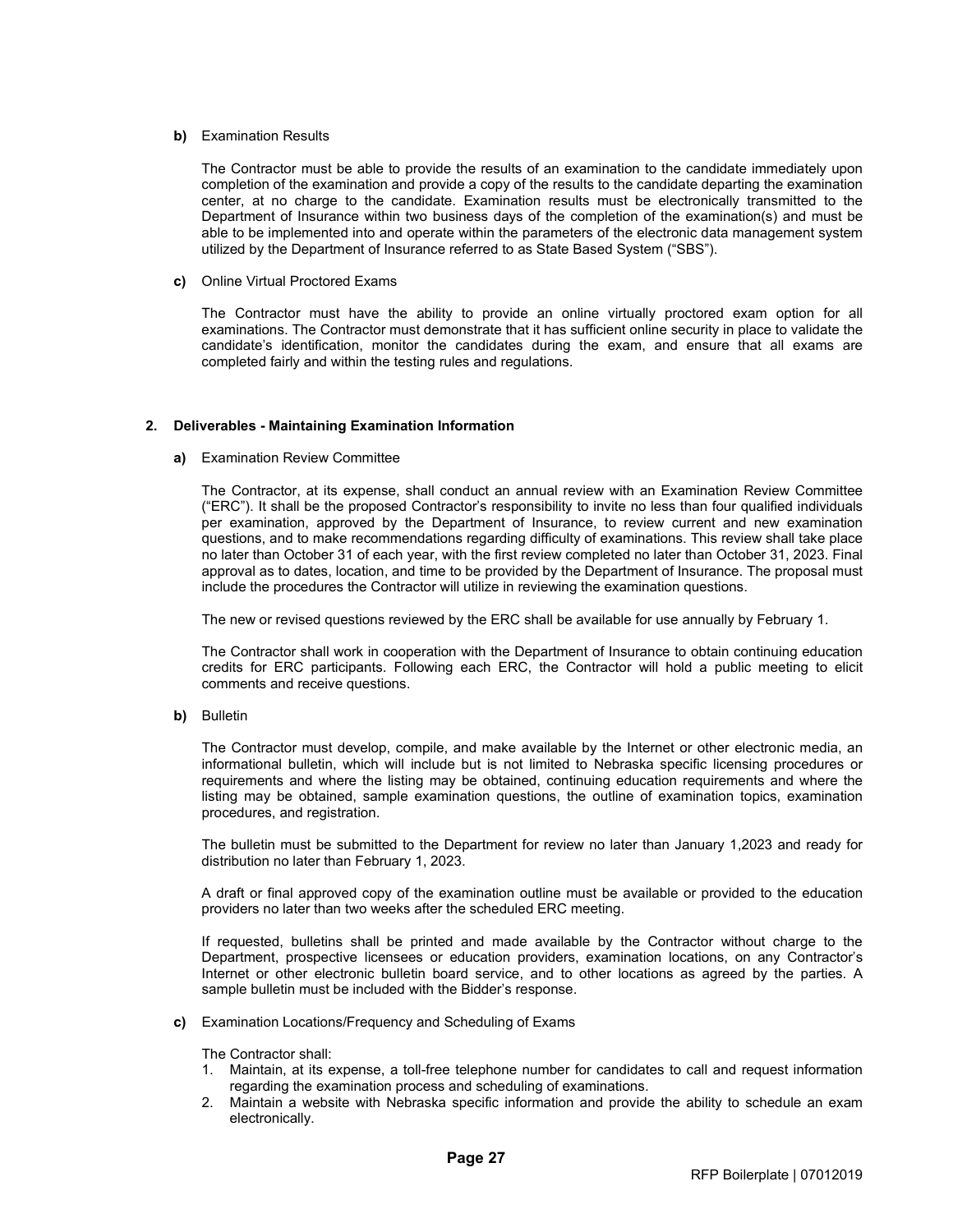- 3. Maintain, at Contractor's expense, at least five examination locations in Nebraska in the following cities or areas:
	- Omaha, NE
	- Lincoln, NE
	- Grand Island, Hastings and or Kearney, NE
	- Norfolk and or South Sioux City, NE
	- Scottsbluff, NE

It is understood that not all locations need to have full time hours, as agreed to by the Department of Insurance.

- 4. Hire, train and supervise, at Contractor's expense, all personnel to operate examination locations.
- 5. Demonstrate Contractor has an established system of examination site supervision that will ensure personnel at the examination site are competent and provide accurate information and excellent customer service.
- 6. If the Contractor maintains examination sites in other states, the Contractor's system must provide that an individual wanting to take a Nebraska examination be permitted to take the specific examination at any other site maintained by the Contractor; and
- 7. Must make available in any of the Nebraska locations that the candidate has the ability to schedule an appointment for an examination within five working days from the date the candidate submits registration.

Each examination location must comply with the ADA requirements of the federal and state governments. The Contractor shall have in place a system to evaluate and accommodate requests for special administration of examinations as well as the ability for a candidate to take the examination in conventional form as opposed to the computer examination, if the situation so warrants. Special administration may be requested for non-ADA qualifying health conditions, such as but not limited to, breastfeeding, diabetes, pregnancy, immobility, et cetera.

In addition to accommodations for English as a Second Language (ESL), the Contractor must also provide a Spanish version for the exam outlines and the insurance exams.

**d)** Examination Supervision

The Contractor must demonstrate proven ability to detect and monitor irregularities and take reasonable steps to maintain the integrity of the examination process. Should any irregularities arise, it shall be the responsibility of the Contractor to properly investigate and report any findings to the Department of **Insurance** 

**e)** Customer Service – Problem Resolution

It shall be the Contractor's responsibility to provide quality customer service to the prospective candidates and the Department of Insurance. The Contractor must demonstrate it has established procedures dealing with complaints and inquiries of both the Department of Insurance and the candidates. The Contractor must maintain a complaint register and report the register to the Department once a year.

The Contractor must demonstrate an ability to protect confidentiality of the records, examination content, and examination reports of the Department of Insurance. Use of information obtained from Nebraska candidates or compiled from any aspect of the examination process without the express consent of the Department of Insurance shall be prohibited. Security of records will be a special rating factor in the evaluation of any proposal submitted.

The Contractor must provide the Department of Insurance with a list of all customers for which the Contractor has provided insurance examination services at any time during the past ten years. The list must include the current status of each contract and the contact person for that contract. In each case where a contract was terminated or nonrenewed, the Contractor must provide the Department of Insurance with a statement summarizing the facts surrounding the termination or nonrenewal.

**f)** Administrative Reports

The Contractor shall provide statistical reports monthly and annually on examinations administered, including but not limited to, first time pass/fail ratios, overall pass/fail ratios, and number of exams administered by line of authority. The Contractor shall provide any other statistical reports as requested by the Department of Insurance.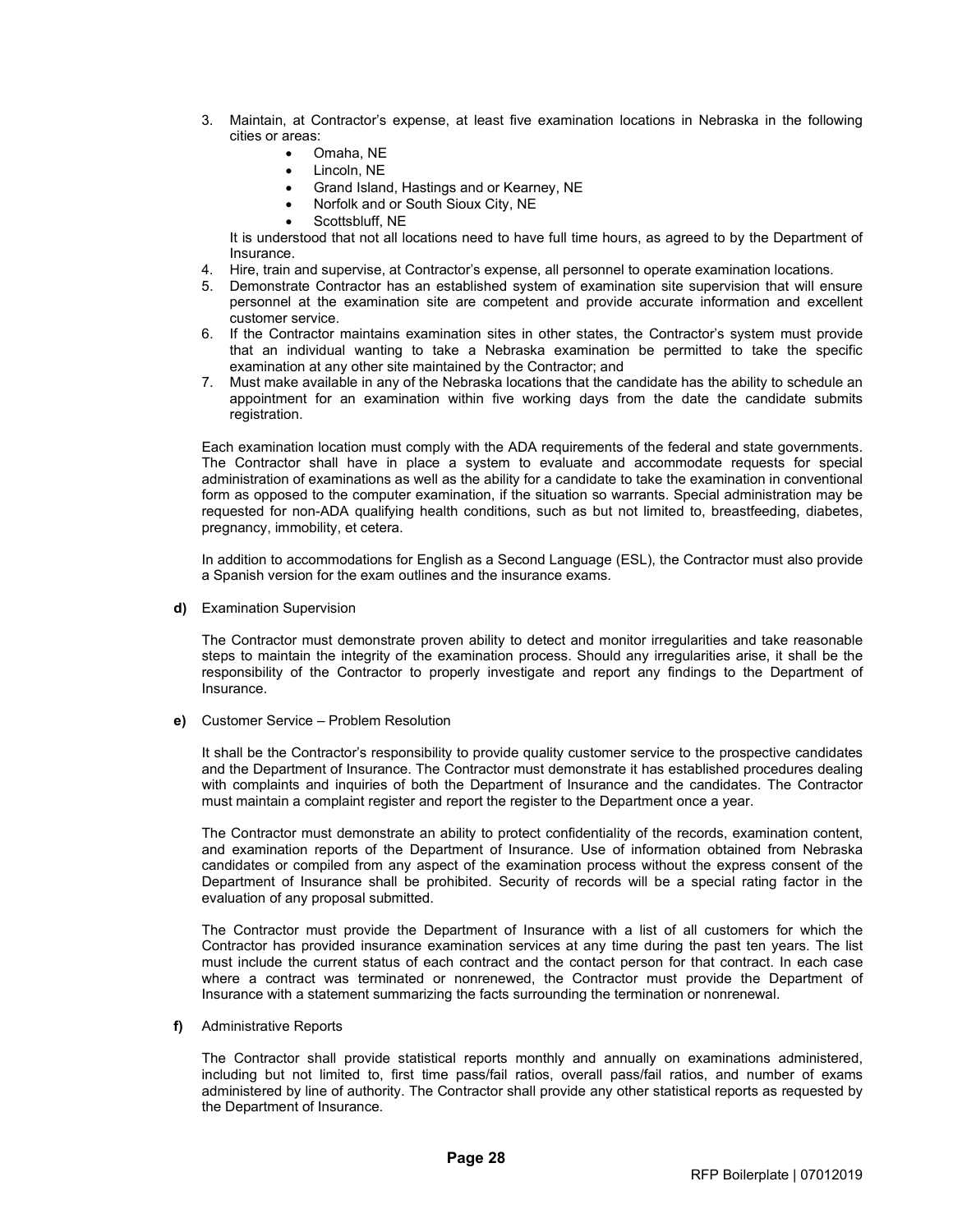The Contractor shall monitor the performance of exam questions. On questions with a significant number of incorrect responses, it shall make recommendations for changes.

**g)** Examination Costs & Fees

The Contractor shall collect an examination fee not to exceed one hundred dollars from applicants for any license examination under the Insurance Producers Licensing Act, which shall cover all of the expenses given to the applicant at the same time and place. The examination fee shall be approved by the Department of Insurance and the fee shall be the amount charged by the Contractor. This fee shall be the sole compensation for the Contractor under this contract.

### <span id="page-37-0"></span>**VI. PROPOSAL INSTRUCTIONS**

This section documents the requirements that should be met by bidders in preparing the Technical and Cost Proposal. Bidders should identify the subdivisions of "Project Description and Scope of Work" clearly in their proposals; failure to do so may result in disqualification. Failure to respond to a specific requirement may be the basis for elimination from consideration during the State's comparative evaluation.

Proposals are due by the date and time shown in the Schedule of Events. Content requirements for the Technical and Cost Proposal are presented separately in the following subdivisions; format and order:

### <span id="page-37-1"></span>**A. TECHNICAL PROPOSAL SUBMISSION**

#### **1. CORPORATE OVERVIEW**

The Corporate Overview section of the Technical Proposal should consist of the following subdivisions:

#### **a) BIDDER IDENTIFICATION AND INFORMATION**

The bidder should provide the full company or corporate name, address of the company's headquarters, entity organization (corporation, partnership, proprietorship), state in which the bidder is incorporated or otherwise organized to do business, year in which the bidder first organized to do business and whether the name and form of organization has changed since first organized.

#### **b) FINANCIAL STATEMENTS**

The bidder should provide financial statements applicable to the firm. If publicly held, the bidder should provide a copy of the corporation's most recent audited financial reports and statements, and the name, address, and telephone number of the fiscally responsible representative of the bidder's financial or banking organization.

If the bidder is not a publicly held corporation, either the reports and statements required of a publicly held corporation, or a description of the organization, including size, longevity, client base, areas of specialization and expertise, and any other pertinent information, should be submitted in such a manner that proposal evaluators may reasonably formulate a determination about the stability and financial strength of the organization. Additionally, a non-publicly held firm should provide a banking reference.

The bidder must disclose any and all judgments, pending or expected litigation, or other real or potential financial reversals, which might materially affect the viability or stability of the organization, or state that no such condition is known to exist.

The State may elect to use a third party to conduct credit checks as part of the corporate overview evaluation.

#### **c) CHANGE OF OWNERSHIP**

If any change in ownership or control of the company is anticipated during the twelve (12) months following the proposal due date, the bidder should describe the circumstances of such change and indicate when the change will likely occur. Any change of ownership to an awarded contractor(s) will require notification to the State.

### **d) OFFICE LOCATION**

The bidder's office location responsible for performance pursuant to an award of a contract with the State of Nebraska should be identified.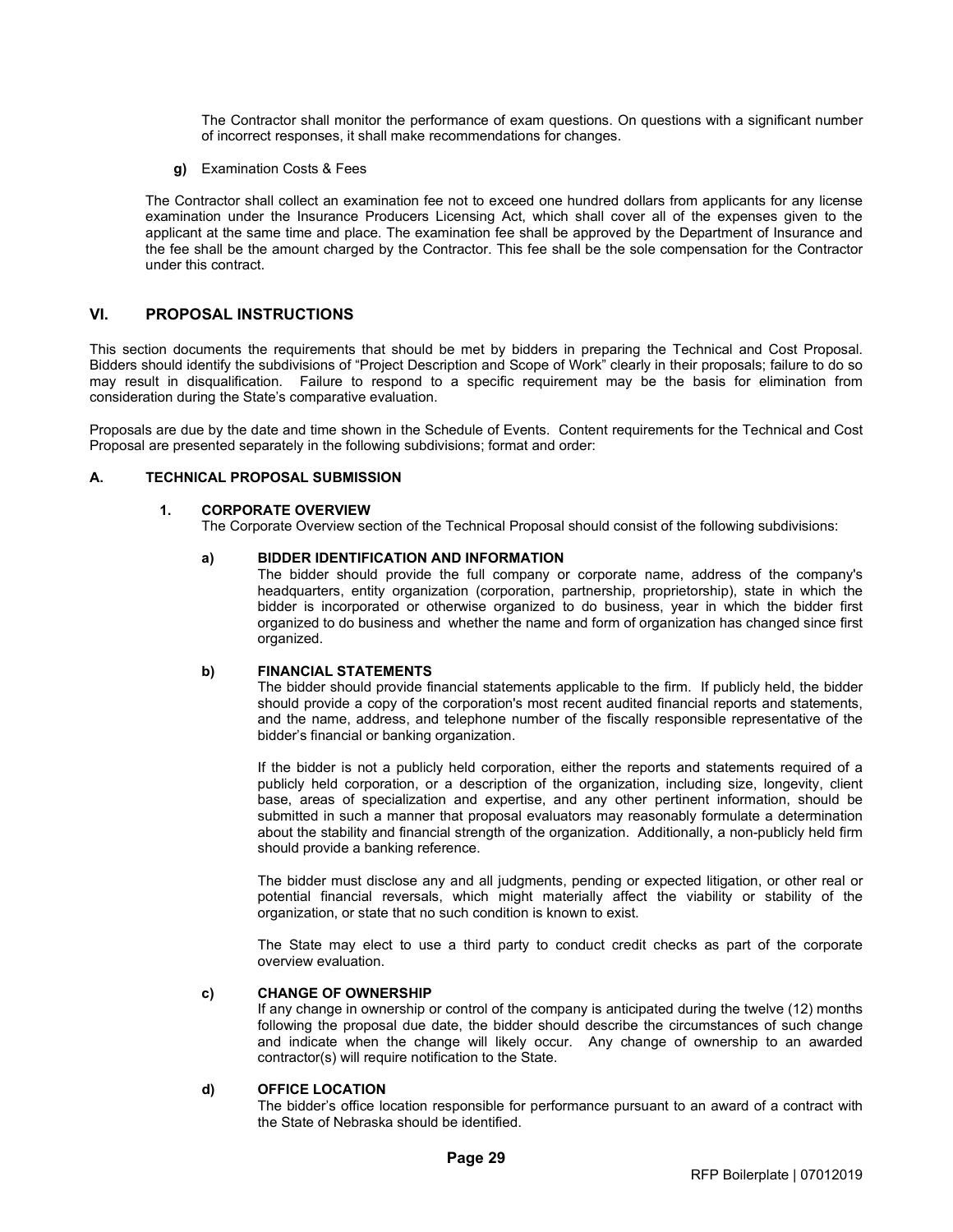### **e) RELATIONSHIPS WITH THE STATE**

The bidder should describe any dealings with the State over the previous five (5) years. If the organization, its predecessor, or any Party named in the bidder's proposal response has contracted with the State, the bidder should identify the contract number(s) and/or any other information available to identify such contract(s). If no such contracts exist, so declare.

#### **f) BIDDER'S EMPLOYEE RELATIONS TO STATE**

If any Party named in the bidder's proposal response is or was an employee of the State within the past six (6) months, identify the individual(s) by name, State agency with whom employed, job title or position held with the State, and separation date. If no such relationship exists or has existed, so declare.

If any employee of any agency of the State of Nebraska is employed by the bidder or is a subcontractor to the bidder, as of the due date for proposal submission, identify all such persons by name, position held with the bidder, and position held with the State (including job title and agency). Describe the responsibilities of such persons within the proposing organization. If, after review of this information by the State, it is determined that a conflict of interest exists or may exist, the bidder may be disqualified from further consideration in this proposal. If no such relationship exists, so declare.

#### **g) CONTRACT PERFORMANCE**

If the bidder or any proposed subcontractor has had a contract terminated for default during the past five (5) years, all such instances must be described as required below. Termination for default is defined as a notice to stop performance delivery due to the bidder's non-performance or poor performance, and the issue was either not litigated due to inaction on the part of the contractor or litigated and such litigation determined the bidder to be in default.

It is mandatory that the bidder submit full details of all termination for default experienced during the past five (5) years, including the other Party's name, address, and telephone number. The response to this section must present the bidder's position on the matter. The State will evaluate the facts and will score the bidder's proposal accordingly. If no such termination for default has been experienced by the bidder in the past five (5) years, so declare.

If at any time during the past five (5) years, the bidder has had a contract terminated for convenience, non-performance, non-allocation of funds, or any other reason, describe fully all circumstances surrounding such termination, including the name and address of the other contracting Party.

### **h) SUMMARY OF BIDDER'S CORPORATE EXPERIENCE**

The bidder should provide a summary matrix listing the bidder's previous projects similar to this solicitation in size, scope, and complexity. The State will use no more than three (3) narrative project descriptions submitted by the bidder during its evaluation of the proposal.

The bidder should address the following:

- **i.** Provide narrative descriptions to highlight the similarities between the bidder's experience and this solicitation. These descriptions should include:
	- **a)** The time period of the project;
	- **b)** The scheduled and actual completion dates;
	- **c)** The bidder's responsibilities;<br>**d)** For reference purposes, a d
	- **d)** For reference purposes, a customer name (including the name of a contact person, a current telephone number, a facsimile number, and e-mail address); and
	- **e)** Each project description should identify whether the work was performed as the prime bidder or as a subcontractor. If a bidder performed as the prime bidder, the description should provide the originally scheduled completion date and budget, as well as the actual (or currently planned) completion date and actual (or currently planned) budget.
- **ii.** Bidder and subcontractor(s) experience should be listed separately. Narrative descriptions submitted for subcontractors should be specifically identified as subcontractor projects.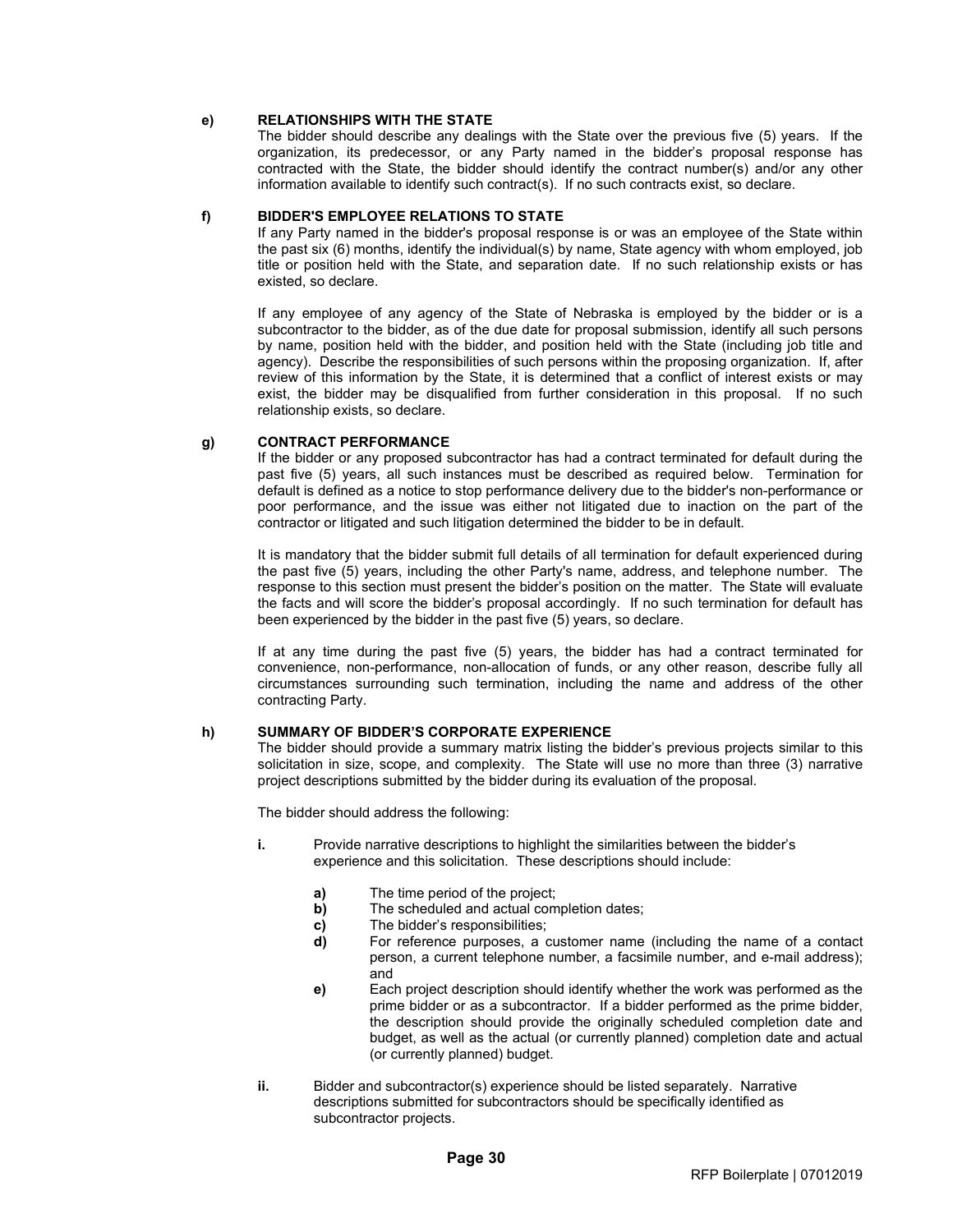**iii.** If the work was performed as a subcontractor, the narrative description should identify the same information as requested for the bidders above. In addition, subcontractors should identify what share of contract costs, project responsibilities, and time period were performed as a subcontractor.

### **i) SUMMARY OF BIDDER'S PROPOSED PERSONNEL/MANAGEMENT APPROACH**

The bidder should present a detailed description of its proposed approach to the management of the project.

The bidder should identify the specific professionals who will work on the State's project if their company is awarded the contract resulting from this solicitation. The names and titles of the team proposed for assignment to the State project should be identified in full, with a description of the team leadership, interface and support functions, and reporting relationships. The primary work assigned to each person should also be identified.

The bidder should provide resumes for all personnel proposed by the bidder to work on the project. The State will consider the resumes as a key indicator of the bidder's understanding of the skill mixes required to carry out the requirements of the solicitation in addition to assessing the experience of specific individuals.

Resumes should not be longer than three (3) pages. Resumes should include, at a minimum, academic background and degrees, professional certifications, understanding of the process, and at least three (3) references (name, address, and telephone number) who can attest to the competence and skill level of the individual. Any changes in proposed personnel shall only be implemented after written approval from the State.

# **j) SUBCONTRACTORS**

If the bidder intends to subcontract any part of its performance hereunder, the bidder should provide:

- **i.** name, address, and telephone number of the subcontractor(s);
- **ii.** specific tasks for each subcontractor(s);<br>**iii.** percentage of performance hours intend
- percentage of performance hours intended for each subcontract; and
- **iv.** total percentage of subcontractor(s) performance hours.

# **2. TECHNICAL APPROACH**

The technical approach section of the Technical Proposal should consist of the following subsections:

- **a)** Understanding of the project requirements;<br>**b**) Proposed development approach:
- **b)** Proposed development approach;
- **c)** Technical considerations;<br>**d)** Technical Support;
- **d)** Technical Support;
- **e)** Detailed project work plan;
- **f)** Deliverables and due dates; and
- **g)** Reporting

# <span id="page-39-0"></span>B. **COST PROPOSAL SUBMISSION**

Bidder must complete Cost Proposal – RFP 112104 O3 Producer Licensing Examinations template and include it as a separate attachment to this RFP (Attachment A).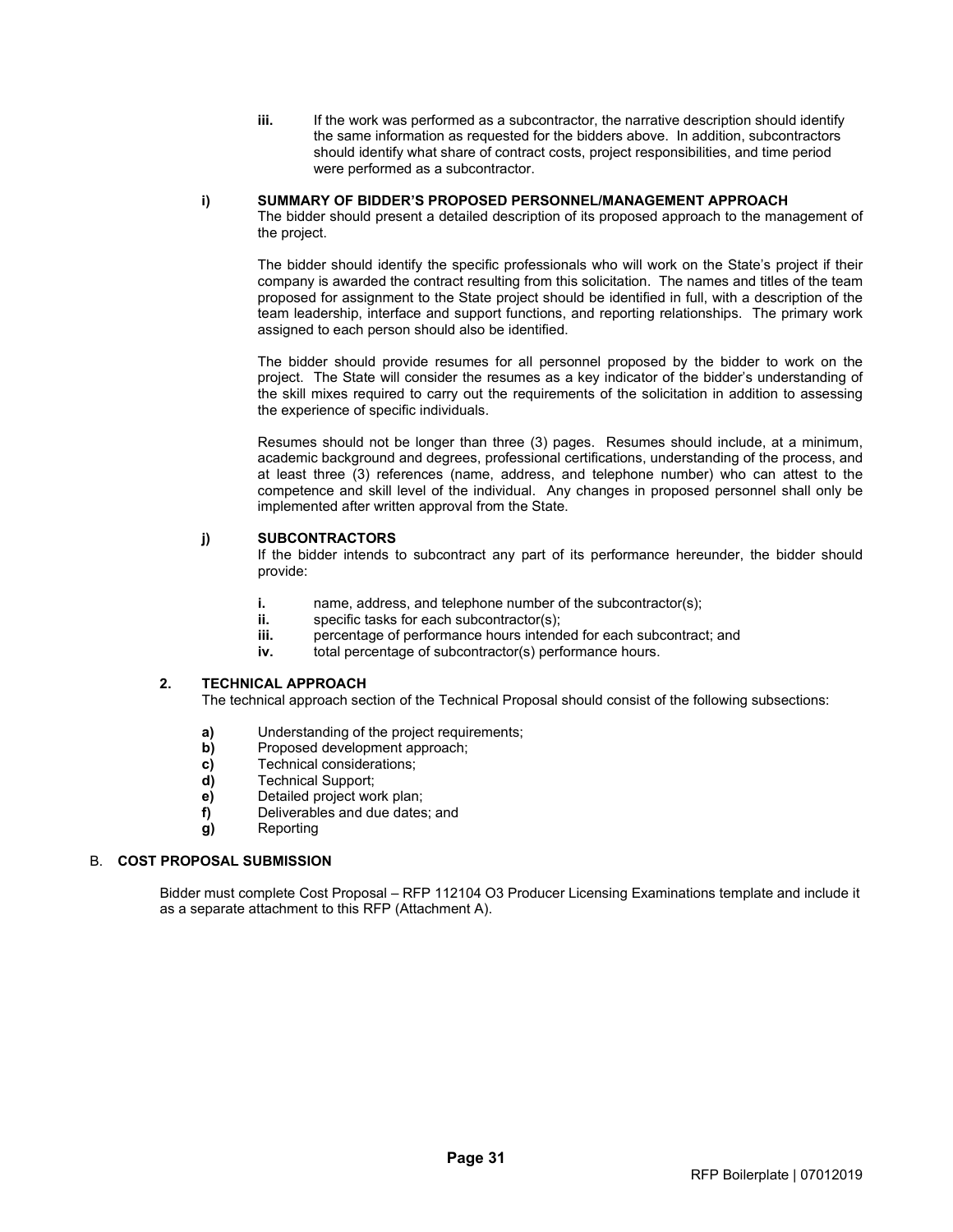# **Form A Bidder Proposal Point of Contact Request for Proposal Number 112104 O3**

<span id="page-40-0"></span>Form A should be completed and submitted with each response to this solicitation. This is intended to provide the State with information on the bidder's name and address, and the specific person(s) who are responsible for preparation of the bidder's response.

| Preparation of Response Contact Information |  |  |
|---------------------------------------------|--|--|
| Bidder Name:                                |  |  |
| Bidder Address:                             |  |  |
| Contact Person & Title:                     |  |  |
| E-mail Address:                             |  |  |
| Telephone Number (Office):                  |  |  |
| Telephone Number (Cellular):                |  |  |
| Fax Number:                                 |  |  |

Each bidder should also designate a specific contact person who will be responsible for responding to the State if any clarifications of the bidder's response should become necessary. This will also be the person who the State contacts to set up a presentation/demonstration, if required.

| Communication with the State Contact Information |  |  |
|--------------------------------------------------|--|--|
| Bidder Name:                                     |  |  |
| Bidder Address:                                  |  |  |
| Contact Person & Title:                          |  |  |
| E-mail Address:                                  |  |  |
| Telephone Number (Office):                       |  |  |
| Telephone Number (Cellular):                     |  |  |
| Fax Number:                                      |  |  |